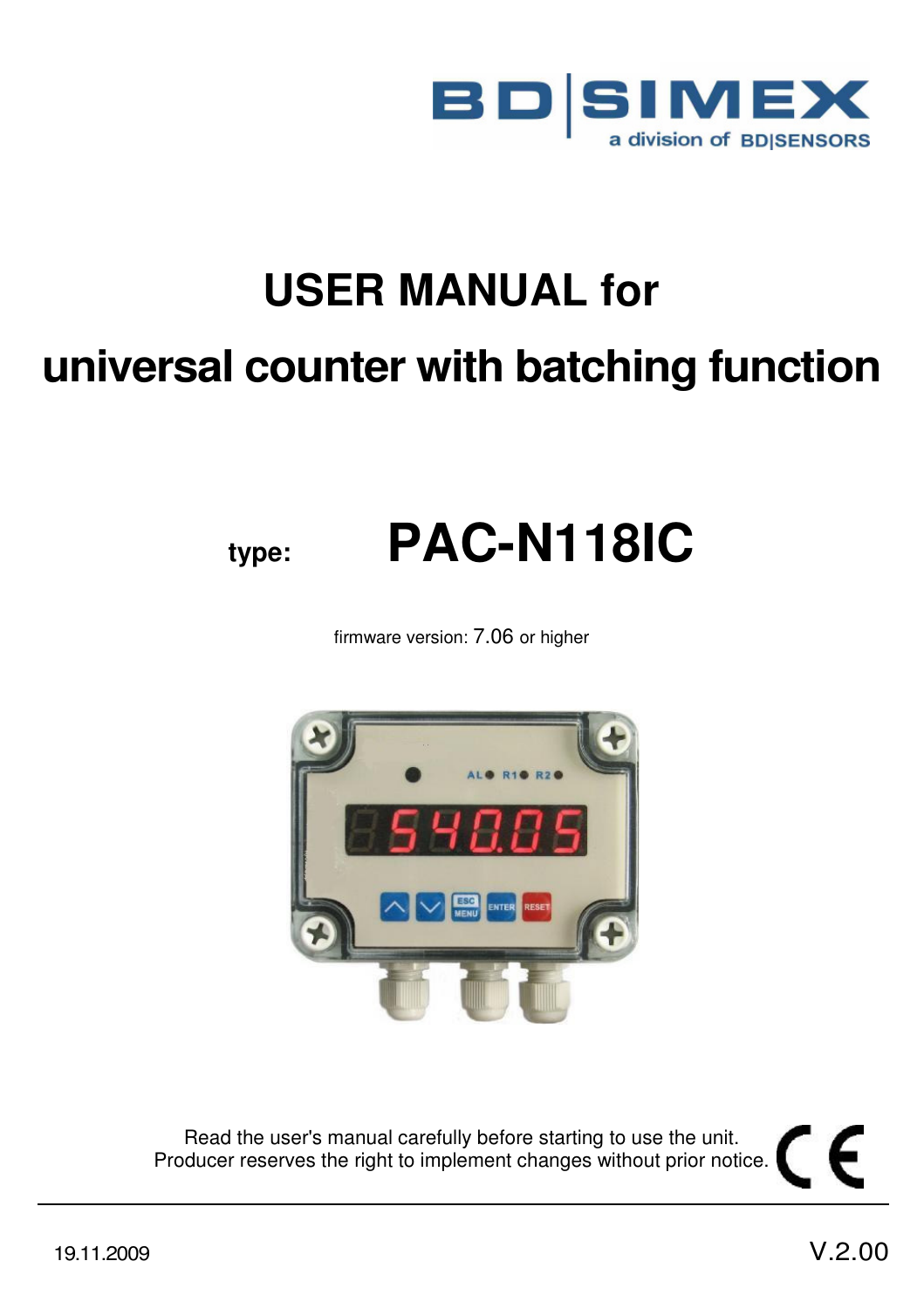# **CONTENTS**

| <i><b>3. TECHNICAL DATA</b></i> |  |
|---------------------------------|--|
|                                 |  |
|                                 |  |
|                                 |  |
|                                 |  |
|                                 |  |
|                                 |  |
|                                 |  |
|                                 |  |
|                                 |  |
|                                 |  |
|                                 |  |
|                                 |  |
|                                 |  |
|                                 |  |
|                                 |  |
|                                 |  |
|                                 |  |
|                                 |  |
|                                 |  |
|                                 |  |
|                                 |  |
|                                 |  |
|                                 |  |
|                                 |  |
|                                 |  |
|                                 |  |
|                                 |  |
|                                 |  |
|                                 |  |
|                                 |  |
|                                 |  |
|                                 |  |
|                                 |  |
|                                 |  |
|                                 |  |
|                                 |  |
|                                 |  |
|                                 |  |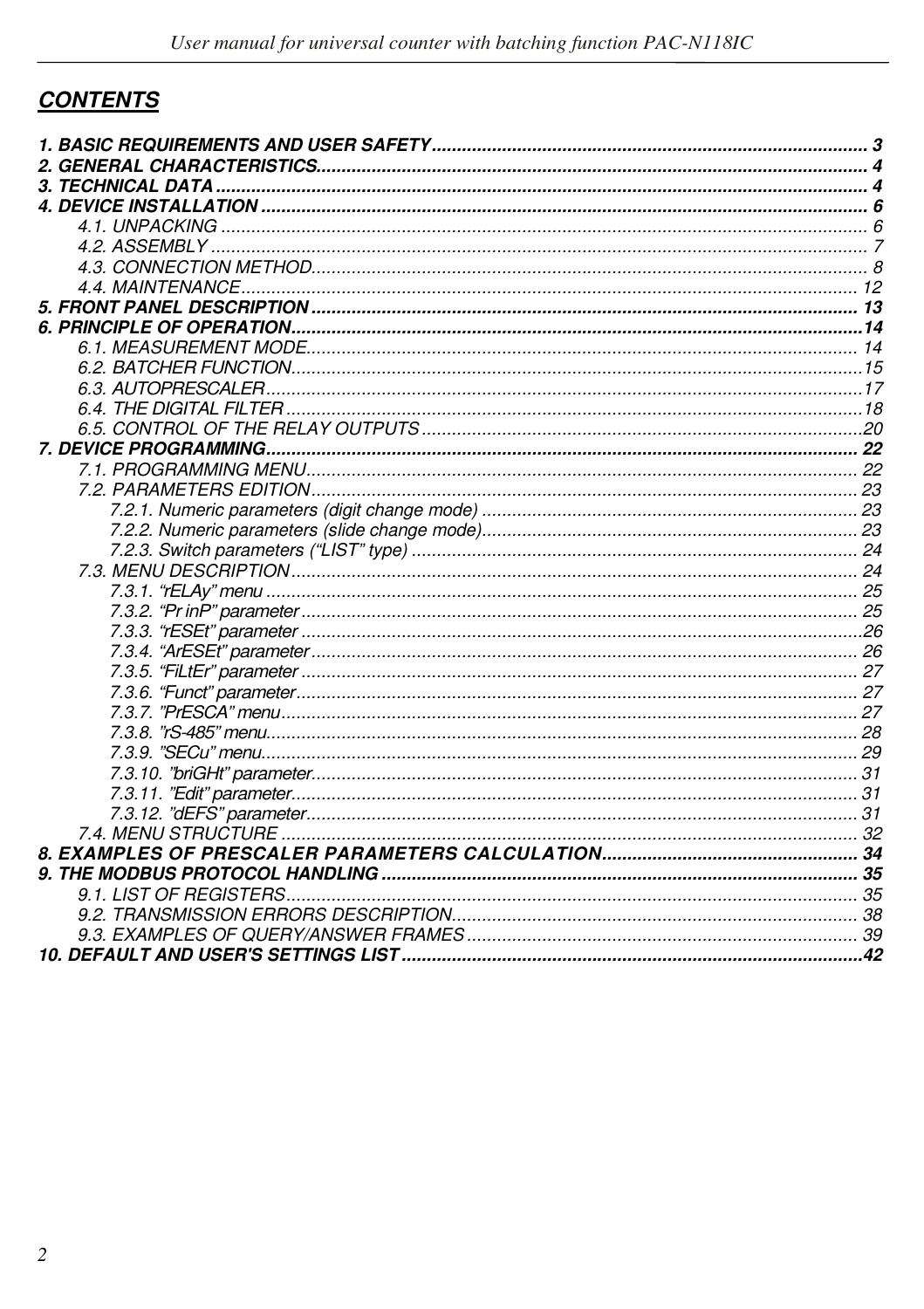#### *Explanation of symbols used in the manual:*



*- This symbol denotes especially important guidelines concerning the installation and operation of the device. Not complying with the guidelines denoted by this symbol may cause an accident, damage or equipment destruction.*

#### *IF THE DEVICE IS NOT USED ACCORDING TO THE MANUAL THE USER IS RESPONSIBLE FOR POSSIBLE DAMAGES.*



*- This symbol denotes especially important characteristics of the unit. Read any information regarding this symbol carefully* 

# *1. BASIC REQUIREMENTS AND USER SAFETY*



- **The manufacturer is not responsible for any damages caused by inappropriate installation, not maintaining the proper technical condition and using the unit against its destination.** 

- Installation should be conducted by qualified personnel. During installation all available safety requirements should be considered. The fitter is responsible for executing the installation according to this manual, local safety and EMC regulations.

- The unit must be properly set-up, according to the application. Incorrect configuration can cause defective operation, which can lead to unit damage or an accident.

- **If in the case of a defect of unit operation there is a risk of a serious threat to the safety of people or property additional, independent systems and solutions to prevent such a threat must be used.** 

- **The unit uses dangerous voltage that can cause a lethal accident. The unit must be switched off and disconnected from the power supply prior to starting installation of troubleshooting (in the case of malfunction).** 

- Neighbouring and mating equipment must meet the requirements of appropriate standards and regulations concerning safety and be equipped with adequate antiovervoltage and anti-interference filters.

- **Do not attempt to disassemble, repair or modify the unit yourself. The unit has no user serviceable parts. Units, in which a defect was stated must be disconnected and submitted for repairs at an authorized service centre.** 



- Do not use the unit in areas threatened with excessive shocks, vibrations, dust, humidity, corrosive gasses and oils.

- Do not use the unit in explosion hazard areas.

- Do not use the unit in areas with significant temperature variations, exposed to condensation or icing.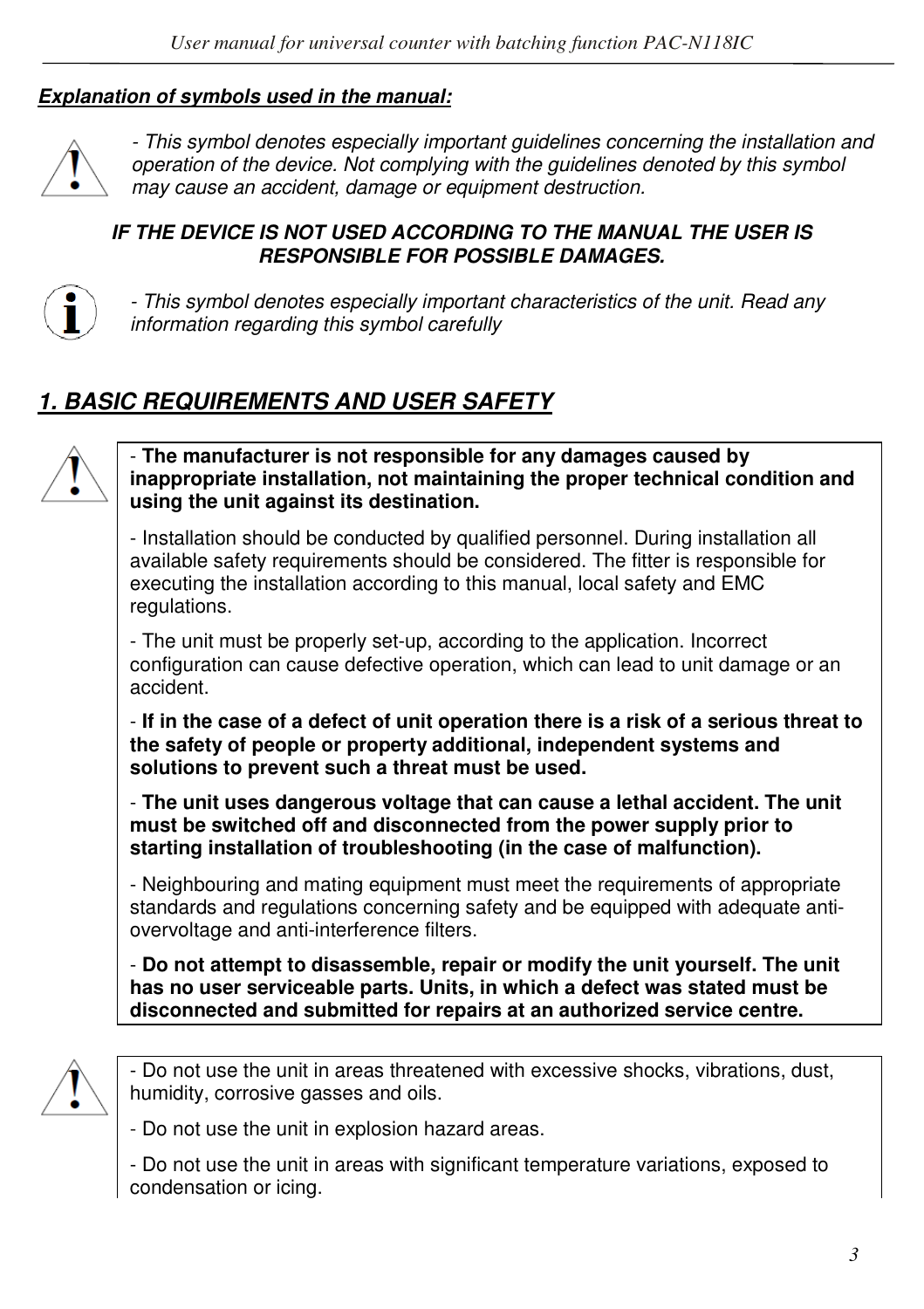

- Do not use the unit in areas exposed to direct sunlight.

- Make sure that the ambient temperature (e.g. inside the control box) does not exceed the recommended values. In such cases forced cooling of the unit must be considered (e.g. by using a ventilator).



**The unit is designed for operation in an industrial environment and must not be used in a household environment or similar.** 

# *2. GENERAL CHARACTERISTICS*

Universal programmable counter type **PAC-N118IC** is equipped with many modern features required in simple and advanced automatic control systems. The counter had been designed for hard environment conditions, and increased usefulness.

The unit is assembled in panel mounted case with programming keyboard on front panel, and terminals on back panel. User can use local keyboard to set all necessary parameters due to his own requirements. Build in RS-485 communication interface enables controlling of all settings by host, and allows use of unit in advanced network systems.

Two counting inputs (pulse inputs) can operate in few different modes (as two independent pulse inputs or single quadrature input). Additional programmable input can change basic function of counting inputs (addition or subtraction of pulses from inputs, change the direction of counting) or to stop counting without clearing.

Counter type **PAC-N118IC** is equipped with independent clearing input. The device can be equipped with two relay (or OC type) outputs with independent threshold, which can be used to control external devices. The counters **PAC-N118IC** are designed for cooperation with electronic (PNP and NPN) detectors, and mechanical detectors – switches (build in digital filter allows connectors denouncing). All inputs are separated from ground of counter, and power supply. The meter can be ordered in three power supply versions.

The device has 5 buttons being used for main presets programming. To get high protection level, the keyboard is mounted under transparent cover. To allow user to change presets without opening the cover, an IR sensor is mounted. Remote controller keyboard is equivalent to the device keyboard (Note, that remote controller is not a part of the **PAC-N118IC** set – it is an additional equipment).

# *3. TECHNICAL DATA*

| Power supply voltage<br>(depending on version)<br>External fuse (required)<br>Power consumption | 230 V <sub>AC</sub> $\pm$ 10 %, 50 $\div$ 60 Hz<br>or 110 V $_{AC}$ ± 5 %, 50 ÷ 60 Hz<br>or 24 V $_{DC}$ ± 15 %, (not separated)<br>T - type, max. 2 A<br>max. 2.6 VA @ 230 V <sub>AC</sub> and @ 110 V <sub>AC</sub><br>max. 4.5 VA @ 24 V $_{DC}$ |
|-------------------------------------------------------------------------------------------------|-----------------------------------------------------------------------------------------------------------------------------------------------------------------------------------------------------------------------------------------------------|
| Pulse inputs<br>A and B inputs<br>C input<br>D input<br>COM                                     | counting (terminal no. 8.9)<br>programmable (terminal no. 10)<br>reset counter (terminal no. 11)<br>common terminal (terminal no. 12)                                                                                                               |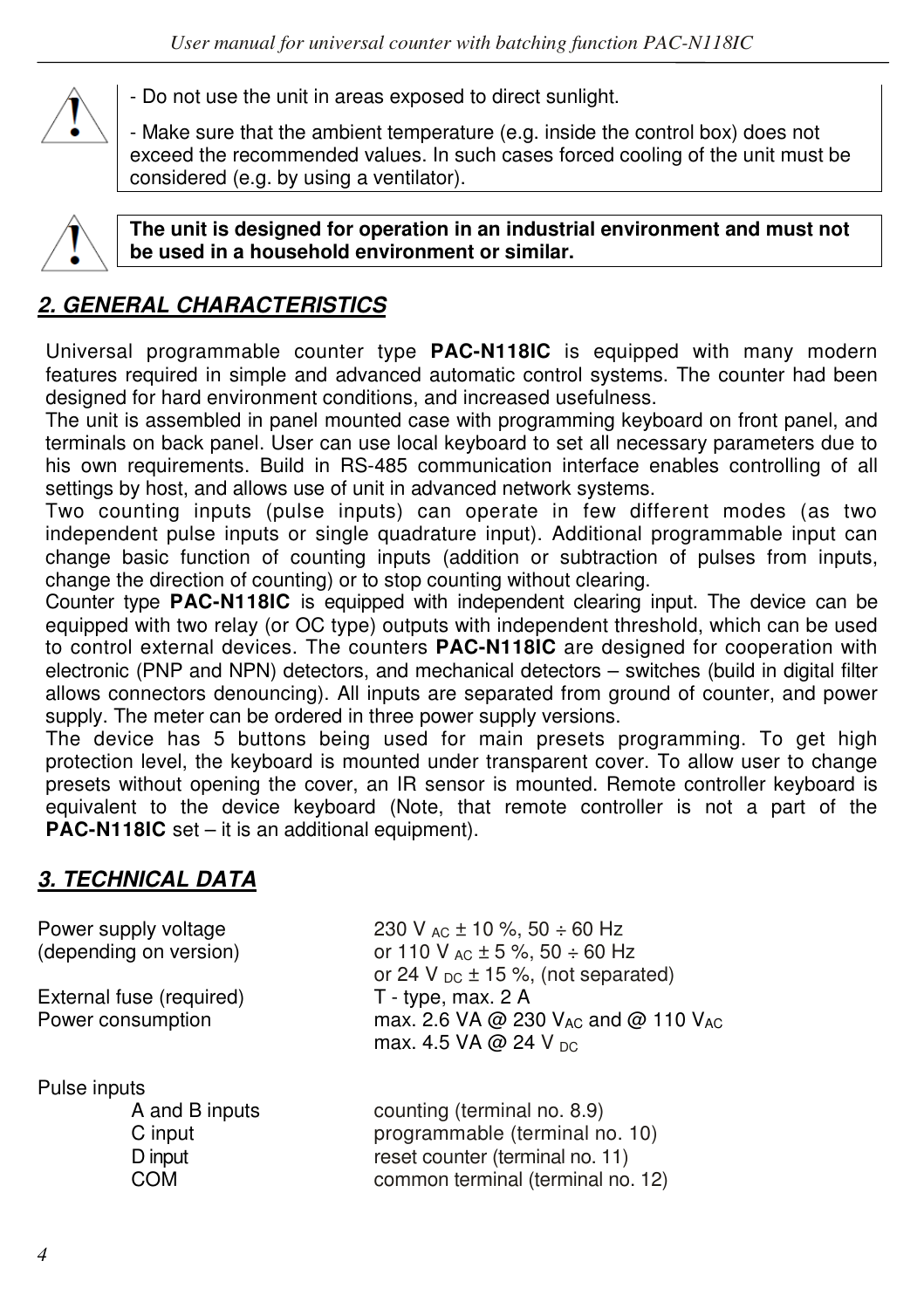| $0V \div 1V$<br>$10V \div 30V$                                                                                                                                                                                                                                                                                                                                                                                       |  |
|----------------------------------------------------------------------------------------------------------------------------------------------------------------------------------------------------------------------------------------------------------------------------------------------------------------------------------------------------------------------------------------------------------------------|--|
| electronic - standard counter: 10 kHz<br>electronic - quadrature counter: 5 kHz<br>contact: 90 Hz (adjustable filter)                                                                                                                                                                                                                                                                                                |  |
| $-99999 \div 999999$ , plus decimal point                                                                                                                                                                                                                                                                                                                                                                            |  |
| 0 or 2 NO, 1 A / 250 $V_{AC}$ (cos $\phi = 1$ )<br>0 or 2 30 mA / 30 V <sub>DC</sub> / 100 mW<br>not stabilized, not separated from measuring inputs,<br>in 230 VAc and 110 VAc version:<br>$U_0 = 24 V_{DC} \pm 3 V$ / max. 25 mA;<br>in 24 $V_{DC}$ version:<br>$U_0 = U_s / max.$ 100 mA, R <sub>o</sub> = 30 Ω,<br>(where Us - device power supply, Ro - internal resistance<br>for sensor power supply output); |  |
| RS 485, 8N1 and 8N2, Modbus RTU, not separated                                                                                                                                                                                                                                                                                                                                                                       |  |
| 1200 bit/s $\div$ 115200 bit/s                                                                                                                                                                                                                                                                                                                                                                                       |  |
| LED, 4 digit, 20mm height, red                                                                                                                                                                                                                                                                                                                                                                                       |  |
| non-volatile memory, EEPROM type                                                                                                                                                                                                                                                                                                                                                                                     |  |
| IP 65                                                                                                                                                                                                                                                                                                                                                                                                                |  |
| wall mounted<br>$ABS + fibreglass$<br>$110 \times 80 \times 67$ mm<br>$110 \times 105 \times 67$ mm                                                                                                                                                                                                                                                                                                                  |  |
| 0 °C to +50 °C<br>or -20 °C to +50 °C                                                                                                                                                                                                                                                                                                                                                                                |  |
| -10℃ to +70℃<br>or -20 °C to +70 °C                                                                                                                                                                                                                                                                                                                                                                                  |  |
| 5 to 90 % no condensation<br>up to 2000 meters above sea level                                                                                                                                                                                                                                                                                                                                                       |  |
| 0,5 Nm<br>2.5 mm <sup>2</sup>                                                                                                                                                                                                                                                                                                                                                                                        |  |
| according to: PN-EN 61010-1<br>installation category: II                                                                                                                                                                                                                                                                                                                                                             |  |
| according to: PN-EN 61010-1<br>installation category: II<br>pollution degree: 2<br>voltage in relation to ground: 300 VAC                                                                                                                                                                                                                                                                                            |  |
|                                                                                                                                                                                                                                                                                                                                                                                                                      |  |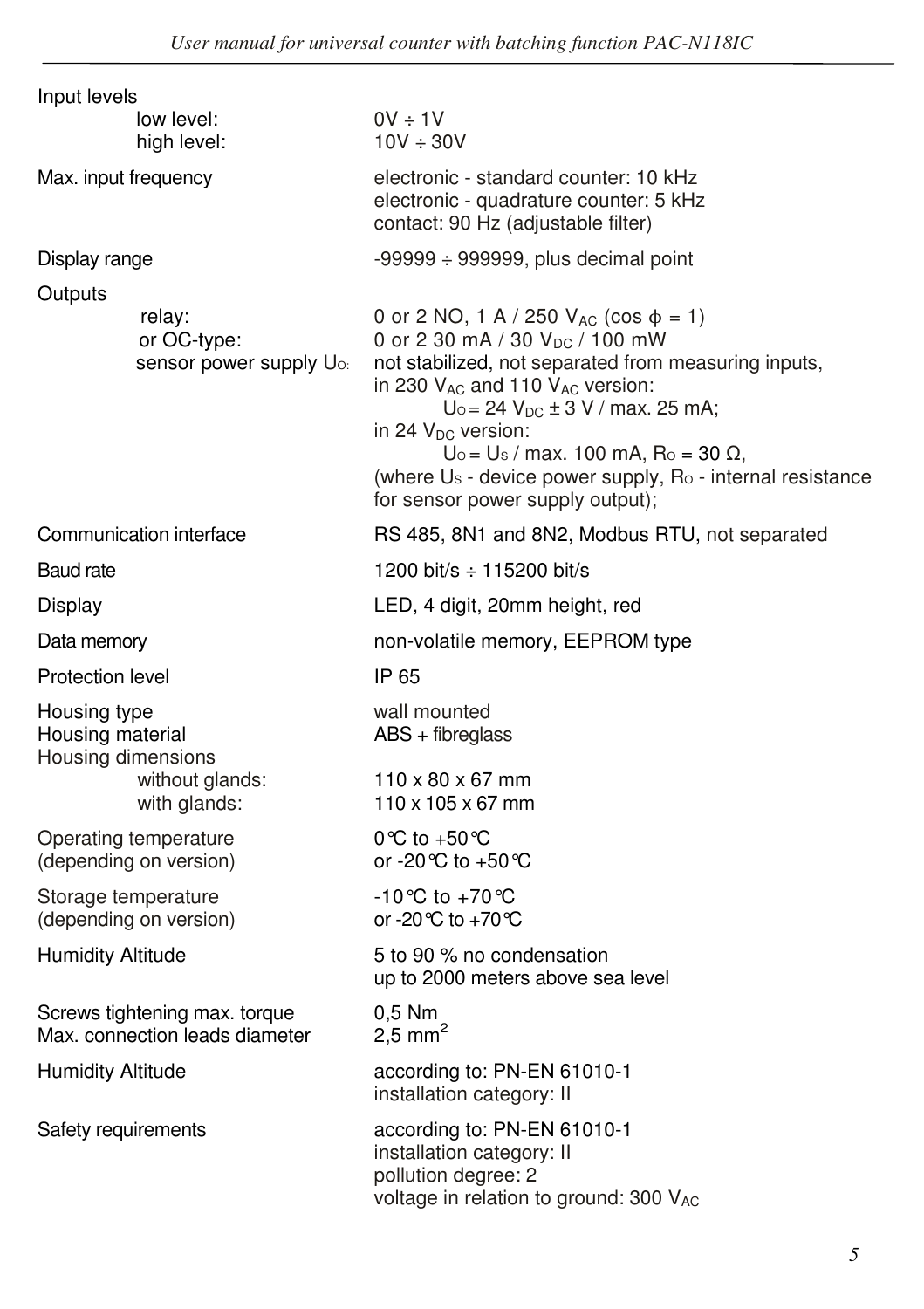insulation resistance: >20MΩ insulation strength between power supply and input/output terminal: 1min. @ 2300V insulation strength between relays terminal: 1min. @ 1350V

EMC according to: PN-EN 61326-1



**This is a class A unit. In housing or a similar area it can cause radio frequency interference. In such cases the user can be requested to use appropriate preventive measures.** 

# *4. DEVICE INSTALLATION*

The unit has been designed and manufactured in a way assuring a high level of user safety and resistance to interference occurring in a typical industrial environment. In order to take full advantage of these characteristics installation of the unit must be conducted correctly and according to the local regulations.

- Read the basic safety requirements on page 3 prior to starting the installation.

- Ensure that the power supply network voltage corresponds to the nominal voltage stated on the unit's identification label.

- The load must correspond to the requirements listed in the technical data.

- All installation works must be conducted with a disconnected power supply.

- Protecting the power supply clamps against unauthorized persons must be taken into consideration.

# *4.1. UNPACKING*

After removing the unit from the protective packaging, check for transportation damage. Any transportation damage must be immediately reported to the carrier. Also, write down the unit serial number on the housing and report the damage to the manufacturer.

Attached with the unit please find:

- user's manual,
- warranty,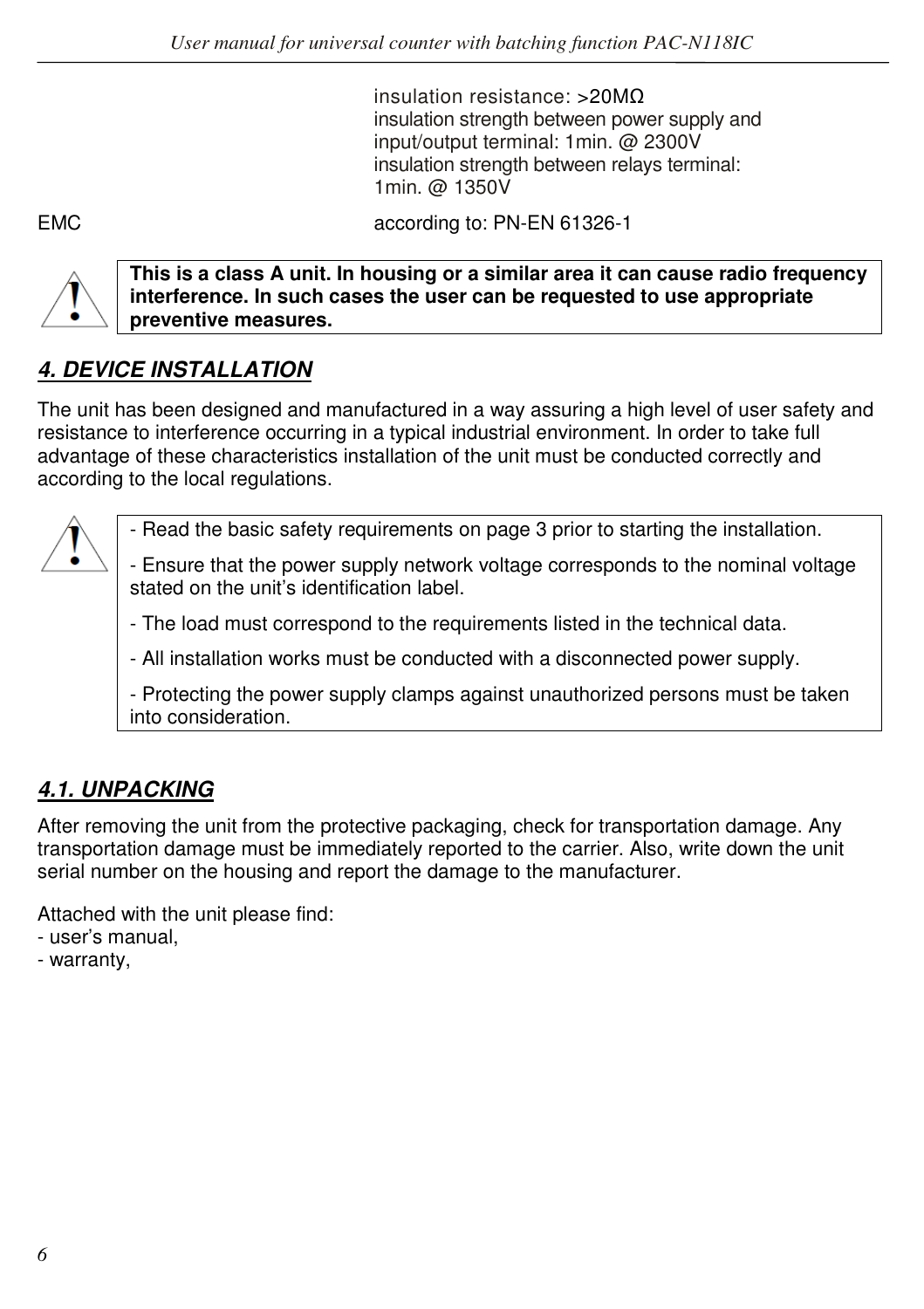# *4.2. ASSEMBLY*

- Disconnect the power supply prior to starting assembly.

- Check the correctness of the performed connections prior to switching the unit on.



To install device on the wall, a pinholes should be made. Figure 4.1 presents dimensions of the device and distances between holes. The back side of the device has four mounting holes. This part of the case should be mounted to a wall by screws.



*Figure 4.1. Device and assembly dimensions*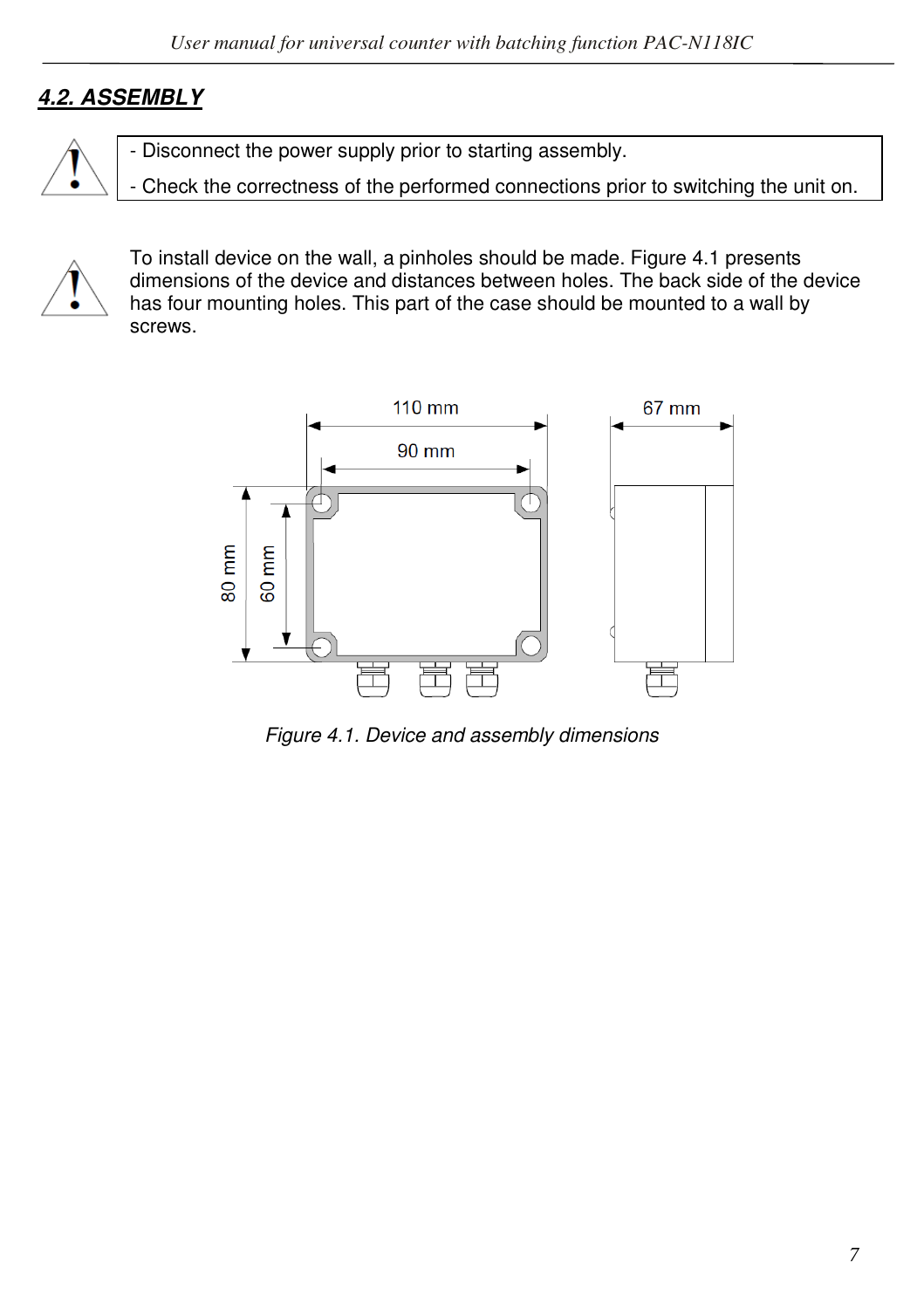# *4.3. CONNECTION METHOD*

#### *Caution*



- Installation should be conducted by qualified personnel. During installation all available safety requirements should be considered. The fitter is responsible for executing the installation according to this manual, local safety and EMC regulations.

- The unit is not equipped with an internal fuse or power supply circuit breaker. Because of this an external time-delay cut-out fuse with minimal possible nominal current value must be used (recommended bipolar, max. 2 A) and a power supply circuit-breaker located near the unit. In the case of using a monopolar fuse it must be mounted on the phase cable (L).

- The power supply network cable diameter must be selected in such a way that in the case of a short circuit of the cable from the side of the unit the cable shall be protected against destruction with an electrical installation fuse.

- Wiring must meet appropriate standards and local regulations and laws.

- In order to secure against accidental short circuit the connection cables must be terminated with appropriate insulated cable tips.

- Tighten the clamping screws. The recommended tightening torque is 0.5 Nm. Loose screws can cause fire or defective operation. Over tightening can lead to damaging the connections inside the units and breaking the thread.

- In the case of the unit being fitted with separable clamps they should be inserted into appropriate connectors in the unit, even if they are not used for any connections.

#### **- Unused clamps (marked as n.c.) must not be used for connecting any connecting cables (e.g. as bridges), because this can cause damage to the equipment or electric shock.**

If the unit is equipped with housing, covers and sealing packing, protecting against water intrusion, pay special attention to their correct tightening or clamping. In the case of any doubt consider using additional preventive measures (covers, roofing, seals, etc.). Carelessly executed assembly can increase the risk of electric shock.

- After the installation is completed do not touch the unit's connections when it is switched on, because it carries the risk of electrical shock.

#### **Due to possible significant interference in industrial installations appropriate measures assuring correct operation of the unit must be applied. To avoid the unit of improper indications keep recommendations listed below.**

- Avoid common (parallel) leading of signal cables and transmission cables together with power supply cables and cables controlling induction loads (e.g. contactors). Such cables should cross at a right angle.
- Contactor coils and induction loads should be equipped with anti-interference protection systems, e.g. RC-type.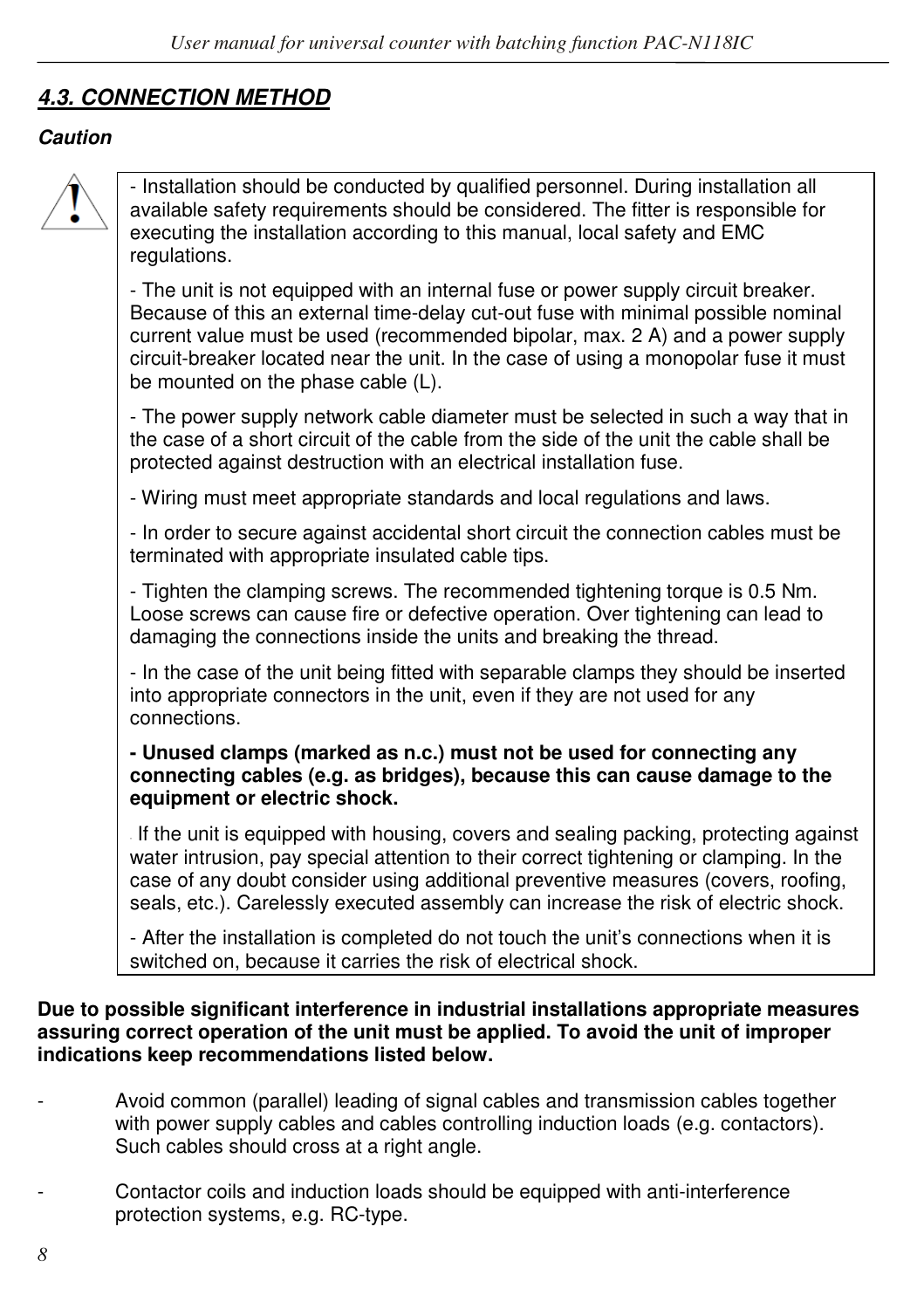- Use of screened signal cables is recommended. Signal cable screens should be connected to the earthing only at one of the ends of the screened cable.
- In the case of magnetically induced interference the use of twisted couples of signal cables (so-called "spirals") is recommended. The spiral (best if shielded) must be used with RS-485 serial transmission connections.
- In the case of interference from the power supply side the use of appropriate anti-interference filters is recommended. Bear in mind that the connection between the filter and the unit should be as short as possible and the metal housing of the filter must be connected to the earthing with largest possible surface. The cables connected to the filter output must not run in parallel with cables with interference (e.g. circuits controlling relays or contactors).

Connection of the power supply, and the measurement and controlling signals should be made by screw connectors mounted inside the housing.



*Figure 4.2. Method of cable insulation replacing and cable terminals* 



*Figure 4.3. Terminals description (relay outputs)*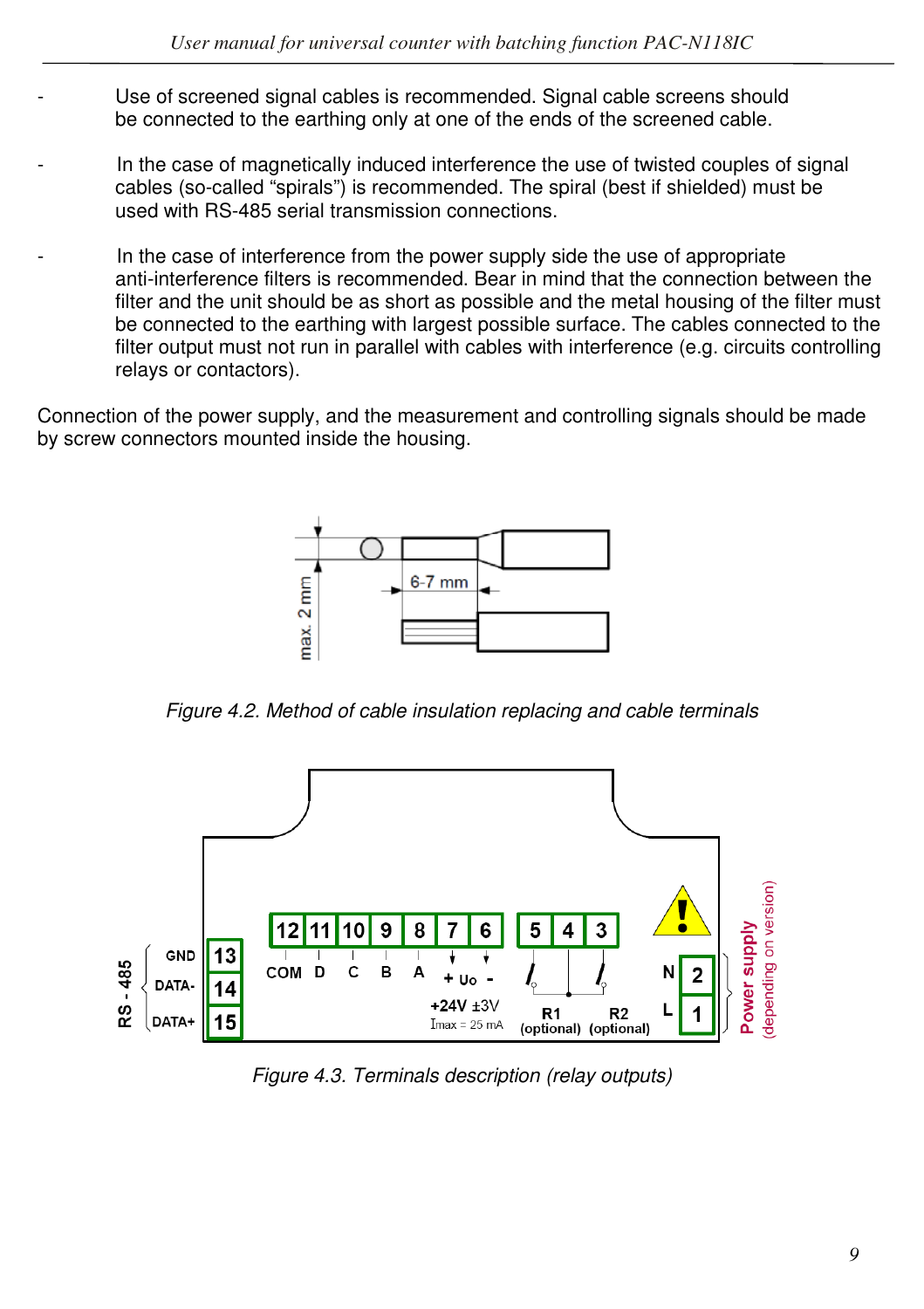#### *Description of control signals' symbols.*

- **{ A }**,**{ B }**  counting input, pulse;
- **{ C }**  programmable input;
	- **{ D }**  reset counter input;
- **{ COM }**  common terminal



*Figure 4.4. Terminals description (OC-type outputs)* 



#### **All connections must be made while power supply is disconnected!**



*Figure 4.5. Connection of power supply and relays*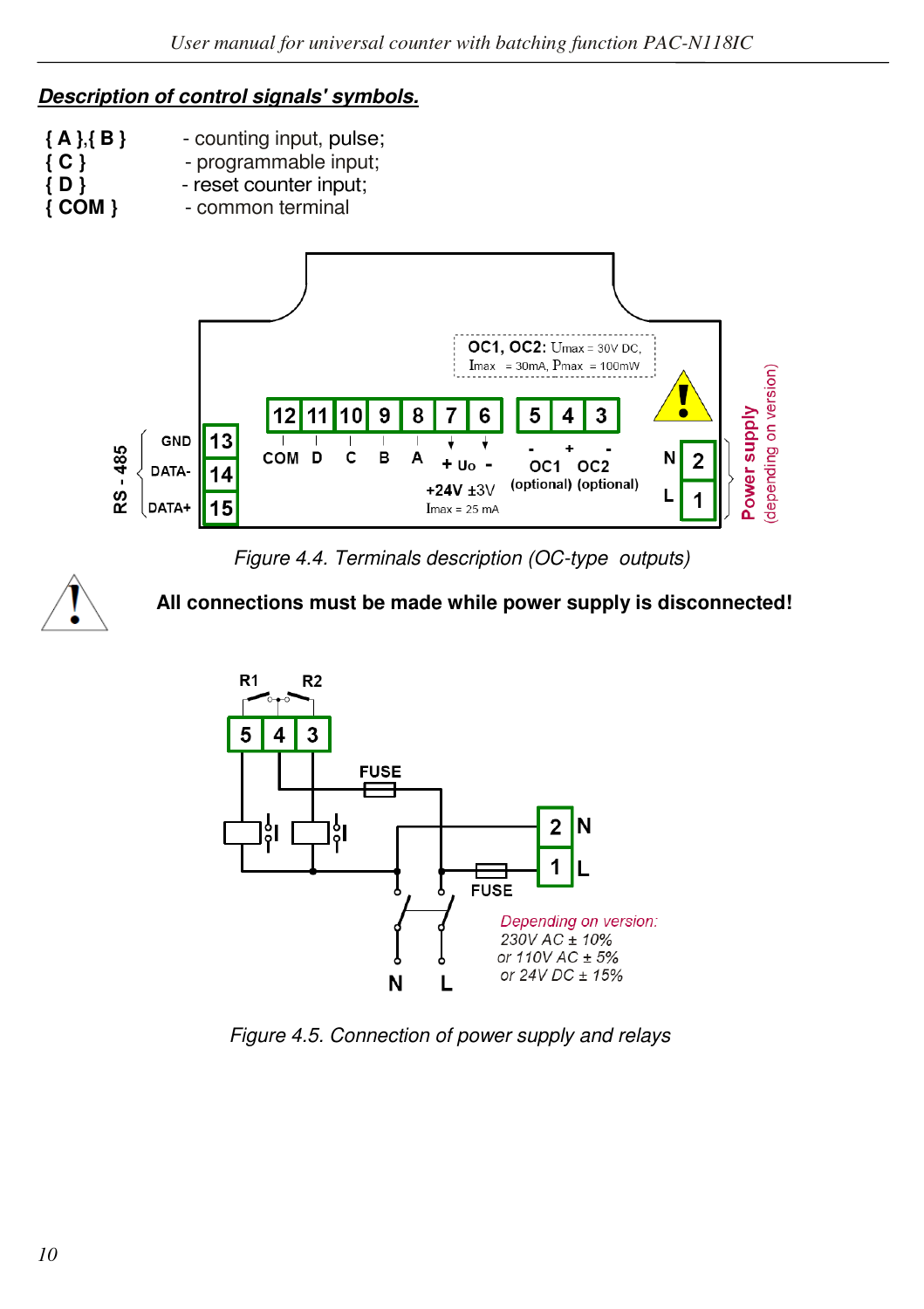

**Contacts of relay outputs are not equipped with spark suppressors. While use the relay outputs for switching of inductive loads (coils, contactors, power relays, electromagnets, motors etc.) it is required to use additional**  suppression circuit (typically capacitor 47 nF/min. 250 V<sub>AC</sub> in series with **100R/5 W resistor), connected in parallel to relay terminals or (better) directly on the load. In consequence of using the suppression circuit, the level of generated electromagnetic disturbances is lower, and the life of relay contacts rises.** 



*Figure 4.6. Examples of suppression circuit connection: a) to relay terminals; b) to the inductive load* 



*Figure 4.7. Example of OC-type outputs connection*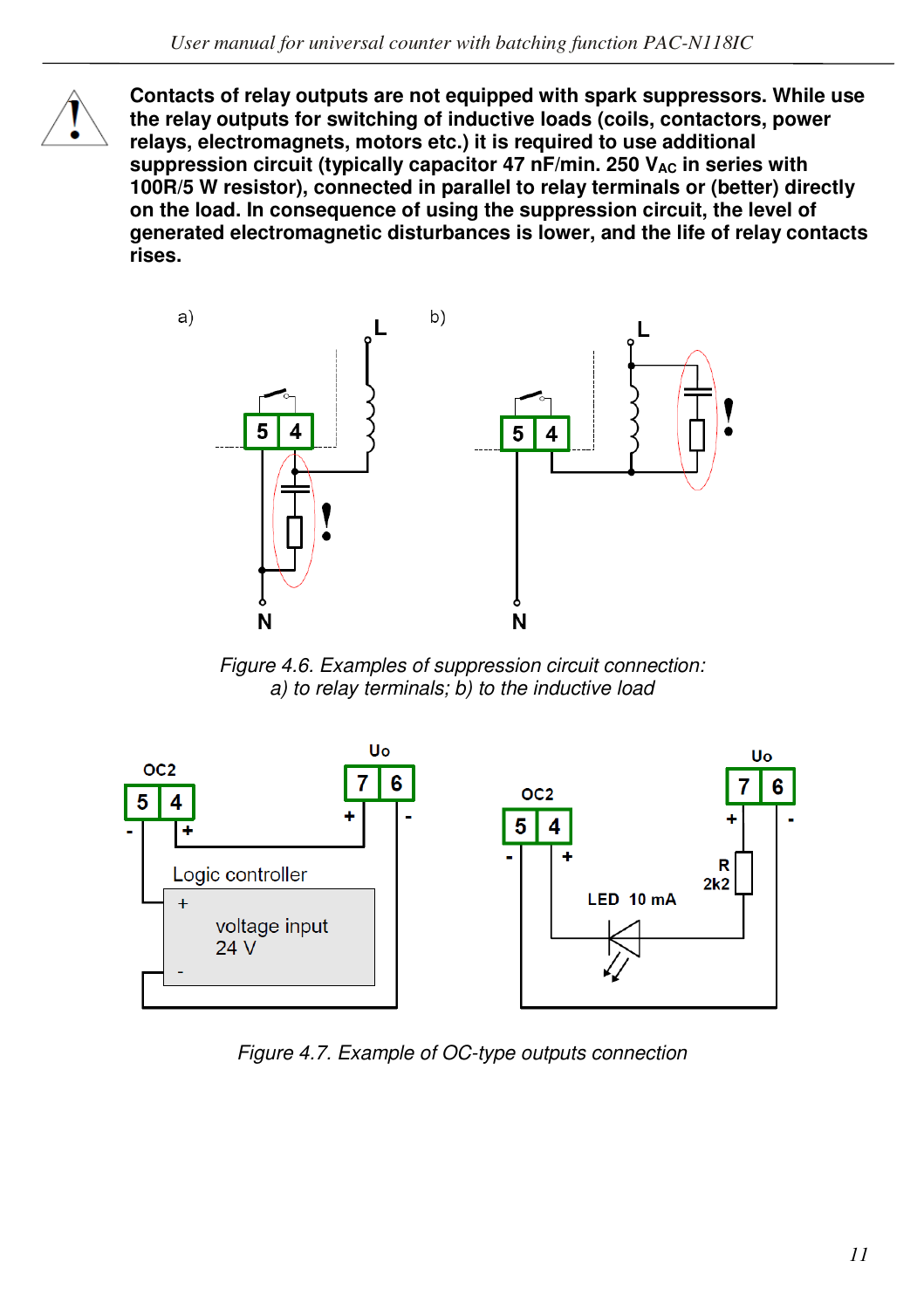Construction of counter's inputs allows connecting of pulser with common earth (Figure 4.8 a) or common plus (Figure 4.8 b), without additional intermediary circuits (sensor with NPN or PNP type output); for outputs of push-pull type kind of connection it has no matter.



*Figure 4.8. An example of pulser connection: a) with common earth, b) with common plus.*

# *4.4. MAINTENANCE*

The unit does not have any internal replaceable or adjustable components available to the user. Pay attention to the ambient temperature in the room where the unit is operating. Excessively high temperatures cause faster ageing of the internal components and shorten the fault-free time of unit operation.

In cases where the unit gets dirty do not clean with solvents. For cleaning use warm water with small amount of detergent or in the case of more significant contamination ethyl or isopropyl alcohol.



Using any other agents can cause permanent damage to the housing.



Product marked with this symbol should not be placed in municipal waste. Please check local regulations for disposal and electronic products.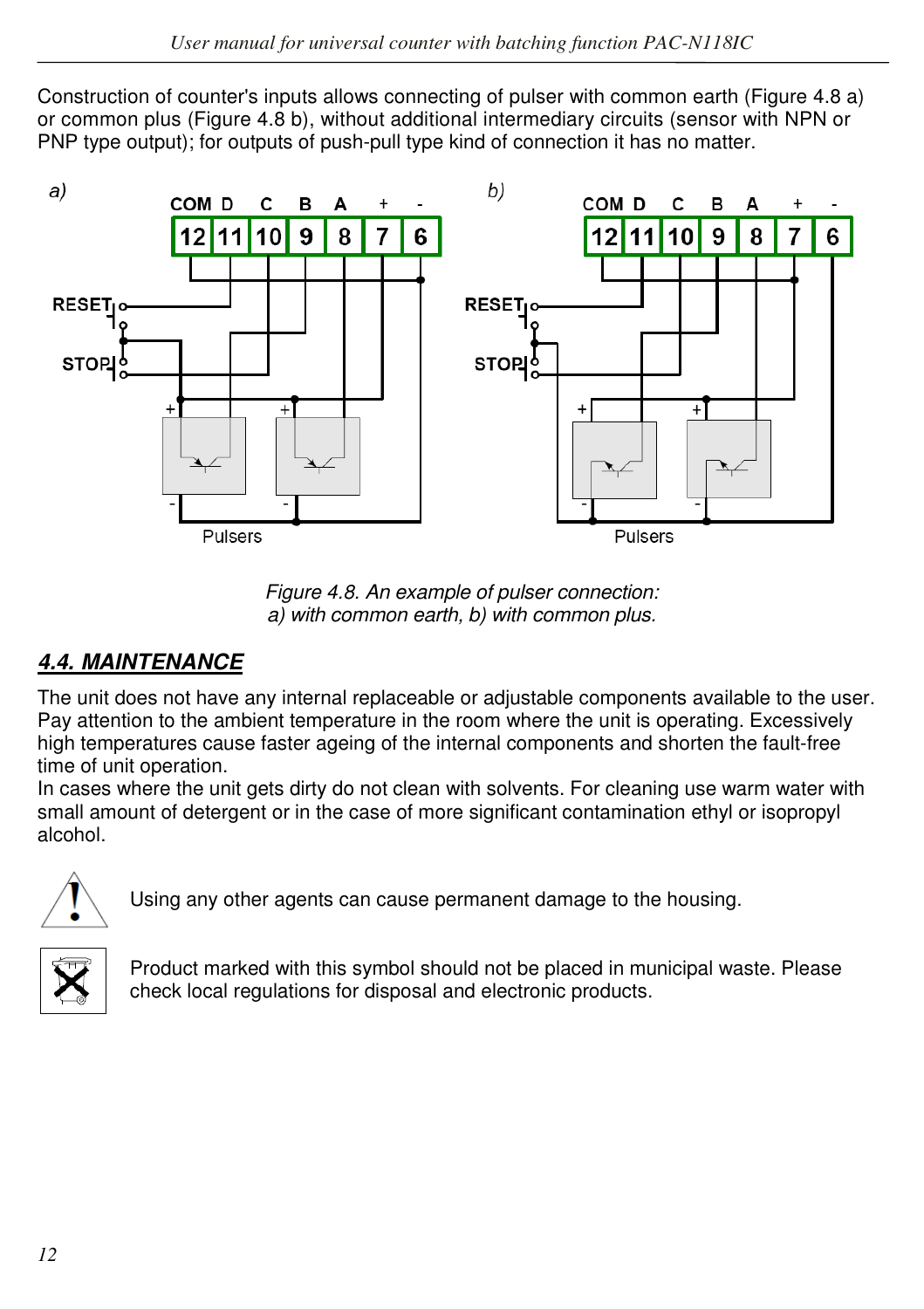# *5. FRONT PANEL DESCRIPTION*



#### *Symbols and functions of push-buttons:*

| ___            |  |
|----------------|--|
| ____<br>٠<br>- |  |

# Symbol used in the manual: **[ESC/MENU]**

Functions:

- Enter to main menu (press and hold by at least 2 sec.)
- Exit the current level and Enter to previous menu (or measure mode)
- Cancel the changes made in parameter being edited

| _<br>_ | -<br><b>STATE OF STATE OF STATE OF STATE OF STATE OF STATE OF STATE OF STATE OF STATE OF STATE OF STATE OF STATE OF S</b> | _ |  |
|--------|---------------------------------------------------------------------------------------------------------------------------|---|--|

#### Symbol used in the manual: **[ENTER]**

Functions:

- Start to edit the parameter
- Enter to the sub-menu
- Confirmation of changes made in parameter being edited

#### Symbol used in the manual: **[^]**  Functions:

- Change of the present menu,
- Modification of the parameter value,
- Monitoring of current thresholds and offset,



# Symbol used in the manual: **[v]**

Functions:

- Change of the present menu,
- Modification of the parameter value,



Symbol used in the manual: **[RESET]**  Functions:

zeroing the counter (see: *"rESEt"* option, page: 26), the reset must be confirmed by **[ENTER]** button.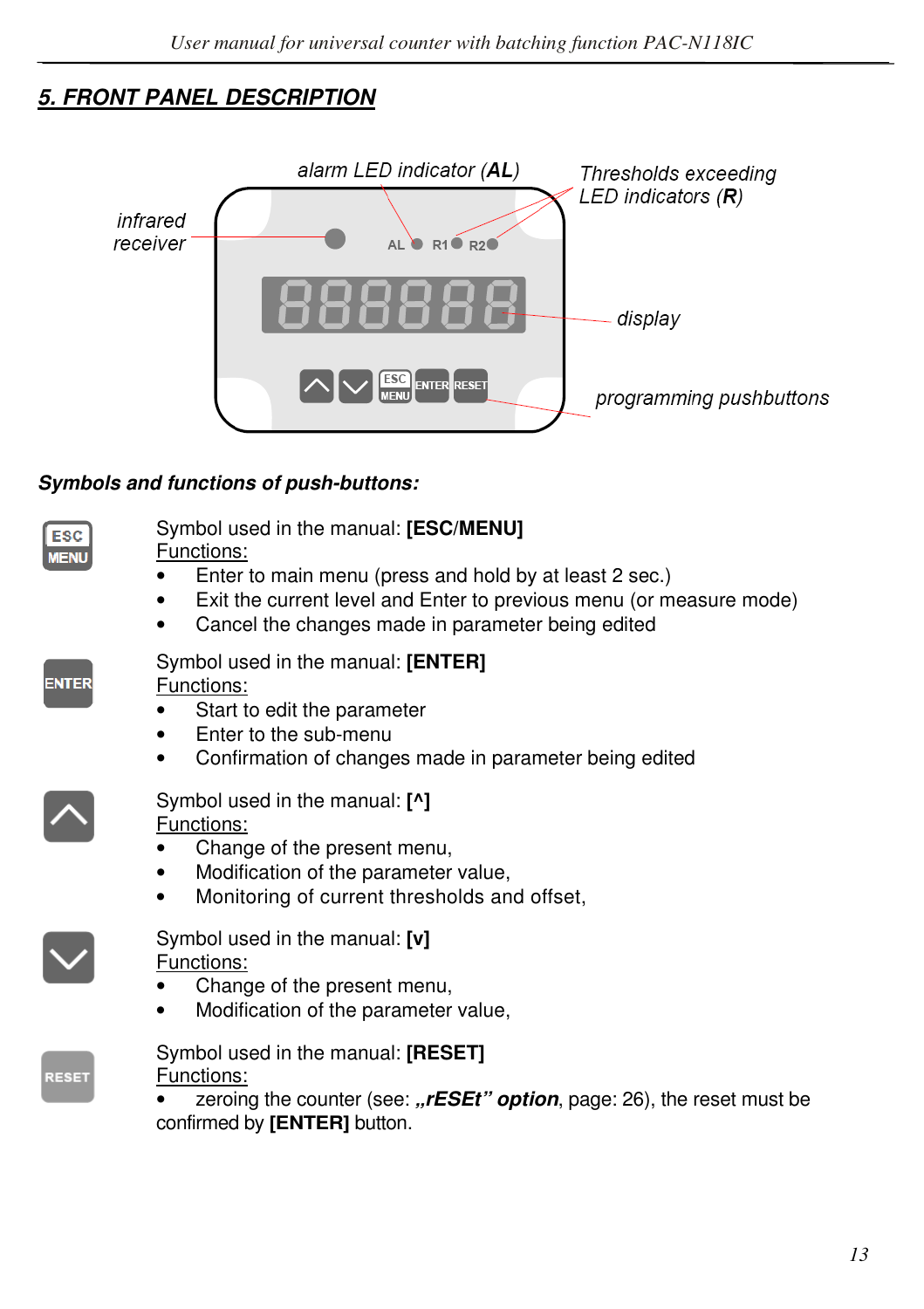# *6. PRINCIPLE OF OPERATION*

After turning the power supply on, device ID and software version are showed on the display, next the data **stored while power supply off** are restored and device goes to the selected operation mode.

### *6.1. MEASUREMENT MODE*

In the counting mode (normal mode), the device counts pulses "delivered" to counting inputs A and B (Figure 6.1) depends on selected function. There are available four functions: addition of pulses from A and B inputs ("**Funct**"="**A ╫ b**"), subtraction of pulses from A and B inputs ("**Funct**" = "**A -- b**"), quadrature counting with standard resolution ("**Funct**" ="**quad-1**") , quadrature counting with increased resolution ("**Funct**" ="**quad-4**").



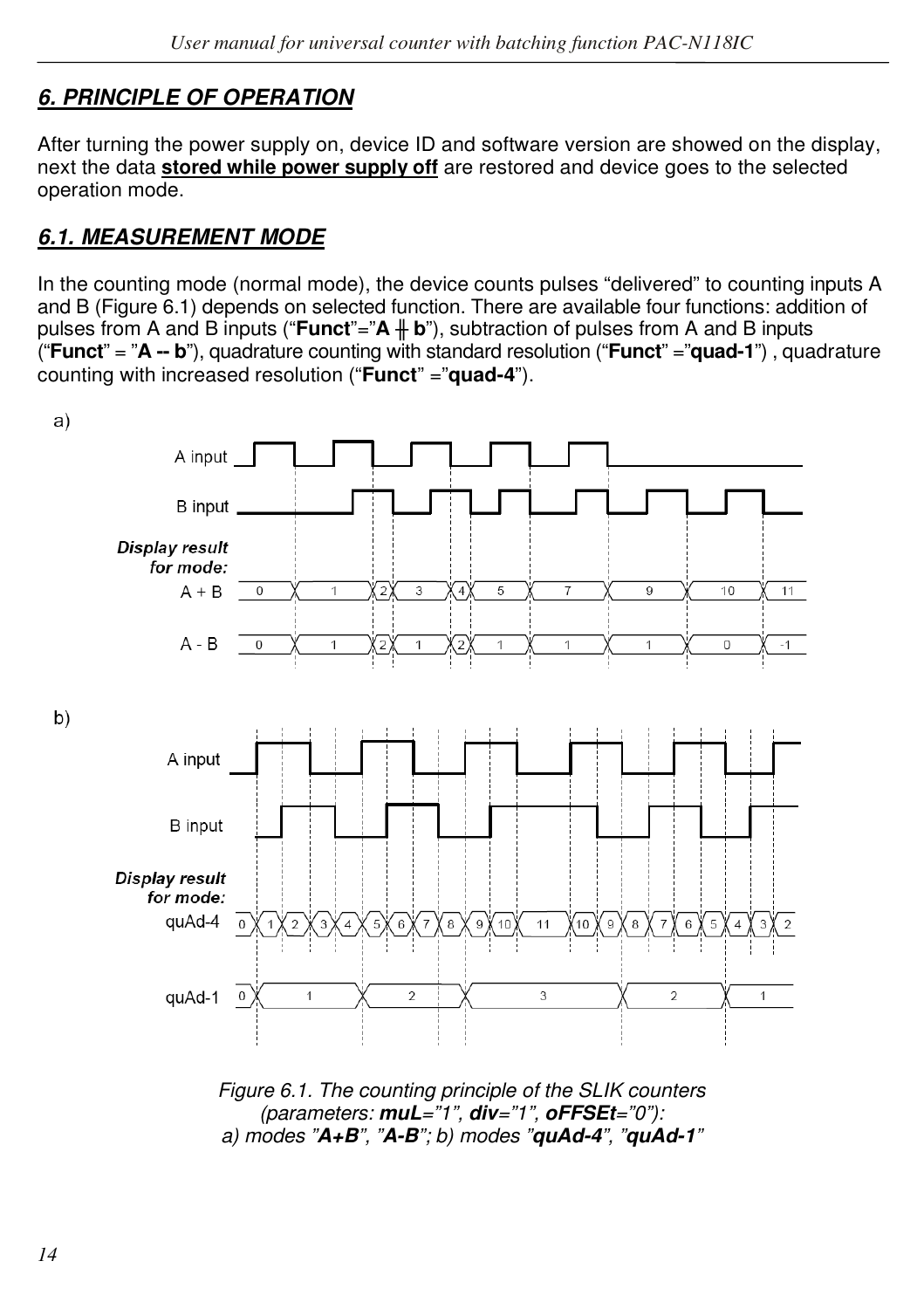Counter recalculates result using three parameters - **mul**, **div** and **offset,** and shows it on the display. If the result is out of *permissible counter range* (from"-99999" to "999999"), special warning is displayed in place of the result. The warning type depends on the result and can be:

- **"-Hi-"**  if the result is higher than "999999",
- **"-Lo-"** -if the result is lower than"-99999",

#### *Any time the counter can be zeroed at by:*

- pressing of the **[RESET]** push-button and the confirmation of the **[ENTER]** button,
- activating the external reset input (see: *"rESEt" menu),*
- presets of the internal registers via RS-485 interface.

After zeroing, the result equal to the "*oFFSEt"* parameter is displayed. (see: *"PrESCA" menu*).

In the measurement mode user can check main thresholds values. After pressing **[^]** button, name of the threshold (e.g. **"rELPr1"**) and it's value will be displayed on the display in alternating mode. When the batcher mode is active, additionally the **"oFFSEt"** parameter can be checked. If **[^]** or **[v]** will be pressed in 5 sec again, the next threshold or offset will be displayed, else the device comes back to the measurement mode. If a thresholds values *free access* is enabled or thresholds and offset values *free access* is enabled (see: *"SECu" menu*), user can change the value of particular parameter pressing button **[ENTER]** (see: *PARAMETERS EDITION*).

All accessible parameters can be changed by entering the menu (see: *DEVICE PROGRAMMING*). Use the local keyboard or the remote controller to do it. (Note: all parameters can be remote changed via RS-485 interface).



 Counting and relays controlling are independent of operation mode of the counter. They are continued (in background) even in menu mode, but in such case maximal input frequency should be not greater than 8 kHz.

#### *6.2. BATCHER FUNCTION*

To use counter **PAC-N118IC** as a batcher, proper connection to controlled circuit must be done (e.g. valves and flow detector) and parameter **"A oFFS"** must be set to *"on"* option (see description of *"SECu" menu*). In example showed on page 16 producer assumes use of one valve.

To use the counter as a batcher (it means to counter displays how much of some fluid should be poured to fill tank) parameter **"Funct"** should be set to option allowed subtraction of pulses delivered to counting inputs. If programmable input **{ C }** is used to change direction of counting (see description of *"Pr inP" parameter*), state of this input must be taken into consideration.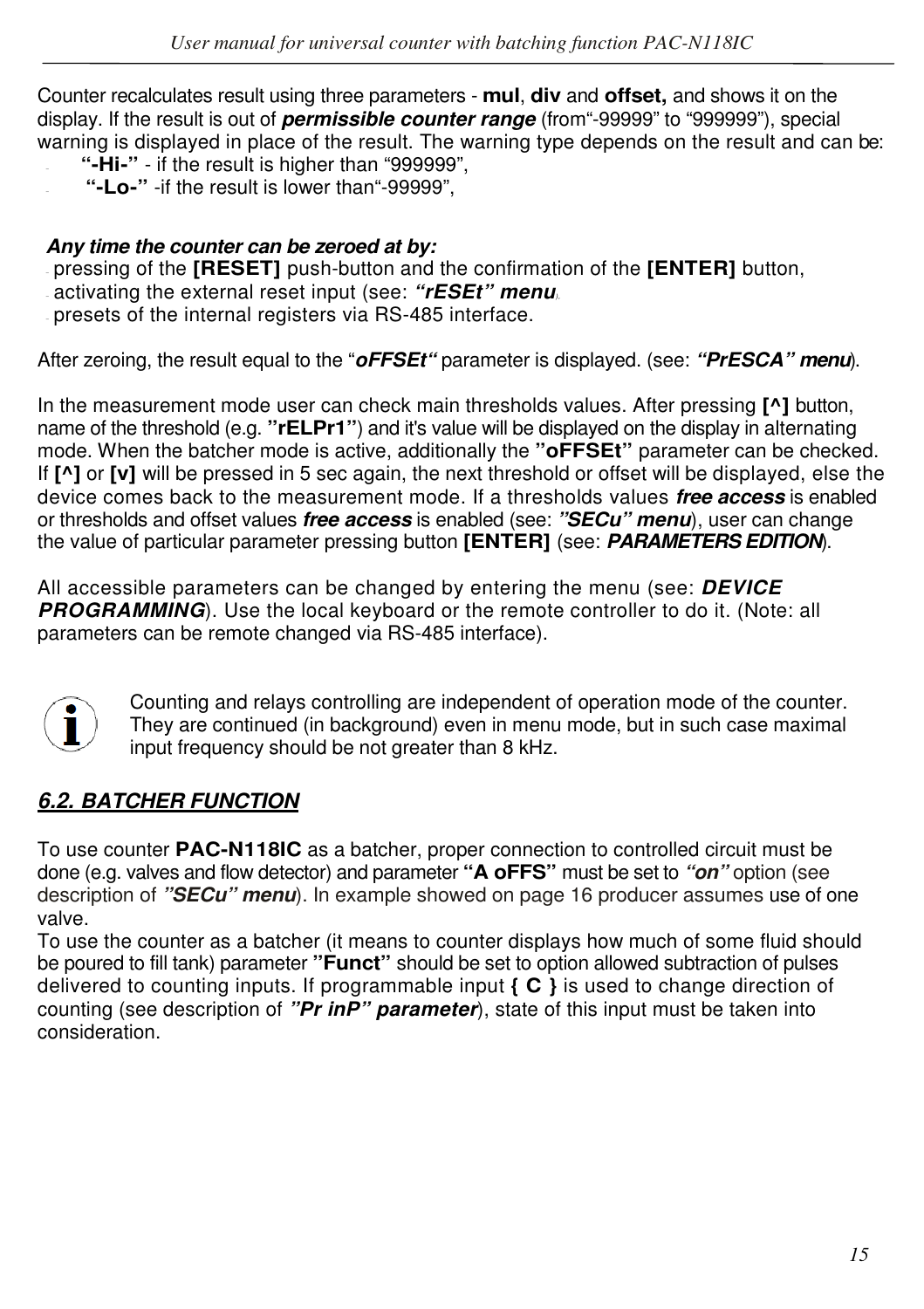| used<br>counting input | "Funct"<br>parameter | "Pr inP"<br>parameter | state of<br>"C" input |
|------------------------|----------------------|-----------------------|-----------------------|
| B                      | "A - B"              | "dirEct"              | no active             |
| B                      | "A - B"              | other than "dirEct"   | any                   |
| Α                      | $"A - B"$            | "dirEct"              | active                |
| A or B                 | $A + B$              | "dirEct"              | active                |
| A and B                | "quAd 1" or "quAd 4" | "dirEct"              | no active             |
| A and B                | "quAd 1" or "quAd 4" | other than "dirFct"   | any                   |
| B and A                | "quAd 1" or "quAd 4" | "dirEct"              | active                |

Allowable connection methods and counter configurations are showed in table 6.1.

*Figure 6.1. Possible configurations while use device as a batcher*

Amount of poured fluid can be changed by parameter **"oFFSEt"**, which is showed first in quick view mode, while parameter **"A oFFS" = "on"** (see page 31). Proposed in example system is showed in Figure 6.2, and proposed circuit diagram in Figure 6.3. More details of this example are described on page 34.



*Figure 6.2. Proposed system*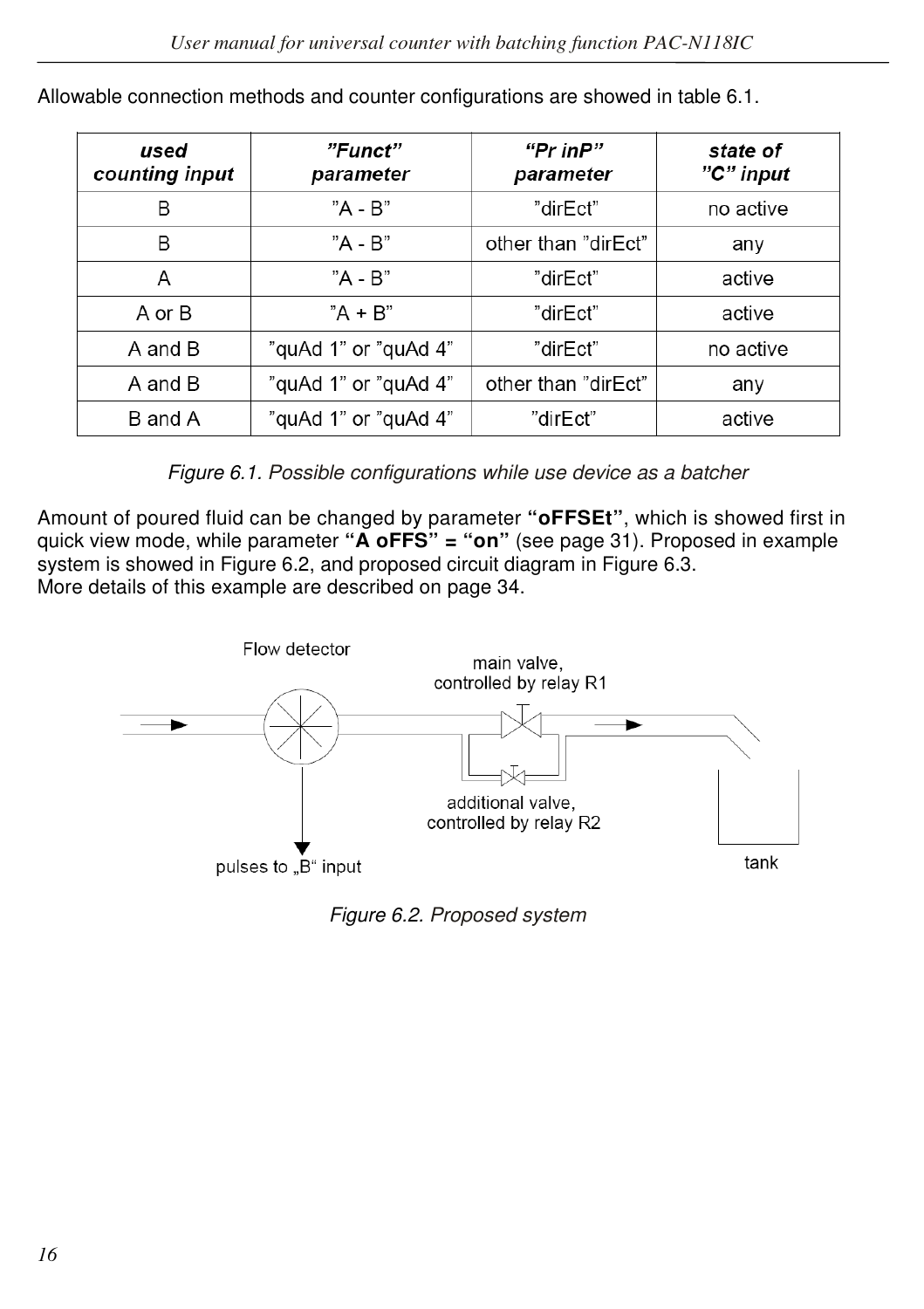

*Figure 6.3. Proposed circuit diagram*

# *6.3. AUTOPRESCALER*

This feature allows easy setting of counter prescaler (**"muL"**, **"div"** and **"Point"**) to desired number of pulses per unit and displayed value together with decimal point position.

To enter this function select **"AutoPr"** option of **"PrESc"** submenu and press **[ENTER]** button. After that **" run ?**" message is displayed to avoid of accidental clearing of current settings. Press **[ENTER]** again to acknowledge and start the procedure. Counter sets default values of its parameter first ( Notice, that current counter value is being cleared without saving) and goes to counting desired number of pulses per unit (parameter **"div"**).

The device displays "StArt" message and waits until user deliver any pulses to counting input, after that displays current number of pulses. User should connect cooperating device to the counter and generate as number of pulses as is essential to display desired value. After counting press **[ENTER]**.

In next step message **"SEtVAL"** is displayed, and counter waits for entering value which should be shown for just counted number of pulses ( it is **"muL"** parameter). Press **[ENTER]** again to start edit this value, remember that value is displayed without decimal point, and user should enter whole value with desired fractional positions. Approve entered value pressing and holding **[ENTER]** about 2 seconds.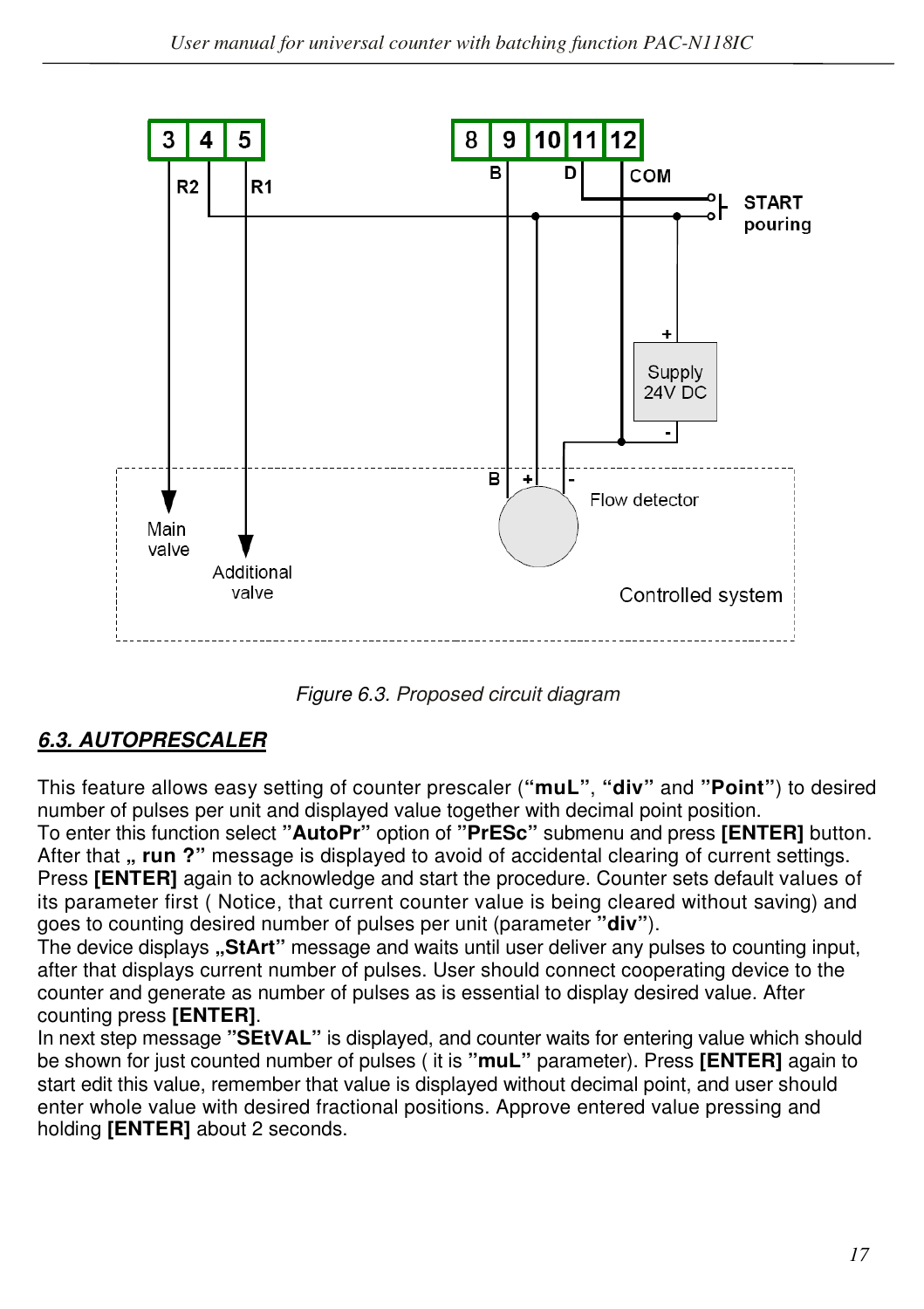Next step is selection of decimal point position (parameter **"Point"**). Counter displays **"SetPnt"** message and waits for acknowledge. Press **[ENTER]** and select point position. Approve it pressing **[ENTER]** again. After whole procedure entered values are stored into configuration memory, and value of OFFSET parameter is cleared.



To break autoscaling press **[ESC/MENU]** at any time. This operation causes with restoring of all parameters **"muL"**, **"div"** and **"Point"** as they was defined before starting Autoscaling. The value of the counter is not restored.

# *6.4. THE DIGITAL FILTER*

To enable the connection of the simple switches as detectors, special digital filter has been build into the device. This filter allows the counter to proper counting pulses regardless of the vibration of the contacts of the switches.

The condition of proper counting is providing of time periods of the pulses. The filter can be set to blocking frequencies higher than 10, 20, 30, 40, 50 ,60 ,70, 80 and 90Hz. The time periods of stable states "0" (to) and "1" (t<sub>1</sub>) of pulses must be not shorter than  $1/2F$ , where F the filtered frequency in Hz. See the table below (Tab. 6.2) to check proper periods for all frequencies.

| filter setting (F) | $t_0$ , $t_1$             | input signal<br>frequency | <i>input type</i>   |
|--------------------|---------------------------|---------------------------|---------------------|
| OFF                | 50,0 is $/$<br>$100.0$ is | 10 kHz /<br>5 kHz         | electronic<br>input |
| 10                 | 50.0 <sub>ms</sub>        | $10$ Hz                   |                     |
| 20                 | $25.0$ ms                 | 20 Hz                     |                     |
| 30                 | 16.7 <sub>ms</sub>        | 30 Hz                     | electronic          |
| 40                 | 12.5 <sub>ms</sub>        | 40 Hz                     | or contact          |
| 50                 | 10.0 <sub>ms</sub>        | 50 Hz                     | input               |
| 60                 | 8.3 ms                    | 60 Hz                     |                     |
| 70                 | $7.2 \text{ ms}$          | 70 Hz                     |                     |
| 80                 | 6.3 ms                    | 80 Hz                     |                     |
| 90                 | 5.6 <sub>ms</sub>         | 90 Hz                     |                     |

*Tab. 6.2. Time periods t0 ,t1 depend on filtered frequency.*

When the filter is turned off, time periods to i t<sub>1</sub> must be longer than 50 is (see Figure 6.4), and maximum counted frequency is equal 10 kHz.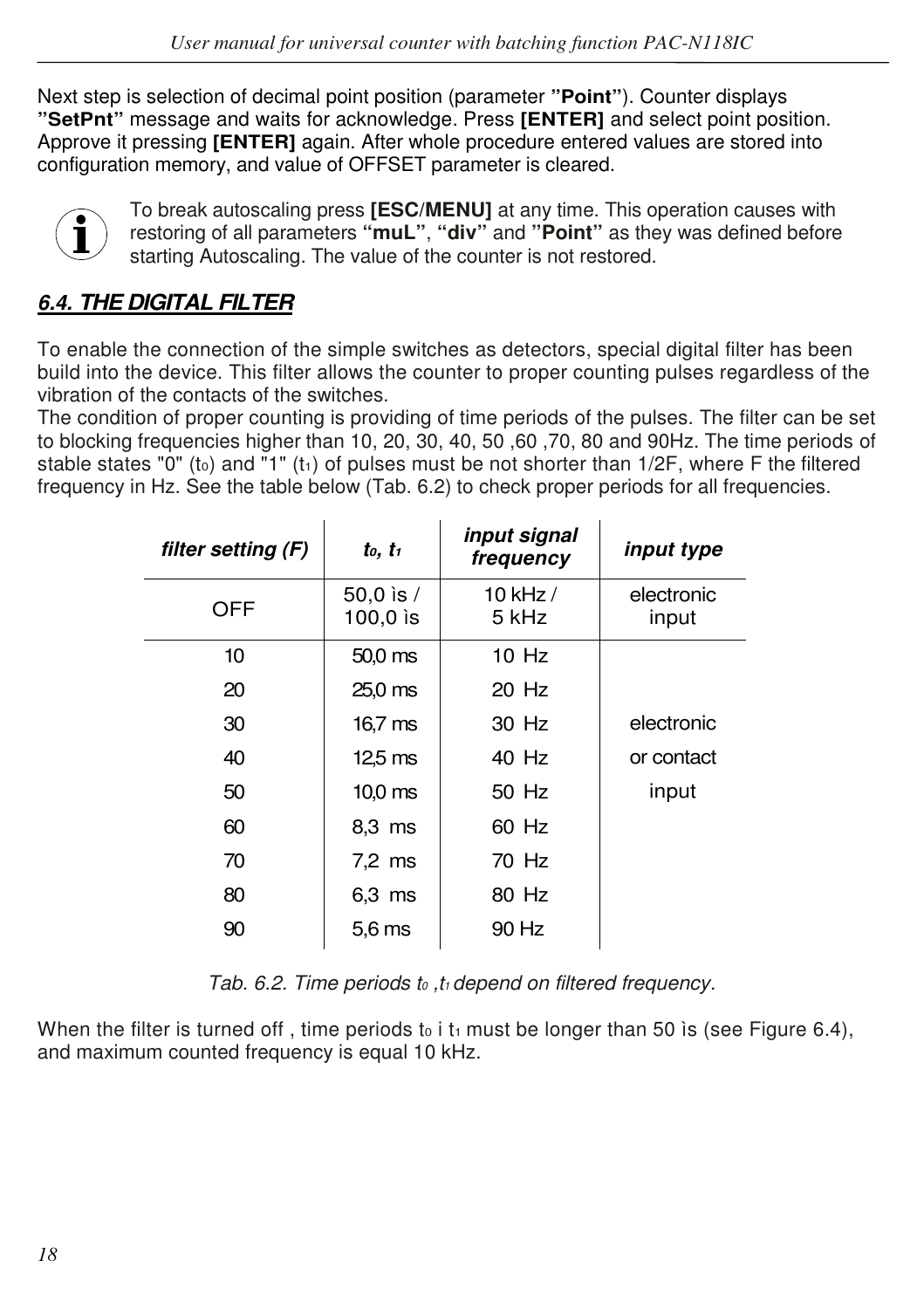

*Figure 6.4. The traces of signals: a) without contacts oscillations, b) with contacts oscillations*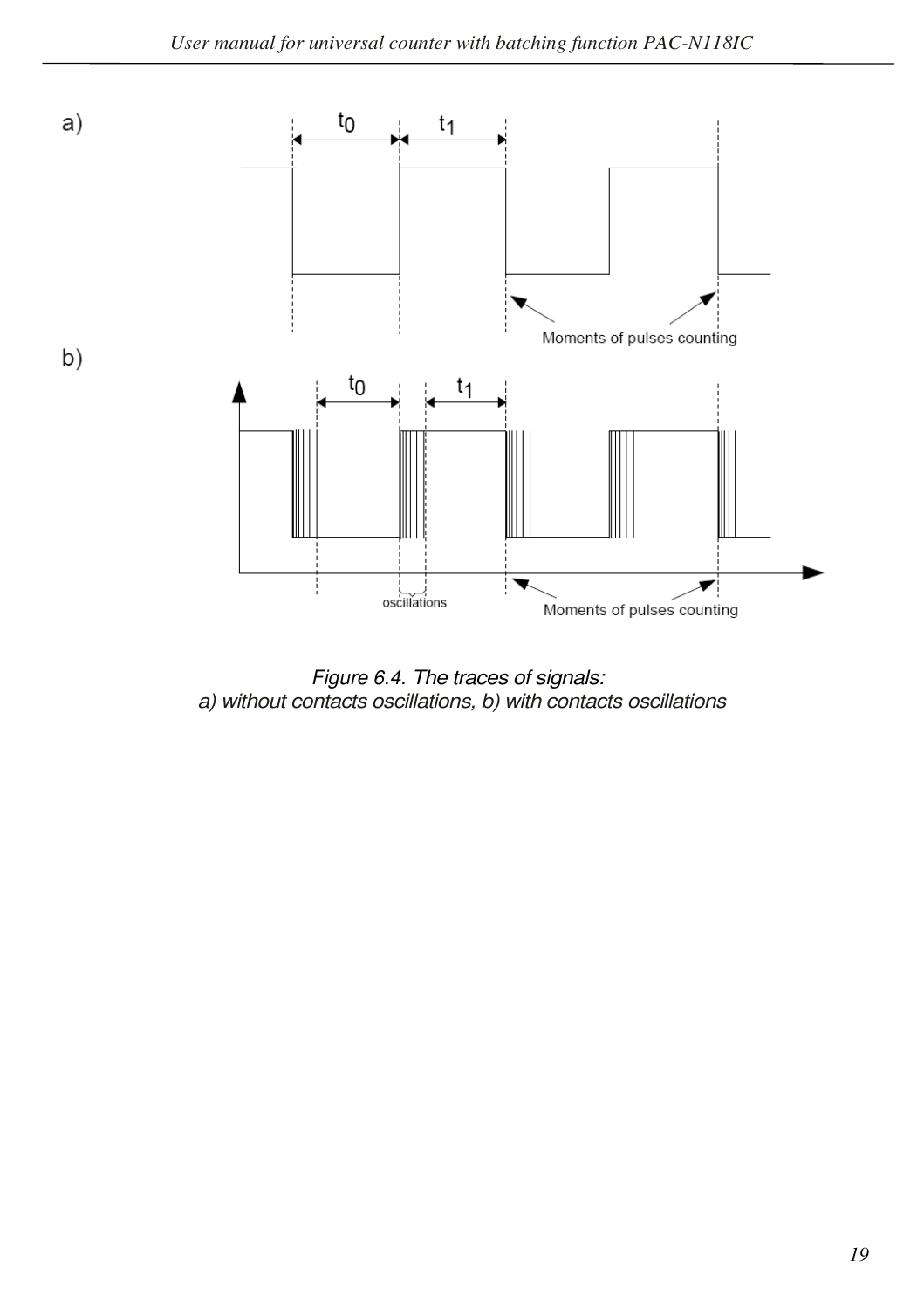# *6.5. CONTROL OF THE RELAY OUTPUTS*

The control of the object (measured signal) is realized via relay outputs. Front panel LEDs named **.R**" indicates the state of particular relay output.

Modes of the control can be changed depend on the values of parameters **"SEtP"**, **"timE"**, **"unit"** and **"modE"** (additional number defines particular relay).

Figure 6.5 presents the principle of relay outputs operation for example values of parameters.



- delay of relay reaction

*Figure 6.5. Principle of relay outputs operation*

Parameter **"SEtP"** defines *threshold* of relay (trace: a). While normal operation of counter, relay output can change its state to *active* **only if** counter value reaches (or exceeds) the *threshold* (for "up" counting points A, C, E, G). The *active* state of the relay (closed or open) is defined by parameter **"modE"**. Relay R1 reacts to counter value changes immediately. Other relays (if available) need that counter value be same or greater than particular *threshold* during at least 20 ms, to change the relay state.

 $t_{z}$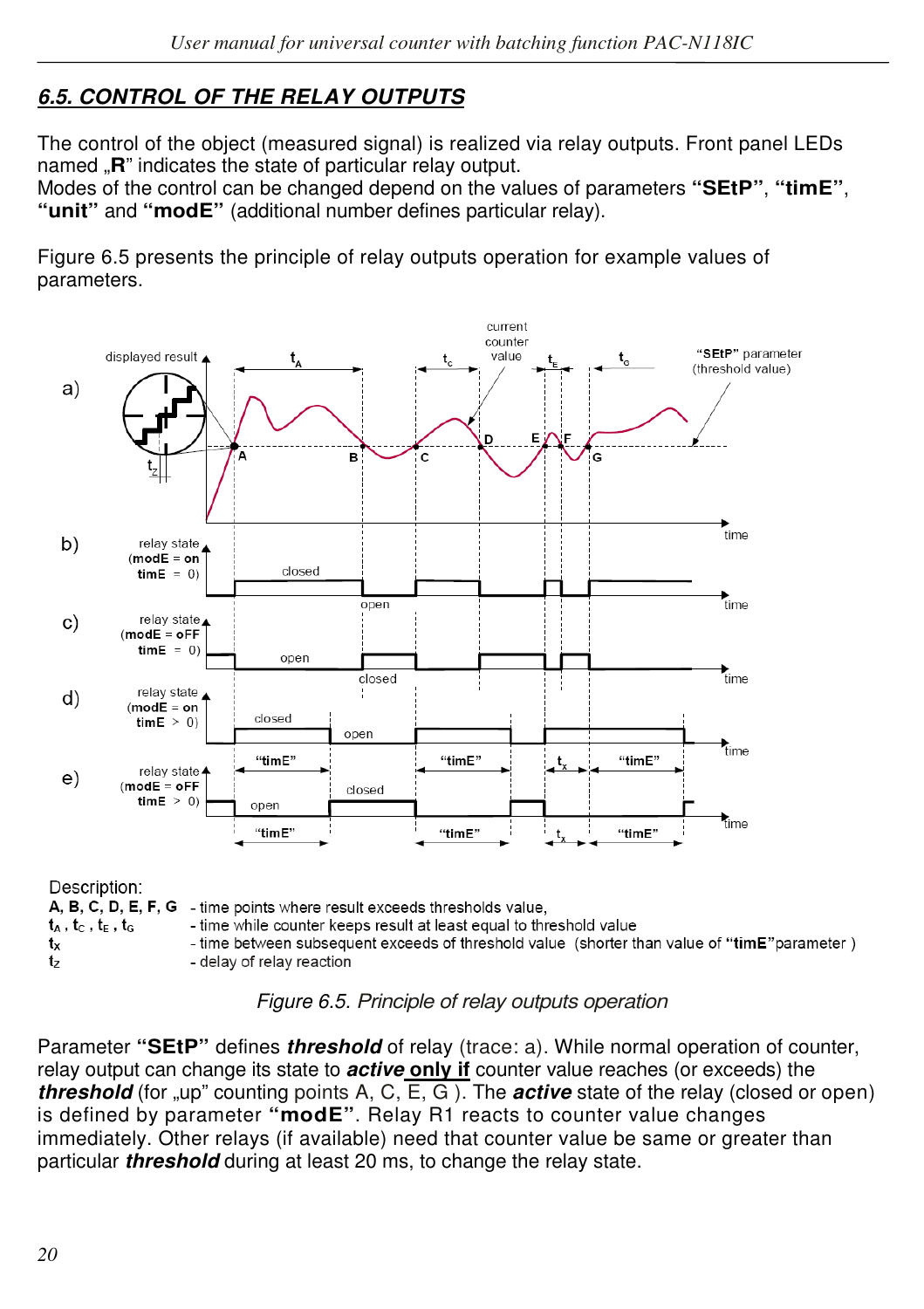It is possible to set *AUTORESET* function for relay R1. This function enables automatic zeroing of the counter, after its value reaches relay R1 *threshold*. After zeroing, counter's value equals to **"oFFSEt"** parameter.

If *AUTORESET* function is active, then relays other than R1 (if available) can be activated if their *thresholds* are not greater than relay R1 *threshold*.

Maximum delay between the moment when result reaches the particular threshold and switching on the relay output equals 15ms for OC type output and 20ms for electromechanical relays.



If **AUTORESET** function is active, and counter changes its value with high<br>speed, relays other than R1 (if available) can not change it's states to speed, relays other than R1 (if available) can not change it's states to active, because the time between moments when counter reaches their *thresholds* and threshold value of relay R1 (greater than for other relays *thresholds*) is to short.

Avoid of setting the "**oFFSEt**" parameter higher than autoreset threshold (relay<br>R1 threshold) while **AUTORESET** function is active. In such case counter R1 threshold) while **AUTORESET** function is active. In such can work improperly or can't work at all.

Parameter **"timE"** defines how long relay stay *active* after its activation by counter value (after moment when counter has reached particular threshold).

- If parameter "timE" is set to "0", than relay stays in *active* state (periods: t<sub>A</sub>,tc<sub>,</sub>te, tc) as long as counter value is equal or higher than *threshold value.* (traces: b, c).
- If parameter **"timE"** is set to value different from **"0"**, than relay stay active during defined time regardless of counter value (traces: d, e). In case when period  $(tx)$  between successive exceeding of threshold value (e.g. between points B and C) is shorter than period defined by parameter **"timE"**, activation period of relay is prolonged by **"timE"**  (every time when counter value goes up and reaches threshold).



If parameter **"timE1"** = **"0"** and *AUTORESET* function is active, relay R1 will not change it's state to *active* or will be activated on very short time because of delays. If user wants to not use particular relay (especially relay R1), its mode of operation should be set to "**noAct**" (e.g. "**mode 1**" ="**noAct**").

Parameter **"modE"** can be set to value *"modbuS".* In such case it is possible to drive relays via RS-485 interface. In this case relays are independent on counter value, and "**time**" and "**SEtP**" settings, and change of it's state can be done exclusively via RS-485 interface, as presets of holding registers (see: *LIST OF REGISTERS*) . While parameter **"modE"** is set to value *"on"* or *"oFF"*, presets of these registers do not causes any reaction, and reading of these registers show actual state of particular relays.



If **"modbuS"** mode is active, than after power down and up relays are inactive.

All parameters corresponding to relay outputs are described in details in chapter *"rELAy" menu.*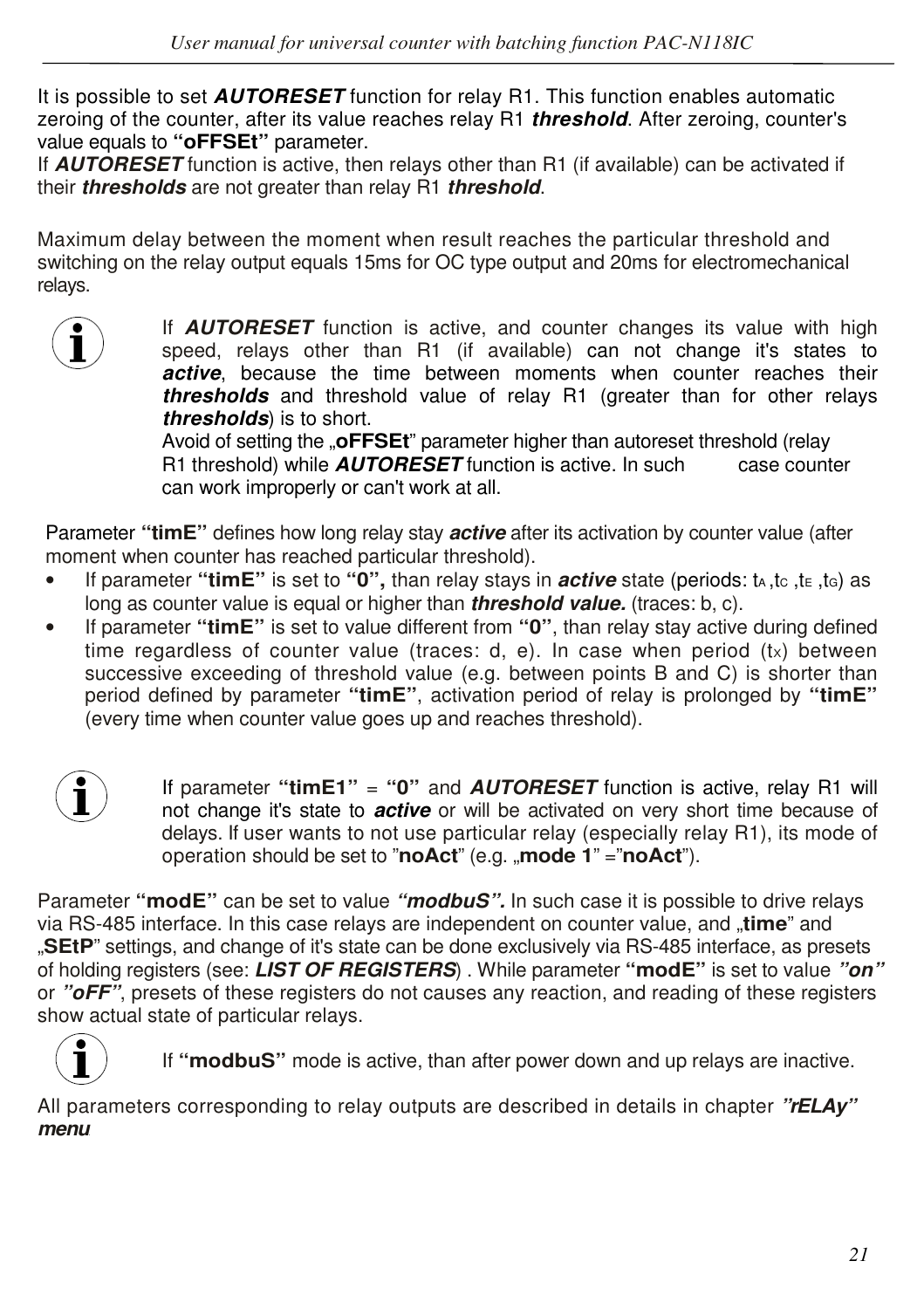# *7. DEVICE PROGRAMMING*

The device menu allow user to set all parameters connected to operation of measurement input, control modes, critical situations behaviour, communication via RS-485 and access settings. The meaning of the particular parameters is described in paragraph *MENU DESCRIPTION*.



In counting (normal) mode actualization of parameters like: **"muL"**, **"div"**, **"oFFSEt"** and **"SEtP "** is independent of counter operation. **In batcher mode** actualization of mentioned **parameters** is done **only while counter zeroing** (manual or automatic zeroing).

Some of the parameters can be accessed without menu entering (quick view mode). After pressing **[^]** button, name of the threshold (e.g. **"rELPr1"**) and it's value will be displayed on the display in alternating mode. When the batcher mode is active, additionally the **"oFFSEt"** parameter can be checked. If **[^]** or **[v]** will be pressed in 5 sec again, the next threshold or offset will be displayed, else the device comes back to the measurement mode. If a thresholds values *free access* is enabled or thresholds and offset values *free access* is enabled (see: *"SECu" menu*) , user can change the value of particular parameter pressing button **[ENTER]** (see: *PARAMETERS EDITION*).

If particular parameter has been changed and confirmed in quick view mode, its new value is displayed in alternating mode with parameter name by few seconds. new value is displayed in alternating mode with parameter name by few seconds. Confirmed changes may be checked or user can switch viewed parameter pressing **[^]** or **[v]** button.

# *7.1. PROGRAMMING MENU*

To enter main menu (being in the measurement mode) operator must to press and hold at least 2 sec. **[ESC/MENU]** button. If the user password is defined (see parameter **"SEtCod"**, menu *"SECU"*), operator have to enter correct one before proceeding to menu options. Entering of the passwords is similar to the edition of numeric parameters (see: *PARAMETERS EDITION*), however presently editing digit is showed only on the display, other digits are replaced by "-" sign.

After entering of last digit of the password first menu position will be displayed (if the password is correct) or warning "**Error**" in other case.



Pay attention when device parameters are being changed. If it is possible, turn off controlled installation (machine).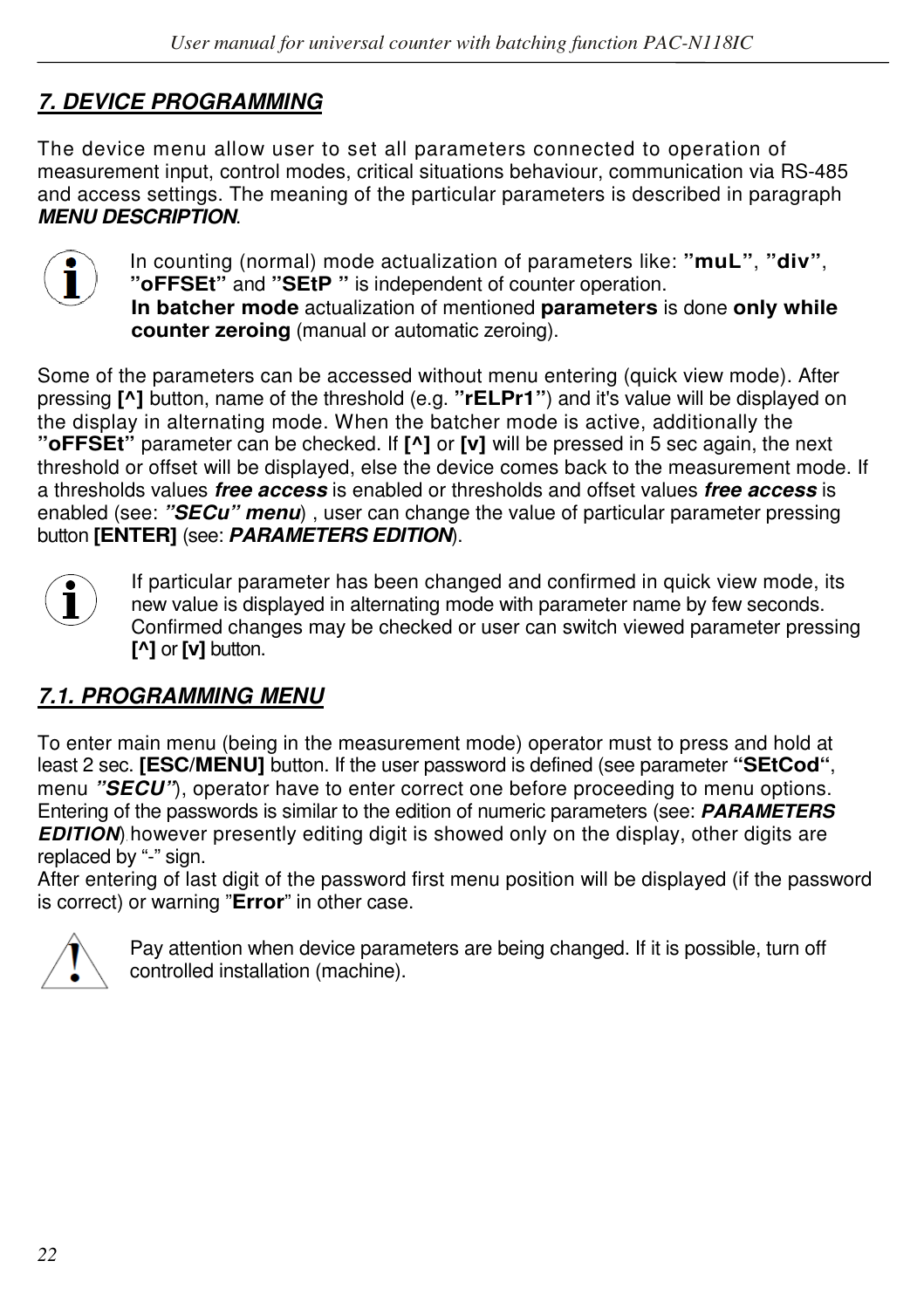#### *Functions of the buttons while sub-menu and parameters choice:*



Selection of sub-menu or parameter for editing. Name of selected item (sub-menu or parameter) is displayed.

**NTER** 

Operation of **[ENTER]** button depend on present menu position:

- if the name of some sub-menu is displayed enter this sub-menu; name of the first parameter (or next level sub-menu) is displayed.
- if the name of some parameter is displayed enter the edition of this parameter; present value of the parameter is displayed.



**[ESC/MENU]** button allow user to exit present menu level and goes to upper level menu (or measurement mode).



After about 1 min. since last use of the buttons, device exits the menu mode and returns to the measurement mode (only if no parameters are in editing mode).

# *7.2. PARAMETERS EDITION*

To start edition of any parameter user should select name of desired one using **[^] [v]** buttons and then press **[ENTER]**.

### *7.2.1. Numeric parameters (digit change mode)*

Numerical parameters are displayed as decimal numbers. The mode of its new value entering depends on chosen edit method ( see parameter "**Edit**").

In mode "by digit" ("**Edit**"="**dig**") pressing one of the keys **[^]** or **[v]** causes change of current position (flashing digit) or the sign (+/-). Short pressing of the **[ENTER]** button causes change of the position (digit).

Press **[ENTER]** at least 2 seconds to accept the changes, after that question **"SEt?"** is displayed, and user must to confirm (or cancel) the changes. To conform changes (and story it in EEPROM) press **[ENTER]** button shortly after **"SEt?"** is displayed. To cancel the changes press **[ESC]** button shortly after **"SEt?"** is displayed. After that device returns to the menu.

#### *7.2.2. Numeric parameters (slide change mode)*

In "slide change" mode ("**Edit**"="**Slid**"), buttons  $\lceil \Lambda \rceil$  and  $\lceil \nu \rceil$  has different functions.

To increase edited value press (or press and hold) **[^]** button only, the increasing became quickest as long as button **[^]** is pressed. To slow down the increasing, button **[v]** can be used. If **[v]** is pressed shortly (and button **[^]** is still pressed), increasing slow down for a moment only, if **[v]** is pressed and held while button **[^]** is still pressed the increasing slow down and will be kept on lower speed.

To decrease edited value press (or press and hold ) **[v]** button only. The decreasing became quickest as long as button **[v]** is pressed. To slow down the decreasing, button **[^]** can be used. If **[^]** is pressed shortly (and button **[v]** is still pressed), decreasing slow down for a moment only, if **[^]** is pressed and held while button **[v]** is still pressed the decreasing slow down and will be kept on lower speed.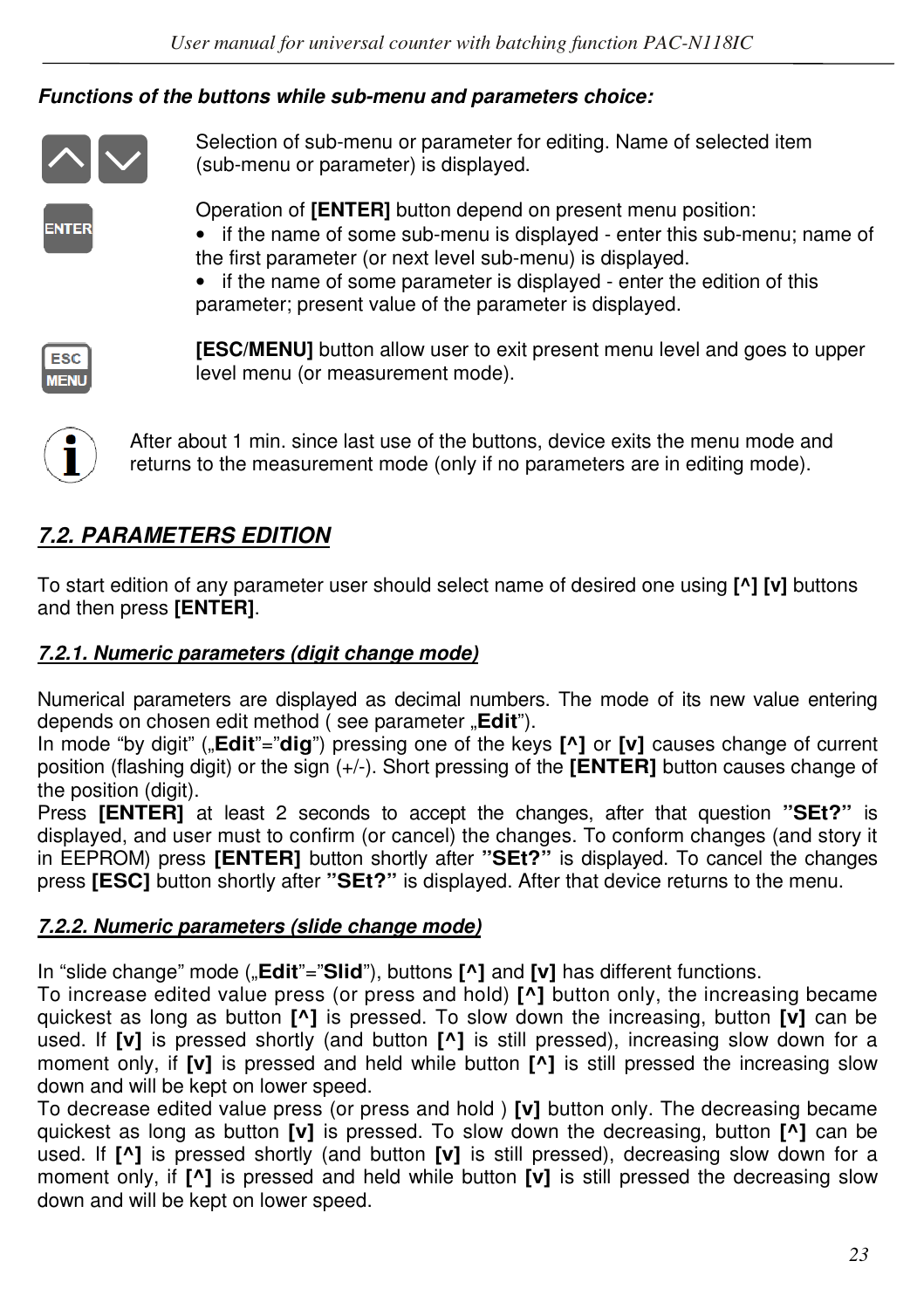Press **[ENTER]** at least 2 seconds to accept the changes, after that question **"Set?"** is displayed, and user must to confirm (or cancel) the changes. To conform changes (and story it in EEPROM) press **[ENTER]** button shortly after **"SEt?"** is displayed. To cancel the changes press **[ESC]** button shortly after **"SEt?"** is displayed. After that device returns to the menu.

## *7.2.3. Switch parameters ("LIST" type)*

Switch parameters can be described as a sets of values (a lists) out of which only one of the options available on the list can be selected for the given parameter. Options of switching parameter are selected using **[^], [v]** keys.

Short pressing of **[ENTER]** causes in displaying of the acknowledge question (**"SEt?"**). If key **[ENTER]** is pressed again, the changes are accepted, stored in EEPROM end the edition process finished. Pressing the key **[ESC]** after **"SEt?"** causes in cancelling of made changes and returning to menu.

#### *Functions of buttons when editing numeric and switching parameters:*



Pressing this button operator can cancel the changes done up to now (if they ESC were not approved by **[ENTER]** button after the **"SEt?"** ask) and come back **MEN** to menu

# *7.3. MENU DESCRIPTION*

**"Cd 0 - - -"** Password checking. If password is set different from "**0000**", than every enter to main menu follows the entering of password. If entered password is correct first menu position else warning "**Error**" will be displayed, and unit returns to measurement mode.



Due to problem with direct displaying of "**m**" letter, it is exchanged with special signs " ". Independently in user manual letters "**m**" is used to make it more readable (example: **"modE"**).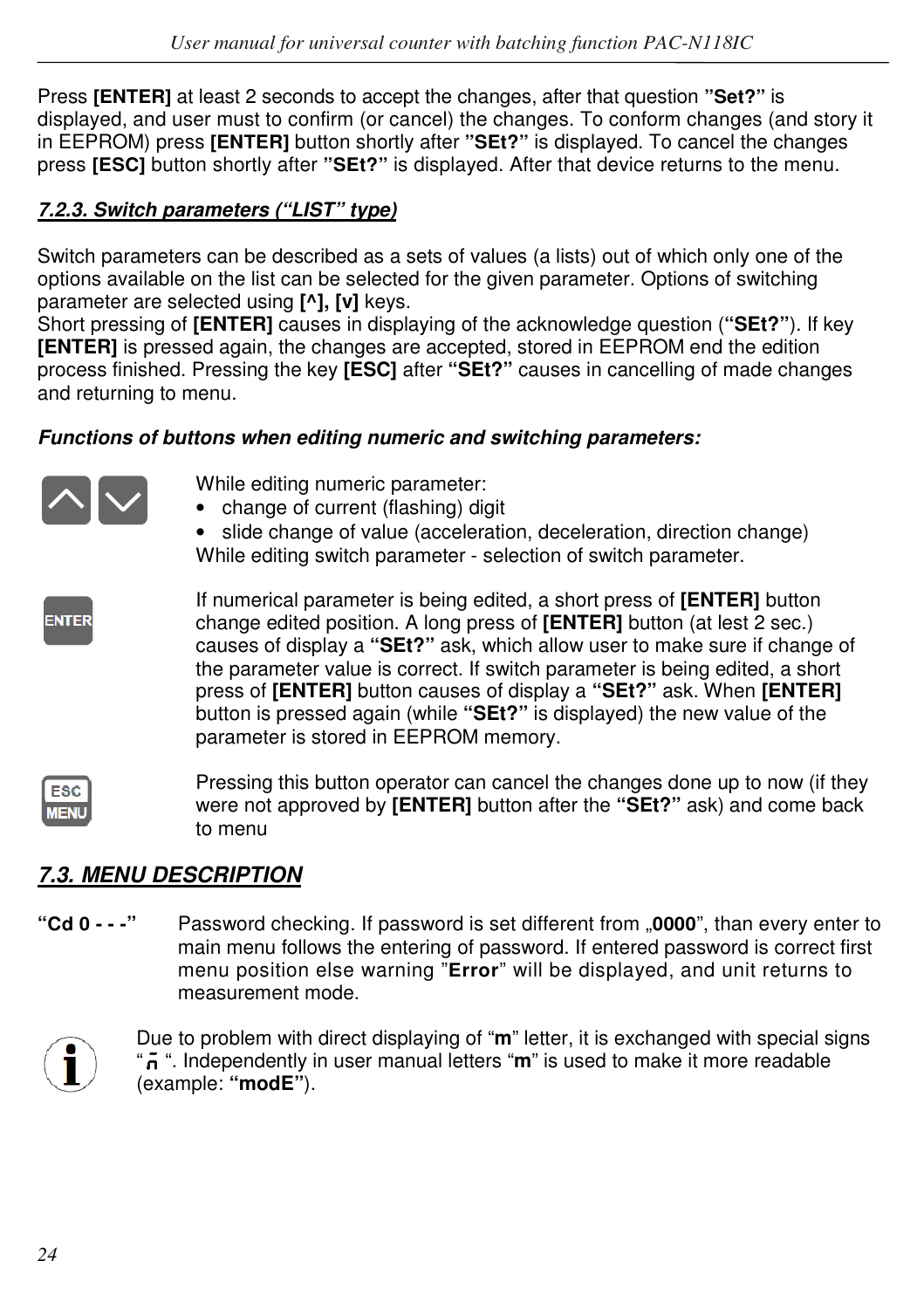### *7.3.1. "rELAy" menu*

This menu allows to configure the operation mode of relays and LEDs marked **.R**" (e.g. "**R1**"). If there are few relay outputs available, then every output has its own configuration menu (e.g. menu **"rELAy2**" for relay (LED) **"R2**"). Principle of the relays operation is described in paragraph *CONTROL OF THE RELAY OUTPUTS*

- **"SEtP"**  threshold of the relay (range -99999 ÷ 999999). Negative values can be input by selecting a "-" sign on first digit (to change value use **[^]** and **[v]** buttons).
- **"modE"**  relay operation mode, this parameters define the *active state* of the relay, it means state of relay while the counter reaches **threshold** *value*, at "up counting", available modes:
	- *"noAct"*  the relay is not active (permanent turned off)
	- *"on" -* the relay is turned on (closed) when result reaches *threshold value*
	- *"oFF"*  the relay is turned off (opened) when result reaches *threshold value*
	- *"modbuS"*  the relay is controlled via RS-485 interface, independently on the counter result and parameters **"SEtP"** and **"timE"**.
		- When a particular LED lights, its mean the relay is closed,
			- If parameter *"***modE***"* is set to **"***modbuS***"** value, after power supply off and on again, relays are open.
- **"timE"**  the time period of the relay *active state*. Can be set to values from "0.1" to "99.9", and express the time in seconds or minutes (depending on **"unit"** parameter). If this parameter is set to value different from "0.0" the relay is *active* independently of the result (even if the counter is zeroed). If this parameter is set to "0.0" the relay stays *active* as long as the result is same or higher of the particular *threshold value*.



If this parameter is set to "0.0", and the **AUTORESET** function is active, the counter will be zeroed but relays can stay *inactive* or will be activated on very short time because of delays. If user wants to not use particular relay, its mode of operation should be set to "**noAct**" (e.g. "**mode 1**" = "**noAct**").

**"unit"** - unit of time for **"time"** parameter. Can be set on one of two values:

 *"min"* - minutes,  *"SEC"* - seconds.

#### *7.3.2. "Pr inP" menu*

This parameter defines the function of the programmable input **{ C }**. When *active state* is delivered to programmable input, it causes of the activating of particular function. This parameter can be set to one of the values: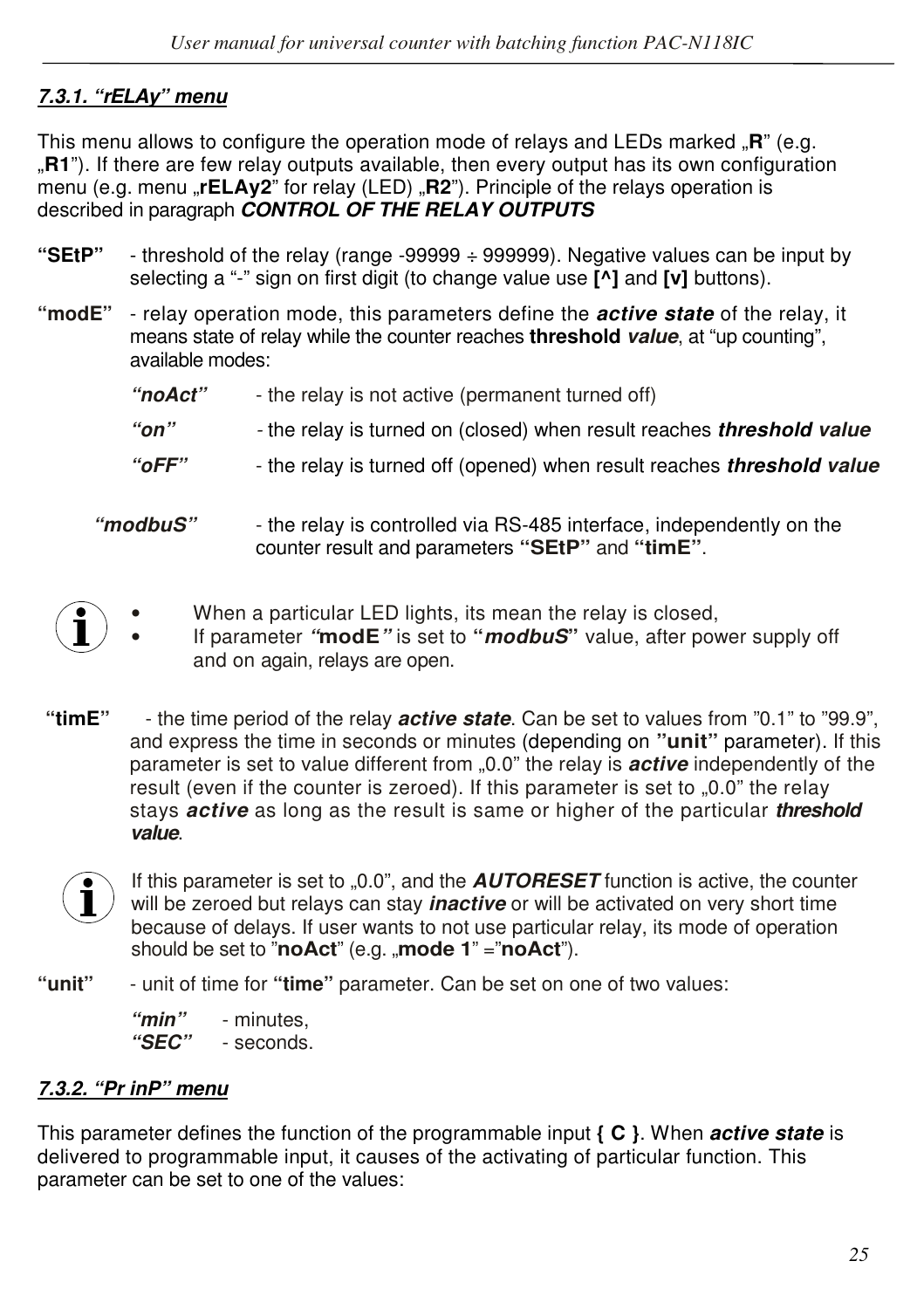- **"diSAbL"**  programmable input is not active,
- **"inhibi"**  programmable input stops the counting,
- **"dirEct"**  active signal on the programmable input changes counting function (counting direction) from  $(A - B \to B - A)$  from  $(A + B \to B - A + B)$ <sup>"</sup>.

### *7.3.3. "rESEt" parameter*

This parameter determines the counter zeroing (reset) sources, and can be set to one of the values:

- **"ALL"**  this option enables both manual (using **[RESET**] button) and electronic reset.
- **"EL"**  this option enables external reset input **{ D }**. If an active signal is delivered to the input **{ D }** the counter is zeroed, and the result stays zero ( or equal to offset) as long as the signal on input **{ D }** is active. To made correct zeroing, input signal **{ D }** must be active at least by 1 ms. In this mode manual reset is disabled.
- **"mAn"**  manual reset only. This value enables only manual reset, which can be done by pressing the [**RESET**] button on the front panel. This operation must to be approved by [**ENTER**] button. After zeroing counter displays value equals to **"oFFSEt"**  parameter. In this mode electronic reset is disabled.
- **"nonE"**  this option disables both manual and electronic reset.



Zeroing of the counter can be done via RS-485 interface (by presets of some Feroing of the counter can be done via HS-485 interface (by presets of some<br> **Telm** registers with value 0000h) independently of the "**rESEt**" parameter value. After zeroing the counter, displayed value is equal to "**oFFSEt**" parameter. Remote zeroing is available in all modes (**"ALL"**, **"EL"**, **"mAn"**, **"nonE"**).

#### *7.3.4. "ArESEt" parameter*

This parameter enables the auto zeroing mode (*AUTORESET* function). If *AUTORESET* is active the counter is zeroed instantaneously after result reaches the relay R1 threshold value (**SEtP 1**). After zeroing, counter value is equal to **"oFFSEt"**value. This parameter can be set to:

**"on"** - *AUTORESET* function is active,

**"oFF"** - *AUTORESET* function is inactive.



Avoid of setting the "**oFFSEt**" parameter higher than autoreset threshold (relay R1 threshold) while *AUTORESET* function is active. In such case counter can work improperly or can't work at all.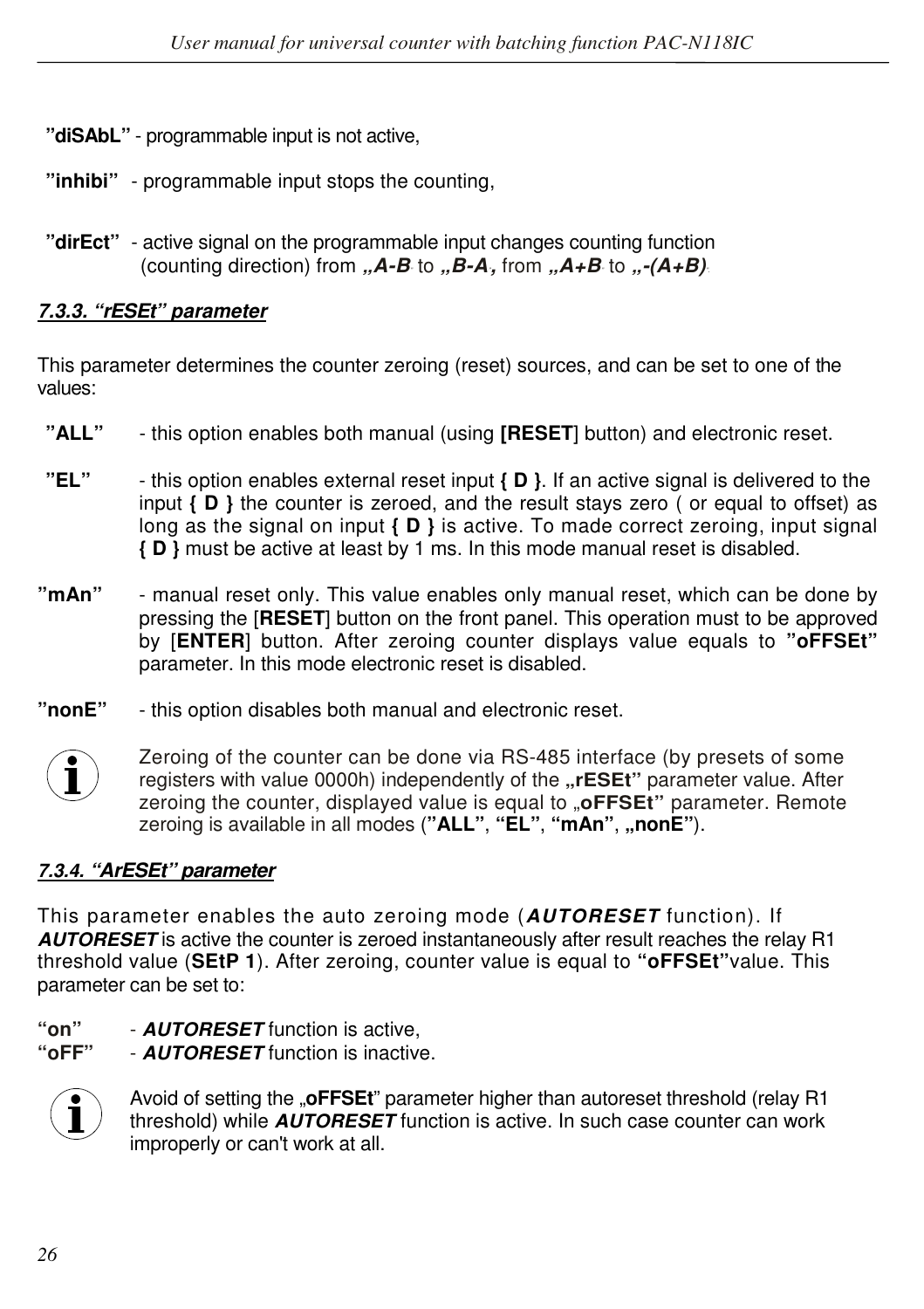#### *7.3.5. "FiLtEr" parameter*

This parameter enables the digital filter, which filters the contacts oscillations of switches (mechanical detectors). Digital filter eliminates the counting errors when mechanical detectors are used. This parameter can be set to values: **"OFF"**, **"10"** ÷ **"90",** where its value express the maximum passed frequency, if **"OFF"** is set the filter is disabled (see *DIGITAL FILTER*, page 18).

#### *7.3.6. "Funct" parameter*

This parameter allows to define operation mode of the counter, and can be set to one of the values:

- **"A + B"**  add mode; addition of pulses from both counting inputs (A and B) to current counter result.
- **"A B"** subtract mode; Pulses from input A are added to, and pulses from input B ad subtracted from counter result.
- **"qUAd-1"**  quadrature mode 1; This option enables cooperation of inputs A and B as quadrature input with normal resolution, it means that counter is incremented (decremented) by 1 every single quadrature cycle on inputs A and B
- **"qUAd-4"**  quadrature mode 4; This option enables cooperation of inputs A and B as quadrature input with increased resolution, it means that counter is incremented (decremented) by 1 every one-fourth of single quadrature cycle on inputs A and B.

#### *7.3.7. "PrESCA" menu*

This menu contains parameter which configure the prescalling parameters (recalculations of counted pulses). This menu allows the user to set individual prescalers, and to scale the counter in desired units. Available options:

- **"muL"**  multiply coefficient , range -99999 do 999999, except 0,
- **"div"**  divide coefficient, range 1 do 999999, (this parameter defines the internal modulo counter),
- **"oFFSEt"**  offset coefficient, range: -99999 do 999999 (constant value added to the result to move the zero point of the current scale),
- **"Point"**  decimal point position.

Displayed result is calculated due to the expression:

$$
W{=}(\textit{L}_{\mathit{m}}{\,\times\,}''\textit{mult}'')+{\textit{L}_{\mathit{w}}{\,\times\,}''\textit{mult}''\over\textit{``div''}}+ \textit{``oFFSEt''}
$$

where: W - displayed result

 $L_m$ - the internal main counter value

Lw - the internal (modulo) precounter value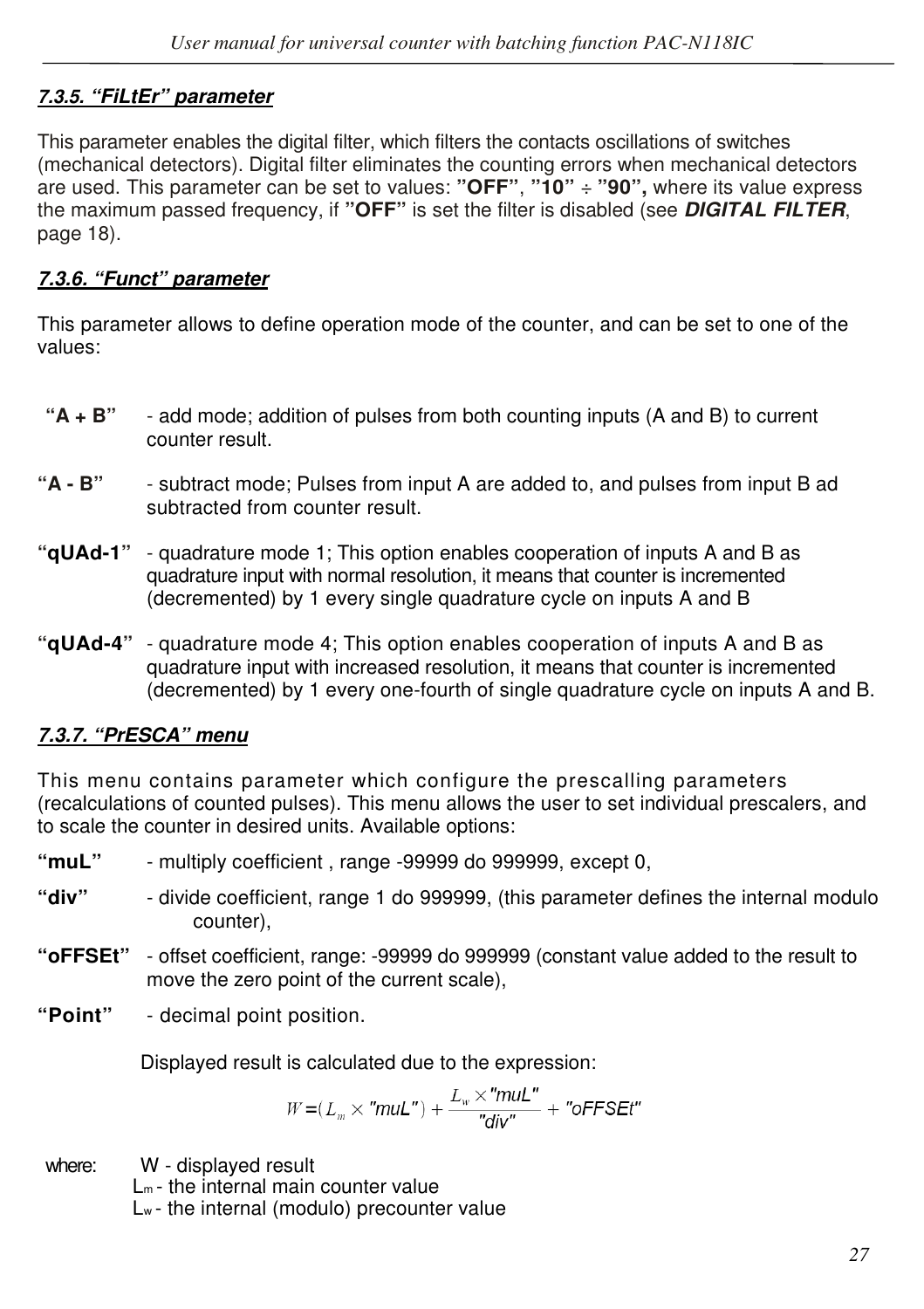

Parameter **"div"** can't be set to "000000", entered value is controlled by firmware.

The precounter (modulo) and main counter are internal registers of the counter's firmware and they contain not calculated (by **mul** and **div** parameters) numbers of pulses delivered to the counting inputs {A} and {B}. The modulo counter contains the fractional part of the result (ratio of **"div**" parameter). Main counter contains the integer part of the result (not recalculated). If parameter "**div**" is set to 1, then main counter contains the number of all pulses delivered to counting inputs.

#### **Firmware uses fixed point arithmetic (rounding down).**

**"AutoPr"** - autoprescaling procedure. Pressing **[ENTER]** starts display of message **"run ?"**. To start procedure of setting parameters **"muL", "div"** and **"Point"** press **[ENTER]** again. To cancel this procedure press **[ESC/MENU]**. Detailed description of this procedure user can find in chapter *AUTOPRESCALER* on page 17.

#### *7.3.8. "rS-485" menu*

This menu is connected with RS-485 interface, and sets his properties:

- **"Addr"**  this parameter defines the address of the device, accordingly to Modbus protocol. It can be set in range from 0 to 199. If the value 0 is set then device, responds to frames with address 255 (FFh).
- **"bAud"**  this parameter determines RS-485 interface baud rate. It can be set to one of 8 possible values: **"1.2"**, **"2.4"**, **"4.8", "9.6"**, **"19.2"**, **"38.4"**,**"57.6"**,**"115.2"**, which respond to the baud rates of 1200, 2400, 4800, 9600, 19200, 38400, 57600 and 115200 bit/s respectively.
	- **"mbAccE"**  this parameter sets the access to the configuration registers of the device. Possible values:
		- *"on"*  configuration registers can be set via RS-485 interface,

*"oFF"* - configuration registers can not be set via RS-485 interface.



 The access to registers no 04h ÷ 08h cant be denied by **"mbAccE"** parameter (see: *LIST OF REGISTERS*).

- **"mbtimE"**  this parameter defines maximal time (sec) between following frames received by the device. Parameter "**mbtimE**" can be set to values from 0 to 99 seconds. The value 0 means that the time will be not controlled.
- **"rESP"**  this parameter defines minimal (additional) delay between the Modbus message and the answer of the device (received and sent via RS-485 interface). This additional delay allows the device to work with poor RS converters which do not works properly on baud rates higher than 19200. This parameter can be set to one of values: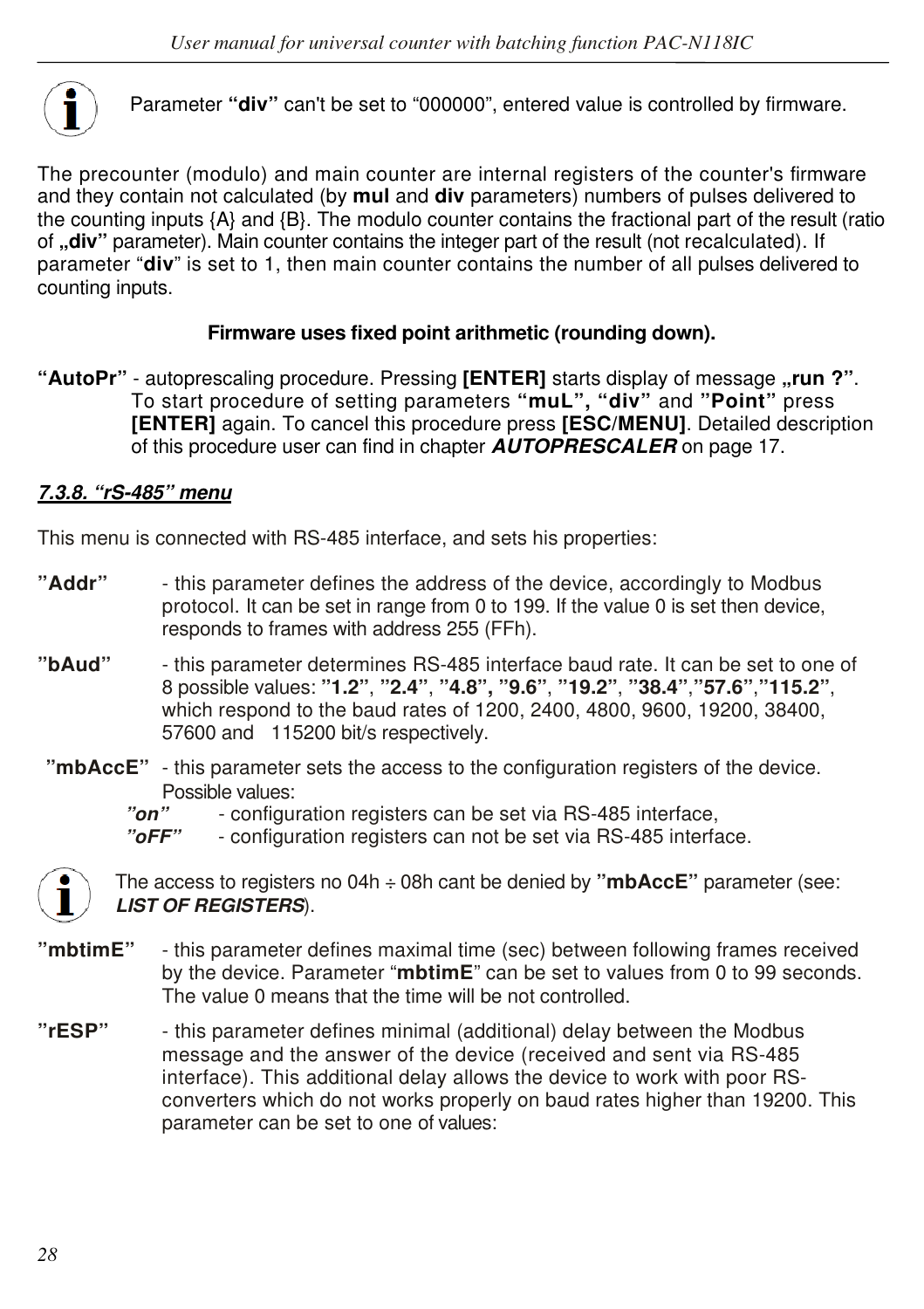*"Std"* - answer as quick as possible, no additional delay

*" 10c" " 20c" " 50c" "100c" "200c"* 

- answer delayed of 10, 20, 50, 100 of 200 chars respectively, where one character time depends on selected baud rate



In the most cases parameter "rESP" should be set to "Std" (no additional delay).<br>Unfortunately for some third party RS-converters "rESP" should be adjusted Unfortunately for some third party RS-converters **"rESP"** should be adjusted experimentally. Table 7.1 contains most frequently used values.

| "bAud" parameter | "38.4" | "57.6" | "115.2" |
|------------------|--------|--------|---------|
| "rESP" parameter | " 10c" | " 20c" | " 50c"  |

| Tab.7.1. Settings of "rESP" parameter |  |  |
|---------------------------------------|--|--|

#### *7.3.9. "SECu" menu*

This menu contains presets connected with availability of other parameters:

**" SEtCod "** - user password (4-digits number). If this parameter is set at value **"0000"**, user password is turned off.

**If the user do not remember his password, the access to the menu is possible by the "one-use password". To get this password please contact with Marketing Division. "Single use password" can be used only one time, after that it is destroyed. Entering this password causes in clearing of user password, it means sets the user password to "0000".**



 The "one-use password" can be used **ONE TIME ONLY**, it is impossible to use it again! The "one-use password" can be restored by Service Division only.

**" A rEL1, A rEL2"** - this options permits user (**"on"**) or prohibits (**"oFF"**) to modify the thresholds of the relays/LEDs  $R1 \div R2$  without knowledge about user password.

The diagram of quick view mode is presented in figure 7.1.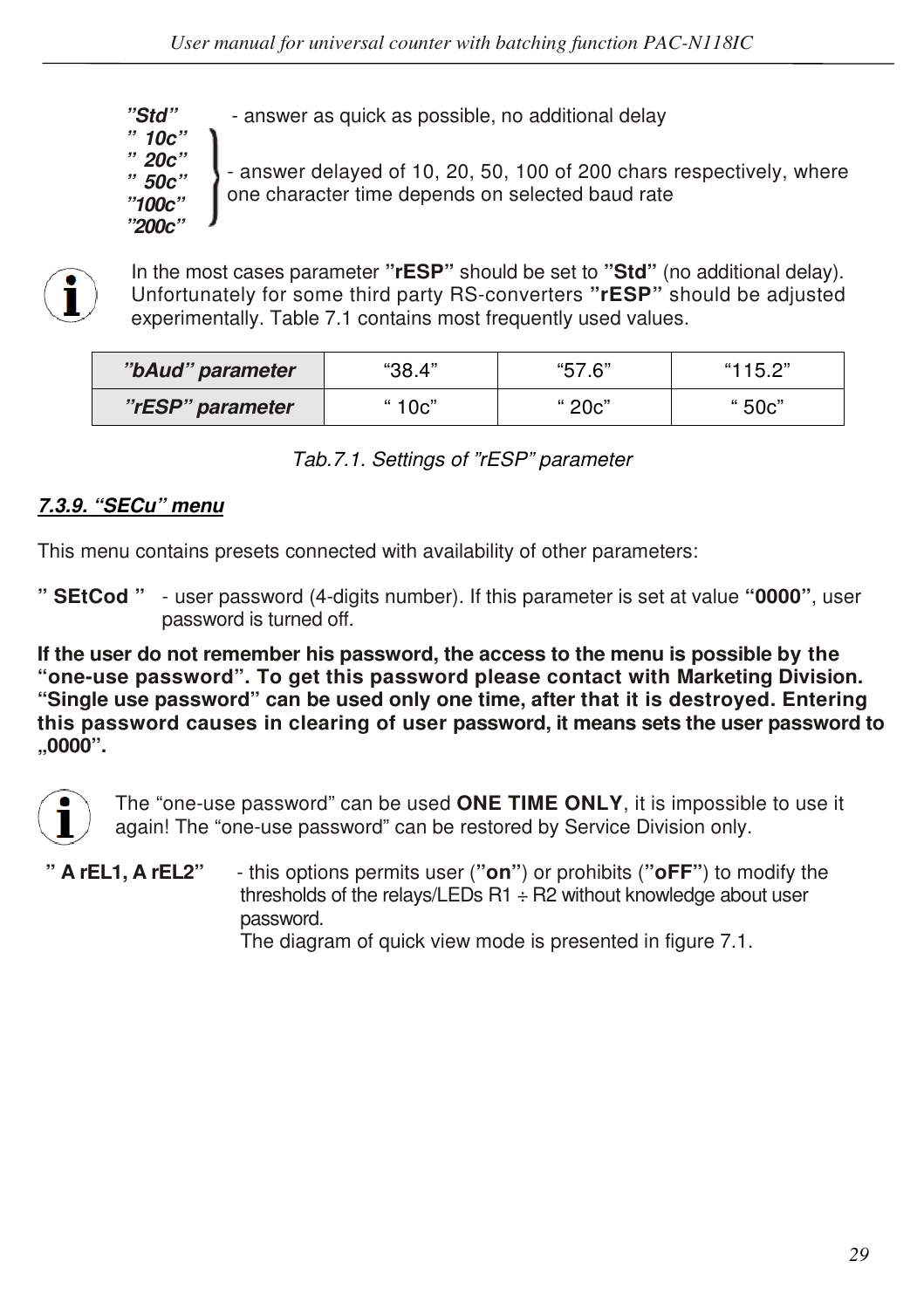**"A oFFS "** - this option permits user (**"on"**) or prohibits (**"oFF"**) to modify the **"oFFSEt"** parameter value without knowledge about user password. The possibility of offset changing without knowing of password, allows to use of the counter as a batcher

From counting (batching) mode to quick check of the thresholds user can goes by pressing **[^]** button. Depending on the **"A oFFS"** value it is possible to use two different operation modes of "quick view" (see: Figure 7.1, Figure 7.2).



Number of accessible parameters for viewing/edition depends on device version.



*Figure.7.1. Operation of "quick view" while "A oFFS" = "oFF"*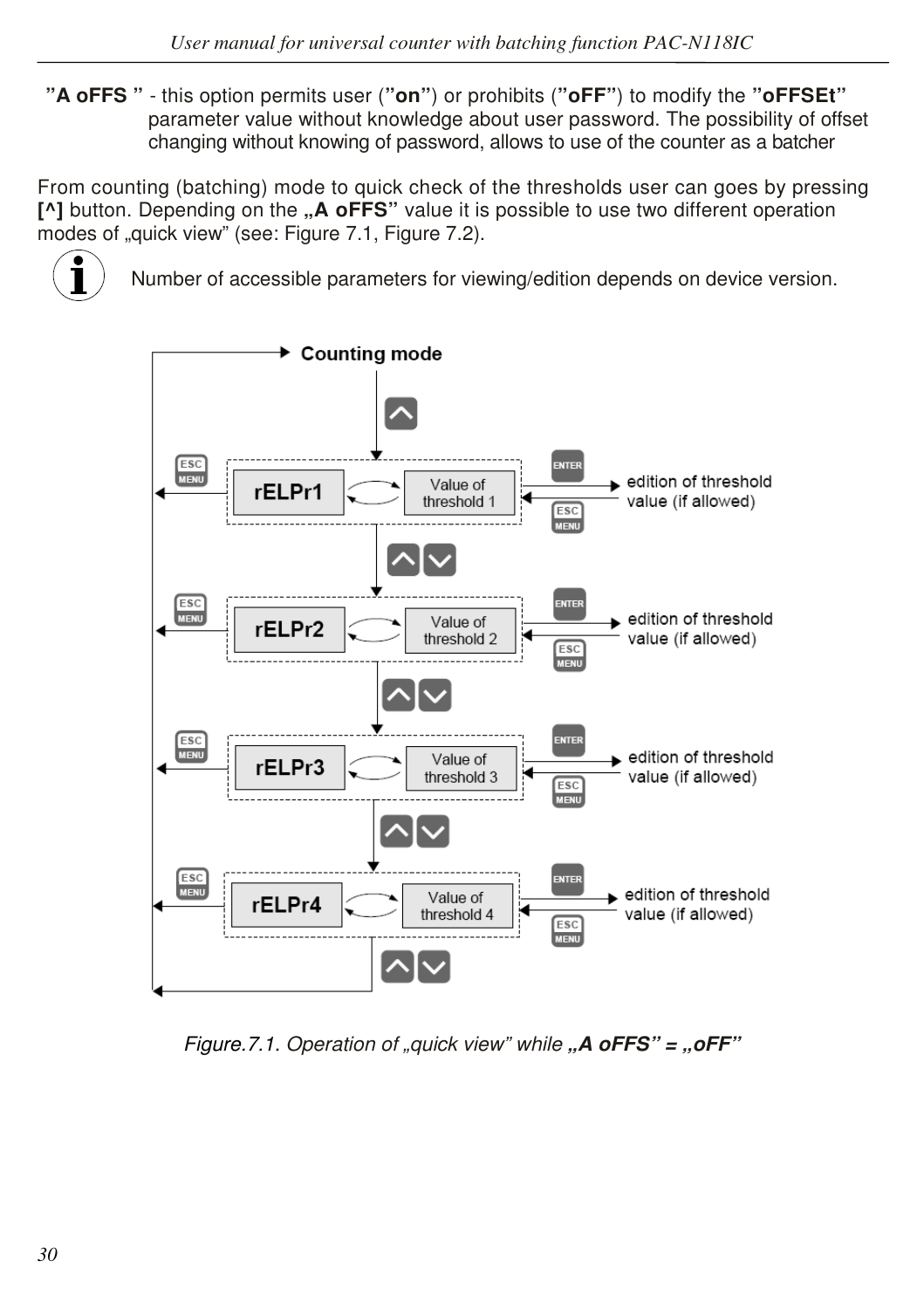

*Figure.7.2. Operation of "quick view" while* "A oFFS" = "on"

# *7.3.10. "briGHt" parameter*

This parameter allows user to set bright of the LED display, bright can be set to conventional values from 1 to 8.

# *7.3.11. "Edit" parameter*

This parameter allows to change the edition mode of numerical parameters:

- "**dig**" the change to "by digit" mode,<br>"Slid" slide change mode.
	- slide change mode.

#### *7.3.12. "dEFS" parameter*

This setting allows to restore the factory settings of the device. To get the access to this option special password is required: "5465", next the device displays acknowledge question "SEt?". Press **[ENTER]** to acknowledge the restoring of factory settings or **[ESC]** to cancel.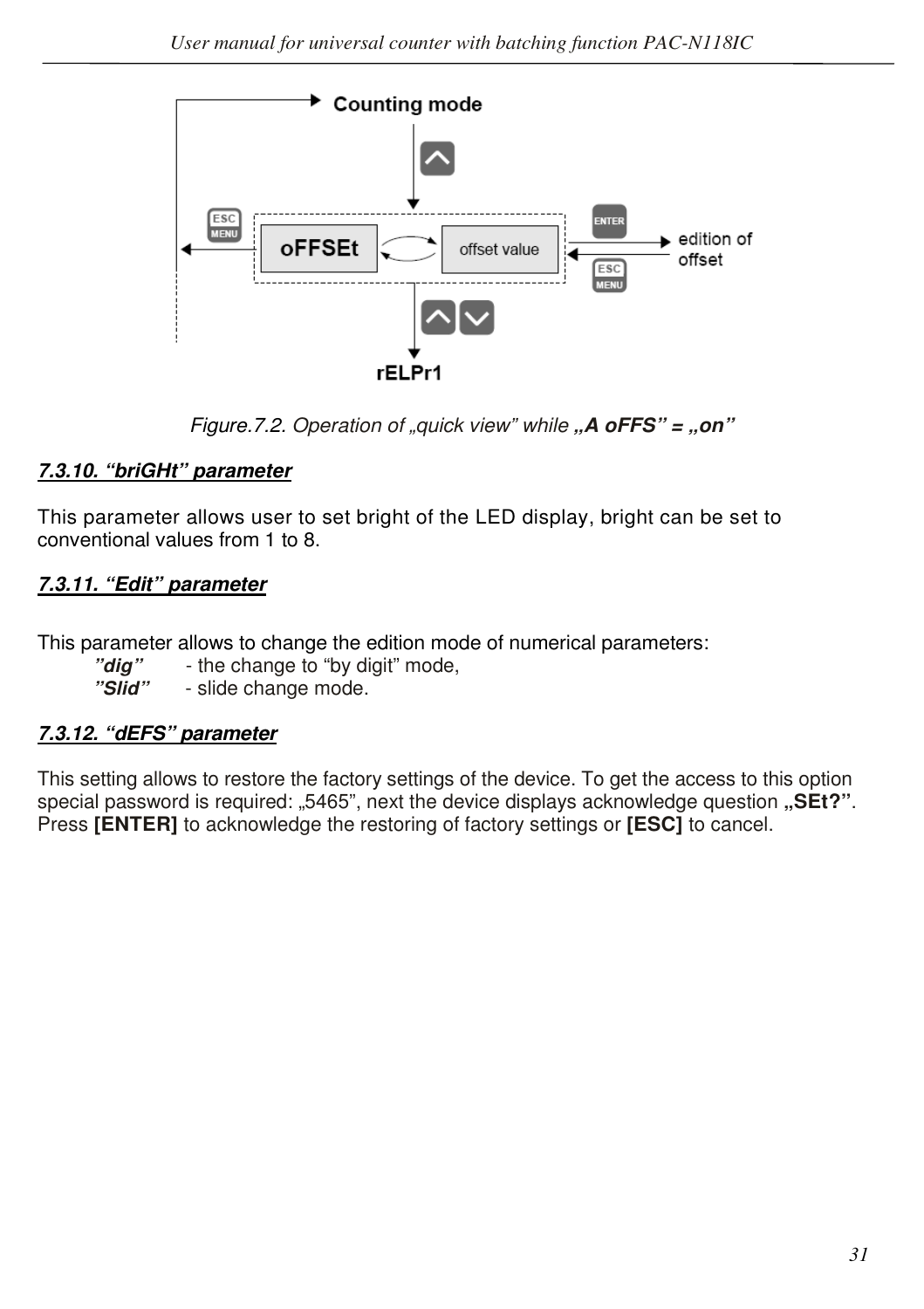# *7.4. MENU STRUCTURE*



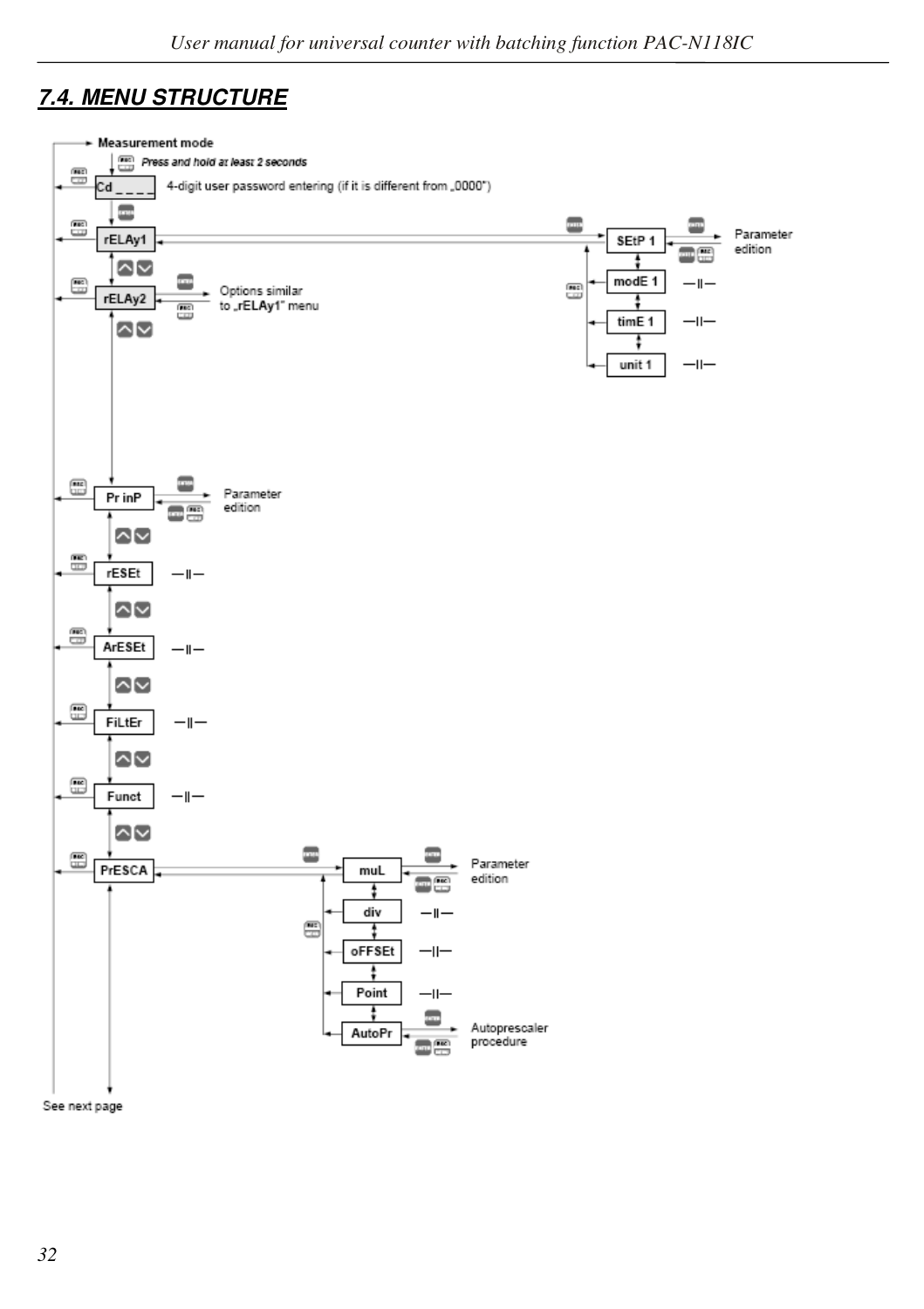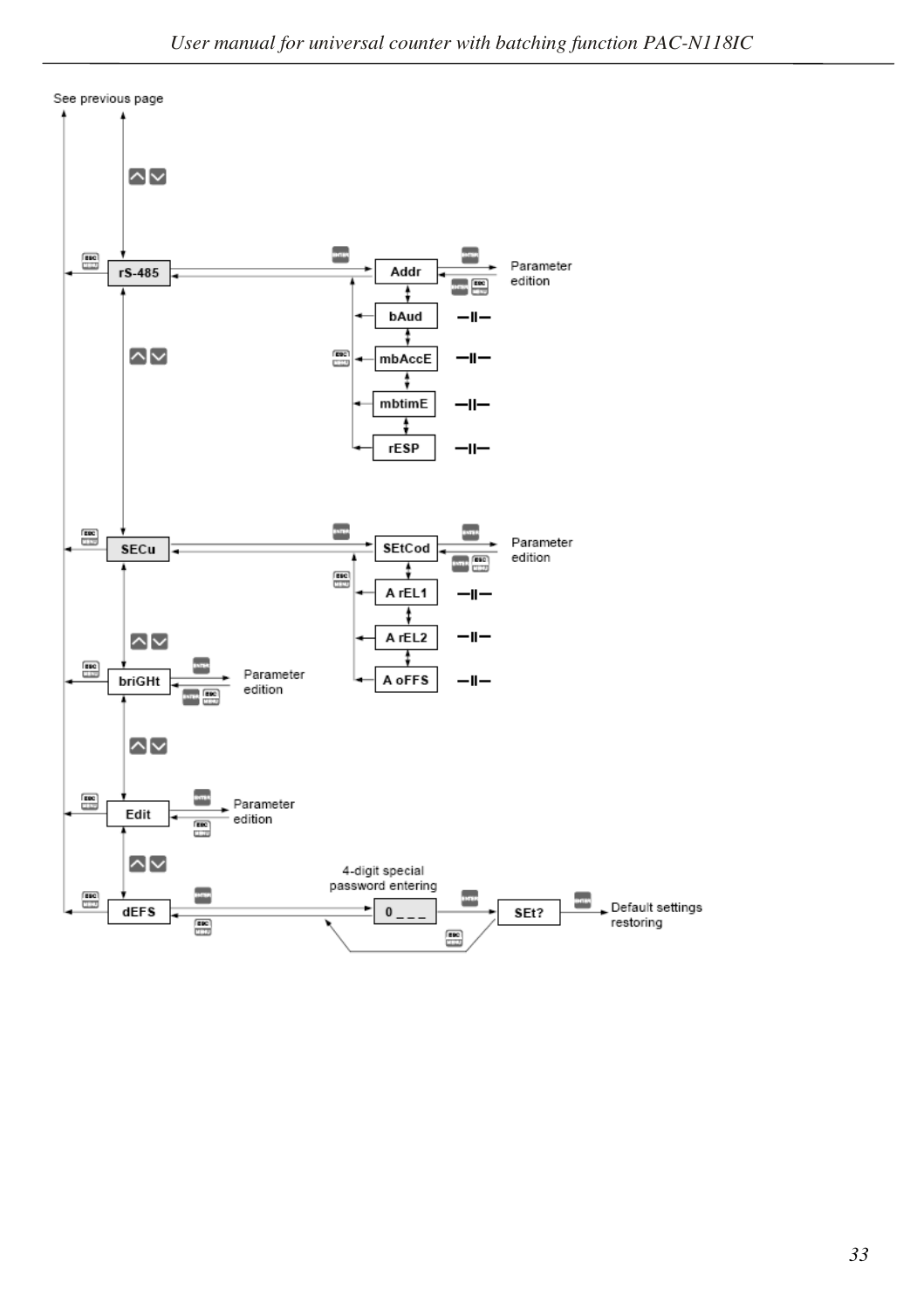# *8. EXAMPLES OF PRESCALER PARAMETERS CALCULATION*

**Problem:** to measure length of the line with assumed precision.<br>**Essential data**: **Figure** 1 - number of pulses per revolution given by se

*Essential data:* - number of pulses per revolution given by sensor

- circumference of measurement circle
- assumed measurement unit and resolution (mm, cm, dm, m).

#### **Example 1 Example 2**

- *Data: Data:*
- circumference of measurement circle: **25** cm circumference of measurement circle: **50** cm - number of pulses: **100** pulses/revolution - number of pulses: **100** pulses/revolution
- unit **cm,** resolution **1 cm**  unit **dm**, resolution **0,1 dm**

#### **25 cm = 1 revolution = 100 pulses 50 cm = 5 dm = 1 revolution = 100 pulses**

| Settings:<br>mul = "25"<br>div = "100" | Settings:<br>mul = "50"<br>$div = "100"$ |
|----------------------------------------|------------------------------------------|
| oFFset = "0"                           | $o$ FFset = "0"                          |
| point = "0."                           | point = " $0$ ."                         |

**Example 3** - counter **pac-n118IC** used in batcher function (see: Figure 6.2, 6.3)

#### *Data:*

- flow meter: **100** pulses/ L
- main valve flow (valve 1): about **10** L / sec.
- additional valve flow (valve 2): about **1** L / sec.
- measurement precision: up to **0,1** L.
- valve is open while relay are closed

*Settings:* 

mul = "1"<br>div = "10"  $=$  "10" Point = " $0.0$ "

| relay R1 threshold = $"6.0"$                                       | - we assume that, since beginning of start of main valve closing, it                                                                             |
|--------------------------------------------------------------------|--------------------------------------------------------------------------------------------------------------------------------------------------|
| "A rEL1" = " $on$ "<br>relay R2 threshold = $"3.0"$                | will flow about 3 L of water<br>- access to threshold edition without password<br>- we assume that, since beginning of start of additional valve |
| "A rEL2" = " $on$ "                                                | closing, it will flow about 0.3 L of water<br>- access to threshold edition without password                                                     |
| "A oFFS" = "on"<br>"Funct" = " $A - B$ "<br>programmable input "C" | - access to offset edition without password<br>- input " <b>B</b> " is used<br>- non active if "Pr inP" = "dirEct", or any if "Pr inP" is set to |

other value setting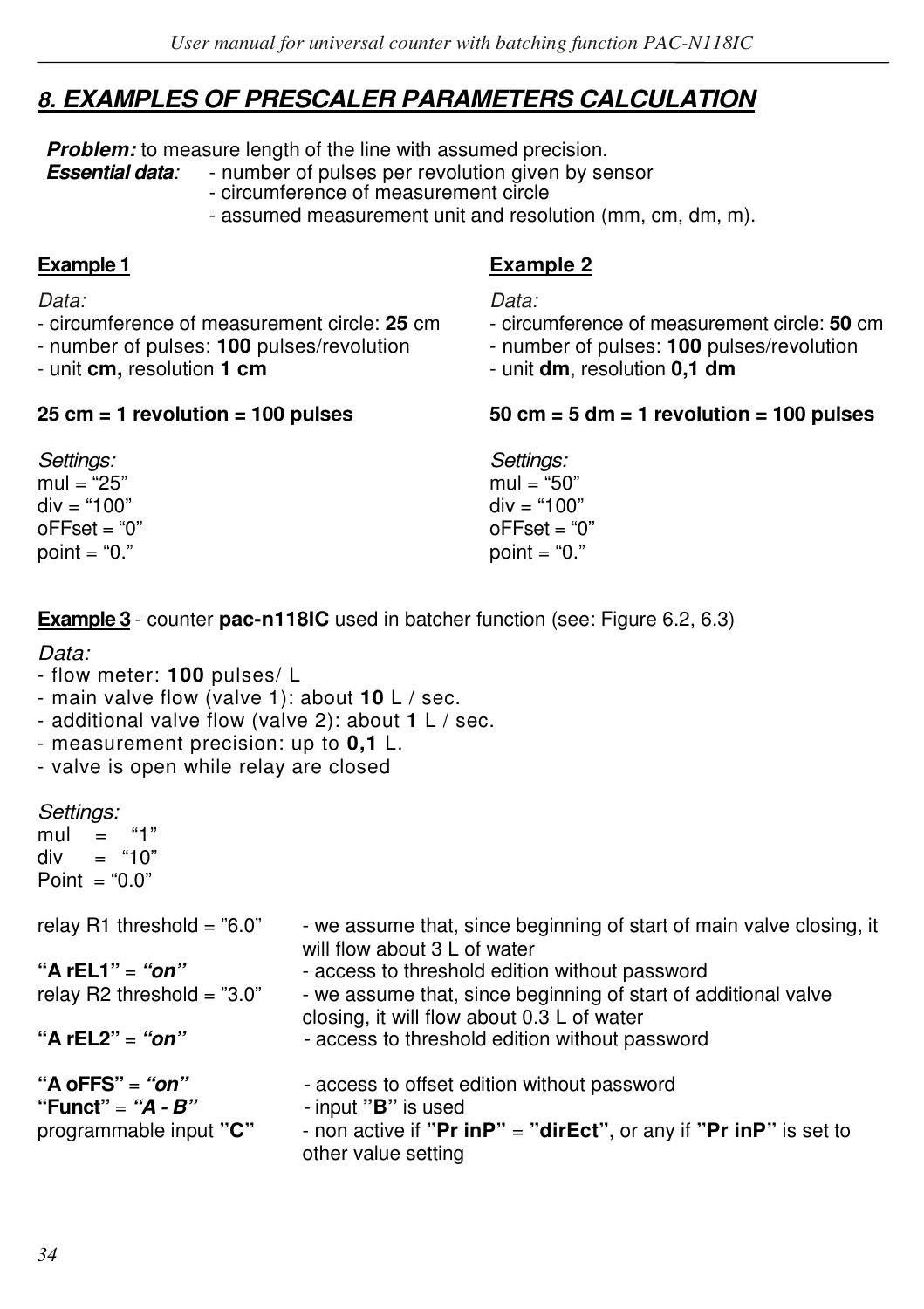To change desired quantity of water parameter **"oFFsEt"** should be changed, so it is displayed first in "quick view" mode.

Pouring starts after pressing of external button [**START pouring**] (Figure 6.3).

### *Principle of operation of batcher function from example 3*

After press of [**START pouring**] button (Figure 6.3) offset value is showed on the display, next (while pouring) display shows how much water remains to pour. Start causes of closing of both relays – both valves are opened. Flow meter generates pulses delivered to counting input **{ B }**, so counter decreases it's value. When counter down counts below threshold **"SEtP1"**  value (in example it is value 6.0), then relay 1 will be opened – main valve will start to close itself. Closing process need about 0.5 sec, so about 3L of water will flow during this time via main valve. Pouring is being continued, via additional valve. When counter will down count below threshold **"SEtP2"** value (in this example 0.3), relay R2 will be opened – additional valve will start closing, it takes about 0.5 sec. About 0.3L of water will flow during this time, what ends pouring. After that counter should show 0.0 (or value very close to 0.0). Next pouring cycle can be initiated by [**START pouring**] button.

# *9. THE MODBUS PROTOCOL HANDLING*

Transmission parameters: 1 start bit, 8 data bits, 1 or 2 stop bit (2 bits are send, 1 and 2 bits are accepted when receive), no parity control Baud rate: selectable from: 1200 to 115200 bits/sec Transmission protocol: MODBUS RTU compatible

The device parameters and display value are available via RS-485 interface, as HOLDINGtype registers (numeric values are given in U2 code) of Modbus RTU protocol. The registers (or groups of the registers) can be read by 03h function, and wrote by 06h (single registers) or 10h (group of the registers) accordingly to Modbus RTU specification. Maximum group size for 03h and 10h functions can not exceeds 16 registers (for single frame).



The device interprets the broadcast messages, but then do not sends the answers.

# *9.1. LIST OF REGISTERS*

| Register         | Write | Range      | <b>Register description</b>                                                                                                                                         |  |  |  |  |
|------------------|-------|------------|---------------------------------------------------------------------------------------------------------------------------------------------------------------------|--|--|--|--|
| 01h <sup>1</sup> | No    | see descr. | Display value - higher word.                                                                                                                                        |  |  |  |  |
| 02h <sup>1</sup> | No    | see descr. | Display value - lower word.                                                                                                                                         |  |  |  |  |
| 03h              | No    | see descr. | The status of the displayed value:<br>0000h - data valid.<br>0080h - overflow, warning "-Hi-" is displayed<br><b>0040h</b> - underflow, warning "-Lo-" is displayed |  |  |  |  |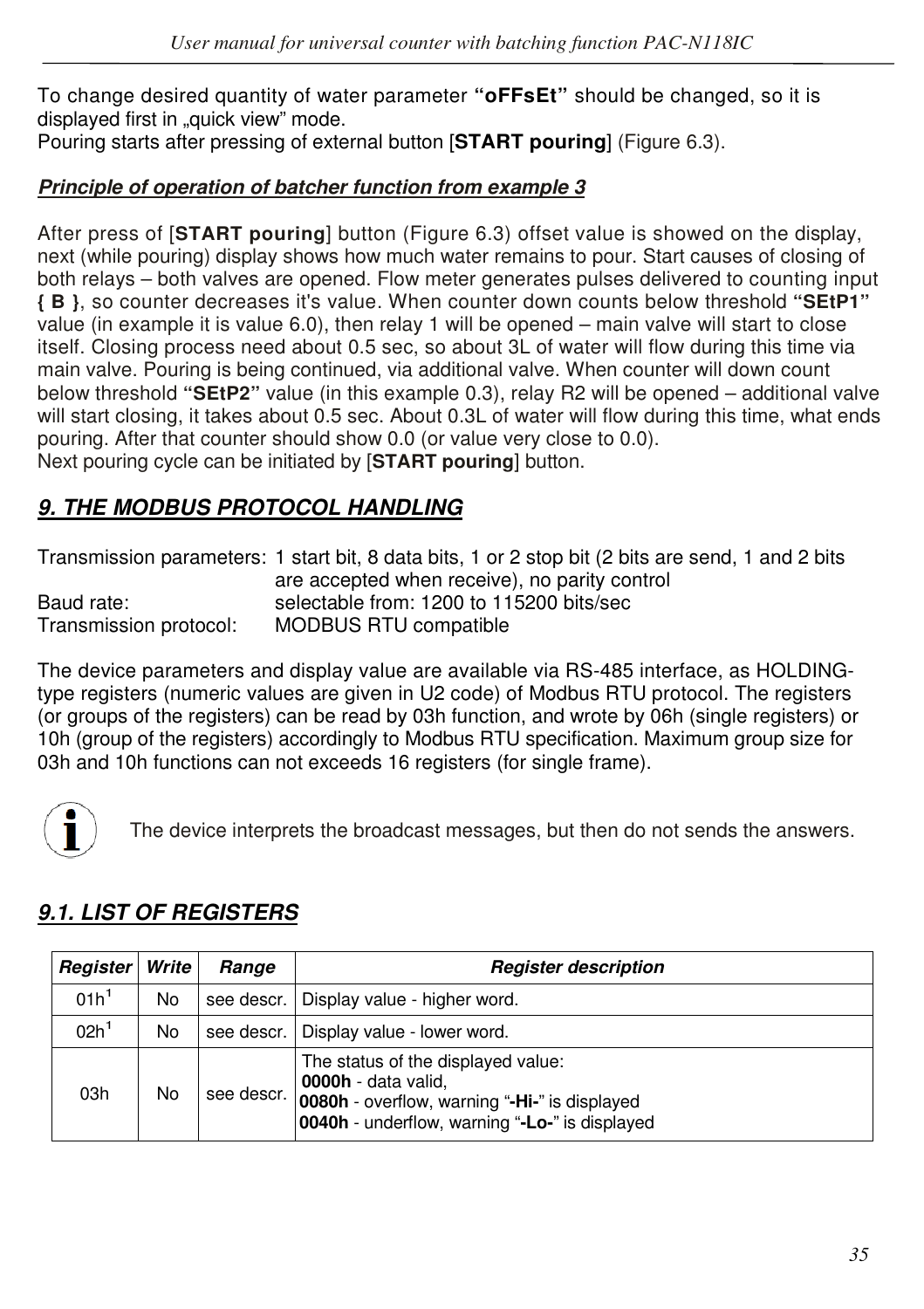| Register | Write | Range      | <b>Register description</b>                                                                                                                                                                                                                                                                                                                                                                                 |  |  |  |  |  |
|----------|-------|------------|-------------------------------------------------------------------------------------------------------------------------------------------------------------------------------------------------------------------------------------------------------------------------------------------------------------------------------------------------------------------------------------------------------------|--|--|--|--|--|
| $04h^2$  | Yes   | see descr. | State of precounter - this is internal modulo N counter, where $N = "div",$<br>overfill of this counter causes incrementation/decrementation of main<br>counter.                                                                                                                                                                                                                                            |  |  |  |  |  |
| $05h^2$  | Yes   | see descr. | State of precounter (low word)                                                                                                                                                                                                                                                                                                                                                                              |  |  |  |  |  |
| $06h^2$  | Yes   | see descr. | Main counter value - high word                                                                                                                                                                                                                                                                                                                                                                              |  |  |  |  |  |
| $07h^2$  | Yes   | see descr. | Main counter value - low word.                                                                                                                                                                                                                                                                                                                                                                              |  |  |  |  |  |
| 08h      | Yes   | see descr. | State of the relays (binary format)<br>(1 - on, 0 - off): 00000000 000000ba<br>a - relay R1; b - relay R2;<br>If written, only a, b bits are important (others are ignored) these bits<br>allows user to control the relays via RS-485 interface                                                                                                                                                            |  |  |  |  |  |
| 09h      | No    | see descr. | The state of relays task in binary format<br>(1 - relay was being activated (or still is), 0 - relay wasn't being<br>activated, and will be as soon as result reaches the threshold :<br>00000000000000ba<br>$a$ - relay R1; $b$ - relay R2;<br>This register is very important while relays are being activated on<br>defined time period. It allows the counter to know if relay was activated<br>or not. |  |  |  |  |  |
| 11h      | Yes   | $0 \div 2$ | "Pr inP" option (programmable input operation mode):<br>0 - mode "diSAbL", disabled,<br>1 - mode "inhibi", holding of the counter,<br>2 - mode "dirEct", counter direction (function of inputs)                                                                                                                                                                                                             |  |  |  |  |  |
| 12h      | Yes   | 0 ÷ 3      | "rESEt" option (main counter clearing mode):<br>$0$ - mode "ALL",<br>1 - mode "EL", reset with "D" input and RS-485 interface<br>2 - mode "mAn", reset with [RESET] button and RS-485 interface<br>3 - mode "nonE", reset with RS-485 interface only                                                                                                                                                        |  |  |  |  |  |
| 13h      | Yes   | $0 \div 1$ | "ArESEt" option (main counter<br>autoreset): 0 - "oFF", autoreset disabled<br>1 - "on", enabled                                                                                                                                                                                                                                                                                                             |  |  |  |  |  |
| 14h      | Yes   | 0 ÷ 9      | "FiLtEr" option (filtering rate):<br>0 - for input signal up to 10kHz frequency; 1 - up to 10Hz;<br>2 - up to 20Hz; 3 - up to 30Hz; 4 - up to 40Hz; 5 - up to 50Hz;<br>6 - up to 60Hz; $7$ - up to 70Hz; $8$ - up to 80Hz; $9$ - up to 90Hz;                                                                                                                                                                |  |  |  |  |  |
| 15h      | Yes   | 0 ÷ 3      | "Funct" option (counter operation mode):<br>$0$ - normal mode " $A + B$ ", addition<br>1 - normal mode "A - B", subtraction<br>2 - quadrature mode "qUAd 1", resolution: incremented by 1 every<br>single quadrature cycle<br>3 - quadrature mode "qUAd 4", resolution: incremented by 1 every<br>one-fourth of single quadrature cycle                                                                     |  |  |  |  |  |
| 16h      | Yes   | see descr. | "muL" in "PrESCA" menu (main counter multiplier, high word);<br>counter always shows main counter value recalculated by prescaler<br>coefficients                                                                                                                                                                                                                                                           |  |  |  |  |  |
| 17h      | Yes   | see descr. | "muL" in "PrESCA" menu (main counter multiplier, low word);<br>Cumulative value of registers 16h and 17h: from -99999 to<br>مممممه                                                                                                                                                                                                                                                                          |  |  |  |  |  |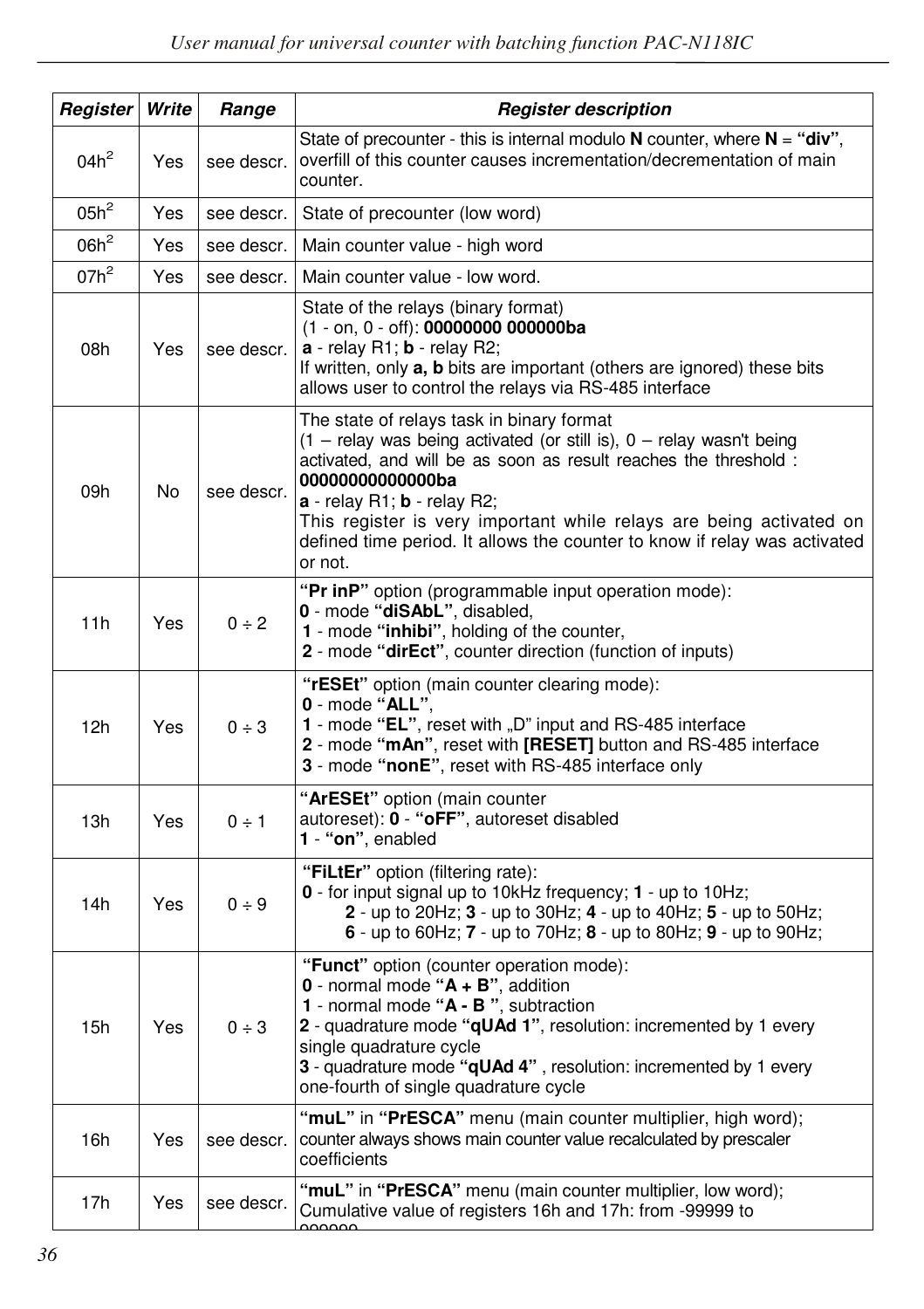| Register         | Write | Range        | <b>Register description</b>                                                                                                                                                                                                                                                      |  |  |  |  |  |
|------------------|-------|--------------|----------------------------------------------------------------------------------------------------------------------------------------------------------------------------------------------------------------------------------------------------------------------------------|--|--|--|--|--|
| 18h              | Yes   | see descr.   | "div" parameter in "PrESCA" menu (input divider, high word);<br>content of main counter is incremented by 1 every <b>n</b> pulses (standard or<br>quadrature cycles, or one-fourths of quadrature cycle) on inputs A and<br>B, where <b>n</b> is content of precounter registers |  |  |  |  |  |
| 19h              | Yes   | see descr.   | "div" parameter in "PrESCA" menu (input divider, low word);<br>Cumulative value of registers 18h and 19h: from 1 to 999999                                                                                                                                                       |  |  |  |  |  |
| 1Ah <sup>6</sup> | Yes   | see descr.   | " <b>oFFSEt</b> " parameter in "PrESCA" menu (high word)                                                                                                                                                                                                                         |  |  |  |  |  |
| $1Bh^6$          | Yes   | see descr.   | "oFFSEt" parameter in "PrESCA" menu (low word)<br>Cumulative value of registers 1Ah and 1Bh: from -99999 to 999999                                                                                                                                                               |  |  |  |  |  |
| 1Ch              | Yes   | 0÷5          | "Point" parameter in "Presca" menu (decimal point position)<br>$0 -$ " $0$ ", 1 - " $0.0$ ", 2 - " $0.00$ ", 3 - " $0.000$ ", 4 - " $0.0000$ ", 5 - " $0.00000$ "                                                                                                                |  |  |  |  |  |
| $20h^3$          | Yes   | $0 \div 199$ | Device address                                                                                                                                                                                                                                                                   |  |  |  |  |  |
| 21h              | No    | 20C5h        | Device identification code (ID)                                                                                                                                                                                                                                                  |  |  |  |  |  |
| 22h <sup>4</sup> | Yes   | $0 \div 7$   | "bAud" parameter in "rS-485" menu (baud rate);<br>0 - 1200 baud; 1 - 2400 baud; 2 - 4800 baud; 3 - 9600 baud;<br>4 - 19200 baud; 5 - 38400 baud; 6 - 57600 baud; 7 - 115200 baud                                                                                                 |  |  |  |  |  |
| 23h <sup>5</sup> | Yes   | $0 \div 1$   | "mbAccE" parameter in "rS-485" menu (permission to write registers<br>via RS-485 interface); 0 - write denied; 1 - write allowed                                                                                                                                                 |  |  |  |  |  |
| 24h              | Yes   | see descr.   | Parameters of "SECU" menu (binary format $(0 - 0.0$ FF", 1 $- 0.0$ m"):<br>bit 0 - "A rEL1" parameter; bit 1 - "A rEL2" parameter<br>bit 2 - "A rEL3" parameter; bit 3 - "A rEL4" parameter;<br>bit 4 - "A oFFS" parameter                                                       |  |  |  |  |  |
| 25h              | Yes   | 0 ÷ 5        | "rESP" parameter in "rS-485" menu (additional response<br>delay); $0$ - no additional delay; $1 - 70c$ option; $2 - 720c$ option;<br>3 - "50c" option; 4 - "100c" option; 5 - "200c" option;                                                                                     |  |  |  |  |  |
| 27h              | Yes   | 0 ÷ 99       | "mbtimE" parameter in "rS-485" menu (maximum delay between<br>received frames); <b>0</b> - no delay checking;<br>$1 \div 99$ - maximum delay expressed in seconds                                                                                                                |  |  |  |  |  |
| 2Dh              | Yes   | $1 \div 8$   | "briGHt" parameter (display brightness);<br><b>1</b> - the lowest brightness; $8$ - the highest brightness                                                                                                                                                                       |  |  |  |  |  |
| 2Fh              | Yes.  | $0 \div 1$   | "Edit" parameter (numerical parameters edit<br>mode); 0 - "dig" mode; 1 - "SLid" mode                                                                                                                                                                                            |  |  |  |  |  |
| $30h^6$          | Yes   | see descr.   | "SEtP 1" parameter in "rELAy 1" menu (high word).                                                                                                                                                                                                                                |  |  |  |  |  |
| $31h^6$          | Yes   | see descr.   | "SEtP 1" parameter in "rELAy 1" menu (low word).<br>Cumulative value of registers 30h and 31h: from -99999 to 999999                                                                                                                                                             |  |  |  |  |  |
| 32h              | Yes   | $0 + 3$      | "modE 1" parameter in "rELAy 1" menu:<br>0 - "noAct" mode; 1 - "on" mode; 2 - "oFF" mode; 3 - "modbuS" mode                                                                                                                                                                      |  |  |  |  |  |
| 33h              | Yes   | $0 + 999$    | "timE 1" parameter in "rELAy 1" menu (the time period of the relay<br>active state), expressed in tenth of seconds or tenth of minutes<br>(depending on "unit" parameter);                                                                                                       |  |  |  |  |  |
| 34h              | Yes   | $0 \div 1$   | "unit 1" parameter in "rELAy 1"<br>menu: 0 - "SEC" option; 1 - "min"                                                                                                                                                                                                             |  |  |  |  |  |
| $38h^6$          | Yes   | see descr.   | "SEtP 2" parameter in "rELAy 2" menu (high word).                                                                                                                                                                                                                                |  |  |  |  |  |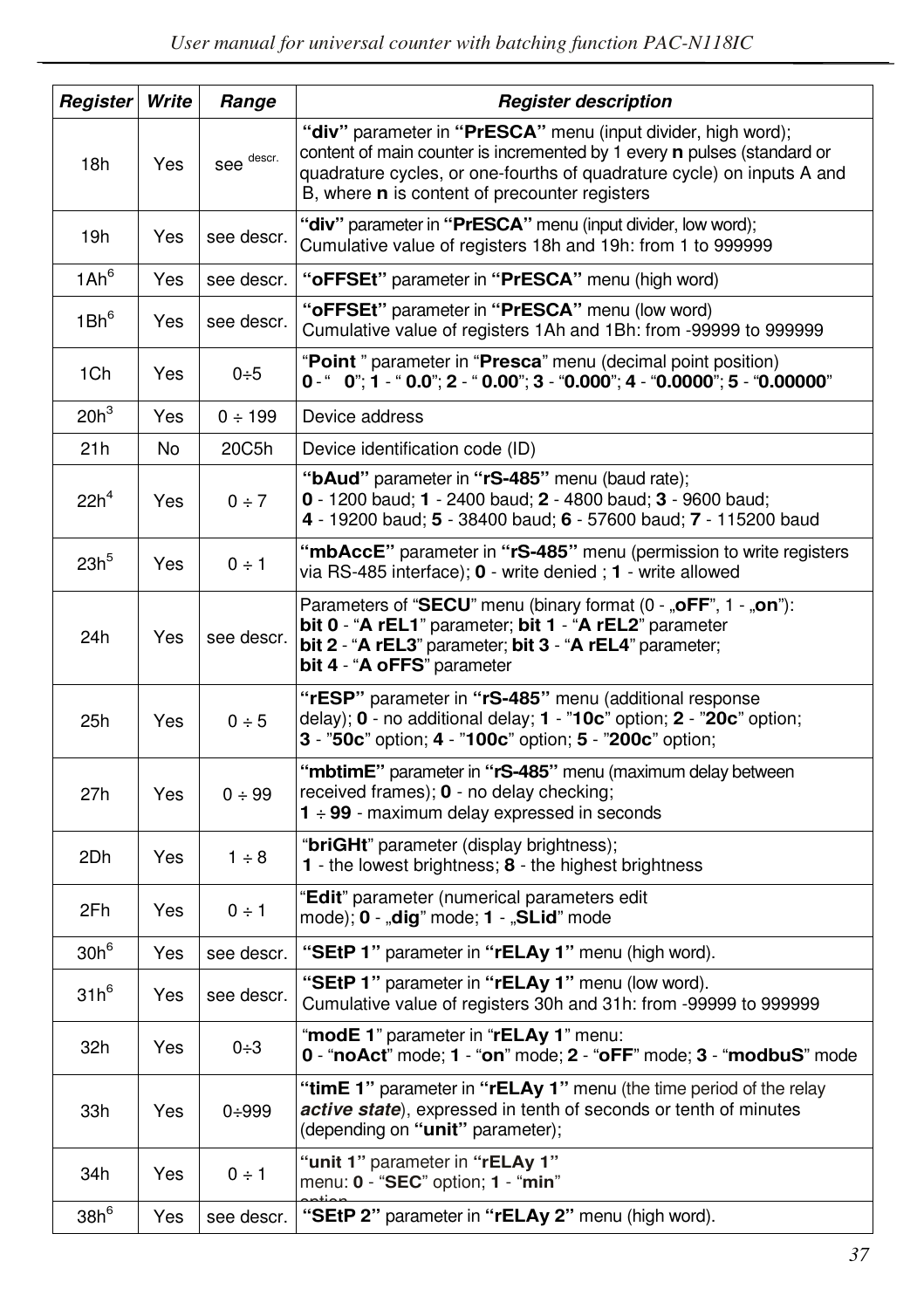| Register | Write | Range      | <b>Register description</b>                                                                                                                                                |
|----------|-------|------------|----------------------------------------------------------------------------------------------------------------------------------------------------------------------------|
| $39h^6$  | Yes   | see descr. | "SEtP 2" parameter in "rELAy 2" menu (low word).<br>Cumulative value of registers 38h and 39h: from -99999 to 999999                                                       |
| 3Ah      | Yes   | $0 + 3$    | "modE 2" parameter in "rELAy 2" menu:<br>$0$ - "noAct" mode; $1$ - "on" mode; $2$ - "oFF" mode; $3$ - "modbuS" mode                                                        |
| 3Bh      | Yes   | $0 + 999$  | "timE 2" parameter in "rELAy 2" menu (the time period of the relay<br>active state), expressed in tenth of seconds or tenth of minutes<br>(depending on "unit" parameter); |
| 3Ch      | Yes   | $0 \div 1$ | "unit 2" parameter in "rELAy 2" menu:<br>0 - "SEC" option; 1 - "min" option                                                                                                |

- 1 if overflow or underflow occurs (**"-Hi-"** or **"-Lo-"**), read of registers 01h and 02h (single registers) it returns recalculated number of pulses ( while the overload of display quantity is very big this value can be erroneous). Register 03h returns according error code.
- 2 Preset of 0000h to these registers ( 04h, 05h, 06h and 07h, ) causes by zeroing of main counter and precounter content
- 3 after writing to register no 20h the device responds with an "old" address in the message.
- 4 after writing to register no 22h the device responds with the new baud rate.<br>5 the value of the "mhaccE" parameter is also connected to write to this regi
- 5 the value of the "**mbAccE**" parameter is also connected to write to this register, so it is possible to block a writes, but impossible to unblock writes via RS-485 interface. The unblocking of the writes is possible from menu level only.<br>6 mumbers
- numbers written to holding registers of relays thresholds are interrelated with each other auto-correction.
	- For example. Preset to reg. 31h (threshold lower word) of value, which together with content of register 30h (threshold higher word) gets value from behind of allowable range, will fails. Over more preset to reg 30h of value which together with content of register 31h gets value from behind of allowable range, will modify the content of register 31h, in that way to it's value together with register 30h be located in allowable range. If appropriate modification is impossible, write fails. It is recommended to write threshold values in presented manner: first preset of threshold higher word, and next threshold lower word. Similarly storing of thresholds registers of another relays is being realised with each other correction.

# *9.2. TRANSMISSION ERRORS DESCRIPTION*

If an error occurs while write or read of single register, then the device sends an error code according to Modbus RTU specifications.

Error codes:

- **01h**  illegal function (only functions 03h, 06h and 10h are available),
- **02h**  illegal register address
- **03h**  illegal data value
- **08h**  no write permission ( see: "**mbAccE**" parameter)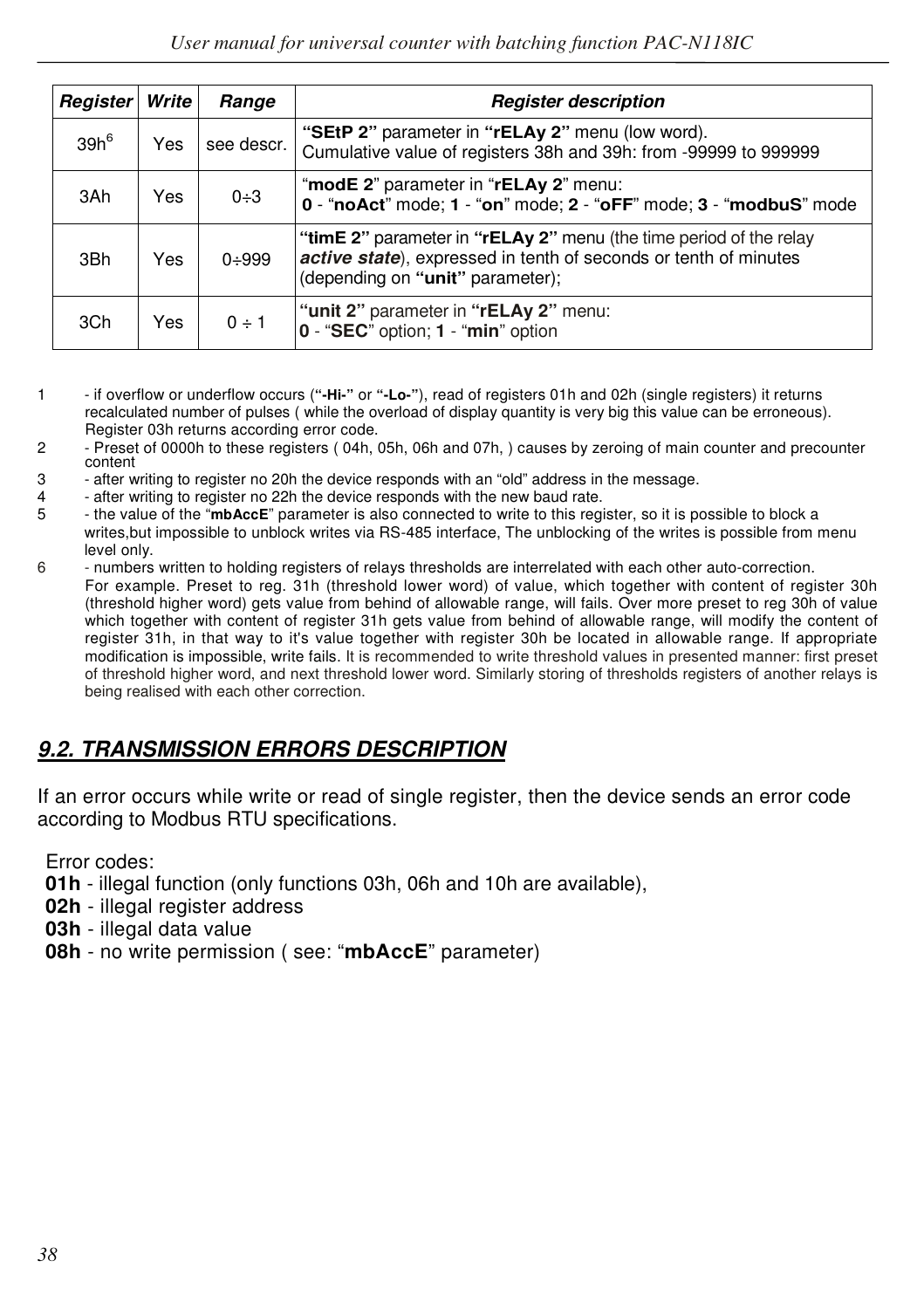# *9.3. EXAMPLES OF QUERY/ANSWER FRAMES*

Examples apply for device with address 1. All values are represent hexadecimal.

| <b>Field description:</b> |                                                                            |
|---------------------------|----------------------------------------------------------------------------|
| <b>ADDR</b>               | Device address on modbus network                                           |
| <b>FUNC</b>               | Function code                                                              |
| <b>REGH.L</b>             | Starting address (address of first register to read/write, Hi and Lo byte) |
| <b>COUNT H.L</b>          | No. of registers to read/write (Hi and Lo byte)                            |
| <b>BYTE C</b>             | Data byte count in answer frame                                            |
| DATA H.L                  | Data byte (Hi and Lo byte)                                                 |
| CRC L.H                   | CRC error check (Hi and Lo byte)                                           |

#### **1. Read of device ID code**

| ADDR | <b>FUNC</b> |    | REG H.L | COUNT H,L |    | CRC L.H |  |
|------|-------------|----|---------|-----------|----|---------|--|
| 01   | 03          | 00 | ດ-1     | 00        | D4 | 00      |  |

The answer

|    | ADDR   FUNC | BYTE C | DATA H.L |    | CRC L.H |    |  |
|----|-------------|--------|----------|----|---------|----|--|
| 01 | 03          | 02     | 20       | C5 | 61      | D7 |  |

DATA - identification code (20C5h)

#### **2. Change of the device address from 1 to 2 (write to reg. 20h)**

|    | ADDR FUNC | REG H.L |    | DATA H.L |    | CRC L.H |    |
|----|-----------|---------|----|----------|----|---------|----|
| 01 | 06        | 00      | 20 | 00       | 02 | 09      | C1 |

DATA H - 0

DATA L - new device address (2)

The answer (the same as the message):

|    | ADDR   FUNC | REG H.L |    | DATA H.L |    | CRC L.H |    |  |
|----|-------------|---------|----|----------|----|---------|----|--|
| 01 | 06          | 00      | 20 | 00       | 02 | 09      | С1 |  |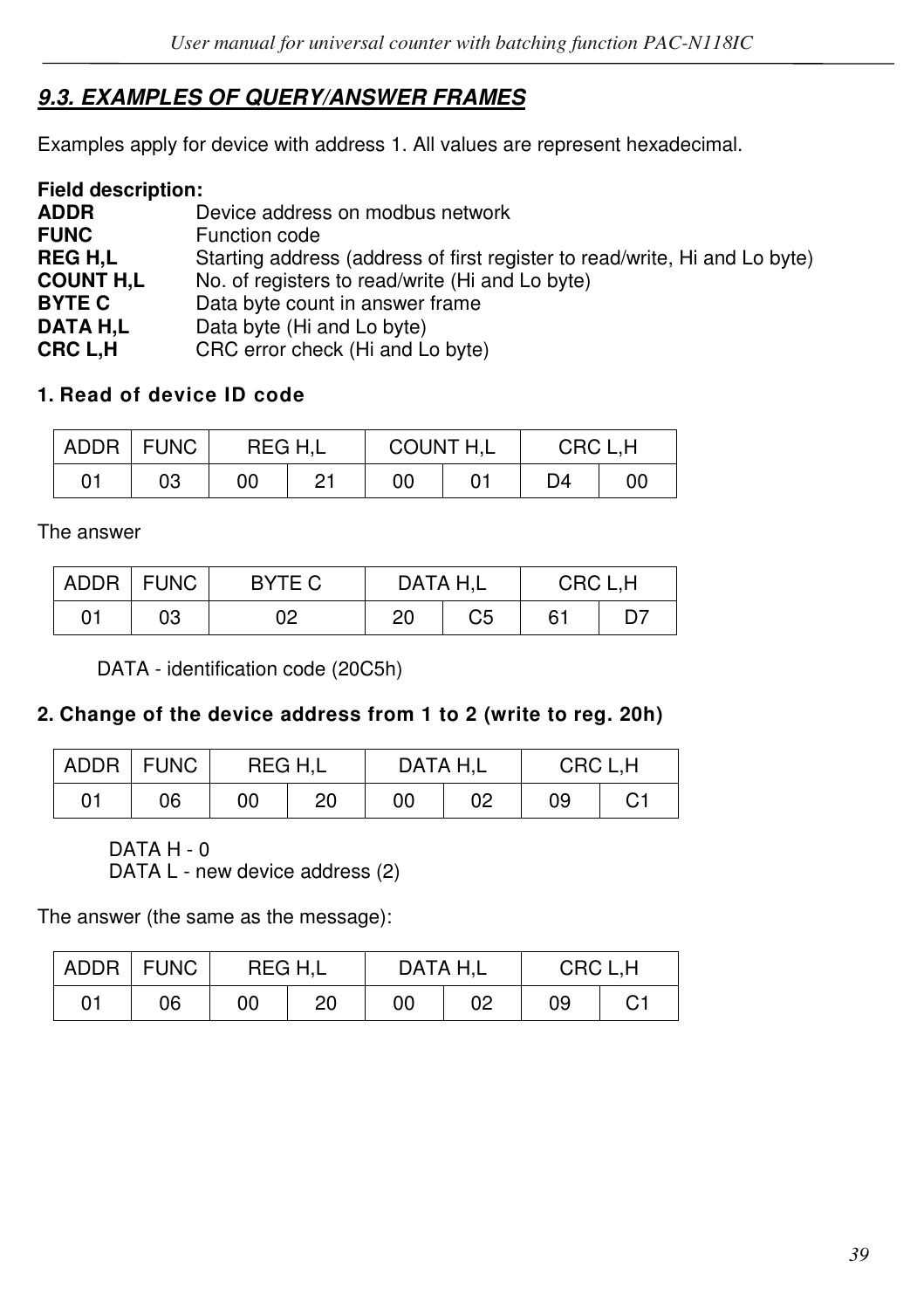#### **3. Change of baud rate of all devices connected to the net (BROADCAST message).**

|    | ADDR   FUNC | REG H.L |    | <b>COUNT H,L</b> |    | CRC L.H |    |
|----|-------------|---------|----|------------------|----|---------|----|
| 00 | 06          | 00      | 22 | 00               | 04 | D5      | CA |

DATA H - 0

DATA L - 4, new baud rate 19200 baud



Device do not reply to BROADCAST-type messages.

#### **4. Read of the displayed value (higher word):**

| ADDR | <b>FUNC</b> | REG H.L |    | COUNT H,L |  | CRC L.H |    |  |
|------|-------------|---------|----|-----------|--|---------|----|--|
| 01   | 03          | 00      | 01 | 00        |  | D5      | CА |  |

Response, while normal operation (no errors):

| ADDR |    | FUNC BYTE C | DATA H.L |    | CRC L.H |    |  |
|------|----|-------------|----------|----|---------|----|--|
| 01   | 03 | 02          | 00       | 00 | B8      | 4C |  |

DATA H,  $L - 0000h = 0$ , higher word of displayed value = 00

#### **5. Read of the displayed value (high and low word),**

|    | ADDR FUNC | REG H,L |    | COUNT H,L |    | CRC L,H |    |
|----|-----------|---------|----|-----------|----|---------|----|
| 01 | 03        | 00      | 01 | 00        | 02 | 95      | CВ |

Response, while normal operation (no errors):

| ADDR |    | FUNC   BYTE C | DATA H1.L1 |    | DATA H2.L2 |     | CRC L.H |    |
|------|----|---------------|------------|----|------------|-----|---------|----|
| 01   | 03 | 04            | 00         | 00 | 00         | -57 | BB      | CD |

DATA - 00000057h = 87, displayed value =  $87$ 

**6. Settings of the programmable inputs parameters, "Pr InP"="inhibi"**

| ADDR   FUNC |    |    | REG H.L | DATA H.L |             | CRC L.H |    |
|-------------|----|----|---------|----------|-------------|---------|----|
| 01          | 06 | 00 |         | 00       | $^{\prime}$ | 18      | 0F |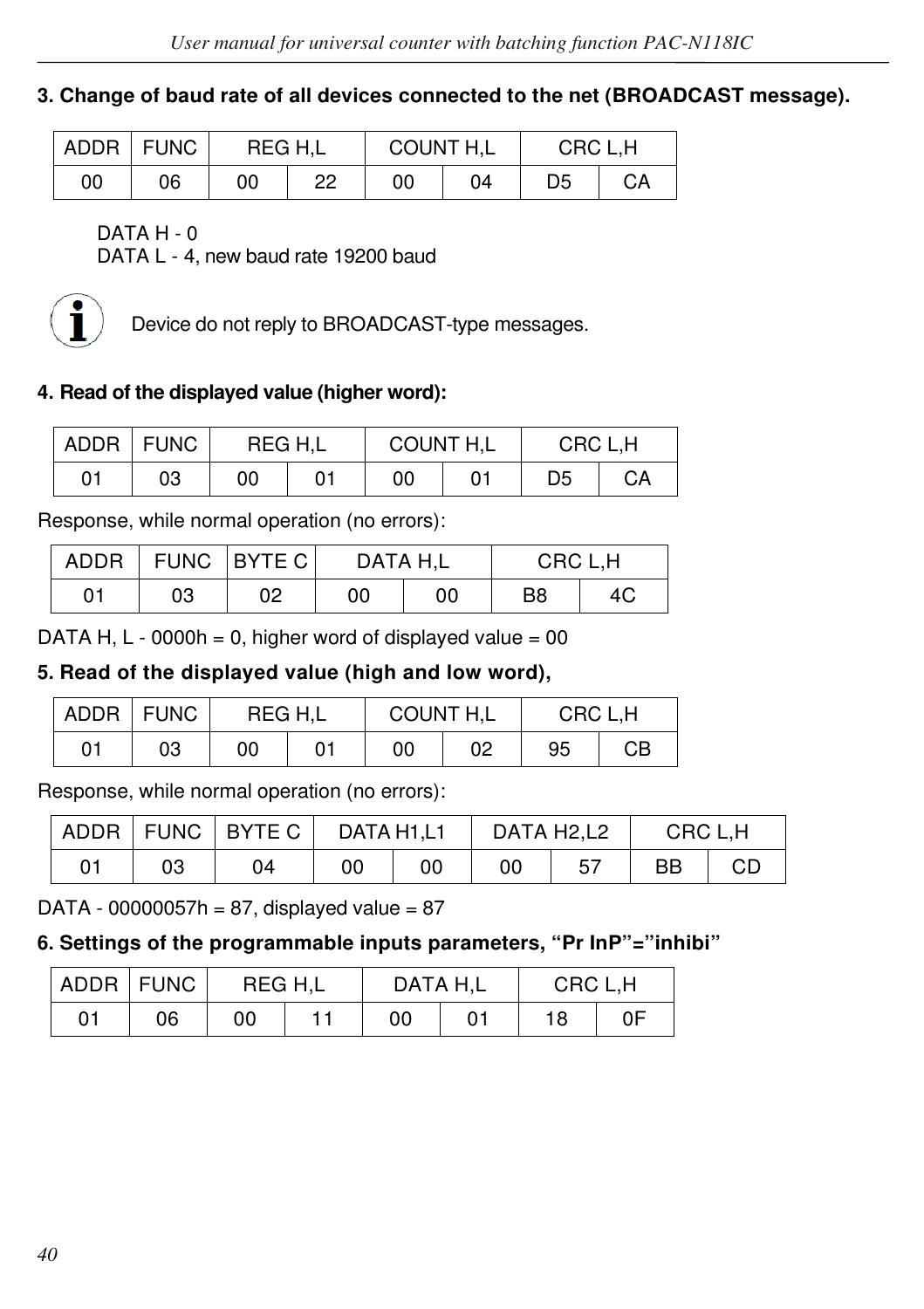#### The answer (the same as the message):

| ADDR FUNC |    | REG H.L | DATA H.L |  | CRC L.H |    |
|-----------|----|---------|----------|--|---------|----|
| 01        | 06 | 00      | 00       |  | 18      | 0F |

#### **7. Try to write illegal data value into baud rate register**

|    | ADDR FUNC |    | REG H.L | DATA H.L |    | CRC L.H |    |
|----|-----------|----|---------|----------|----|---------|----|
| 01 | 06        | 00 | 22      | 00       | 09 | E9      | C6 |

DATA  $L = 9$  - value exceeds allowable range  $(0\div 7)$ 

The answer (exception code 03h - illegal data value):

| ADDR | ∣ FUNC | FRR | CRC L.H |    |  |
|------|--------|-----|---------|----|--|
| 01   | 86     | 03  | 02      | 61 |  |



 **There is no full implementation of the Modbus Protocol in the device. The functions presented above are available only.**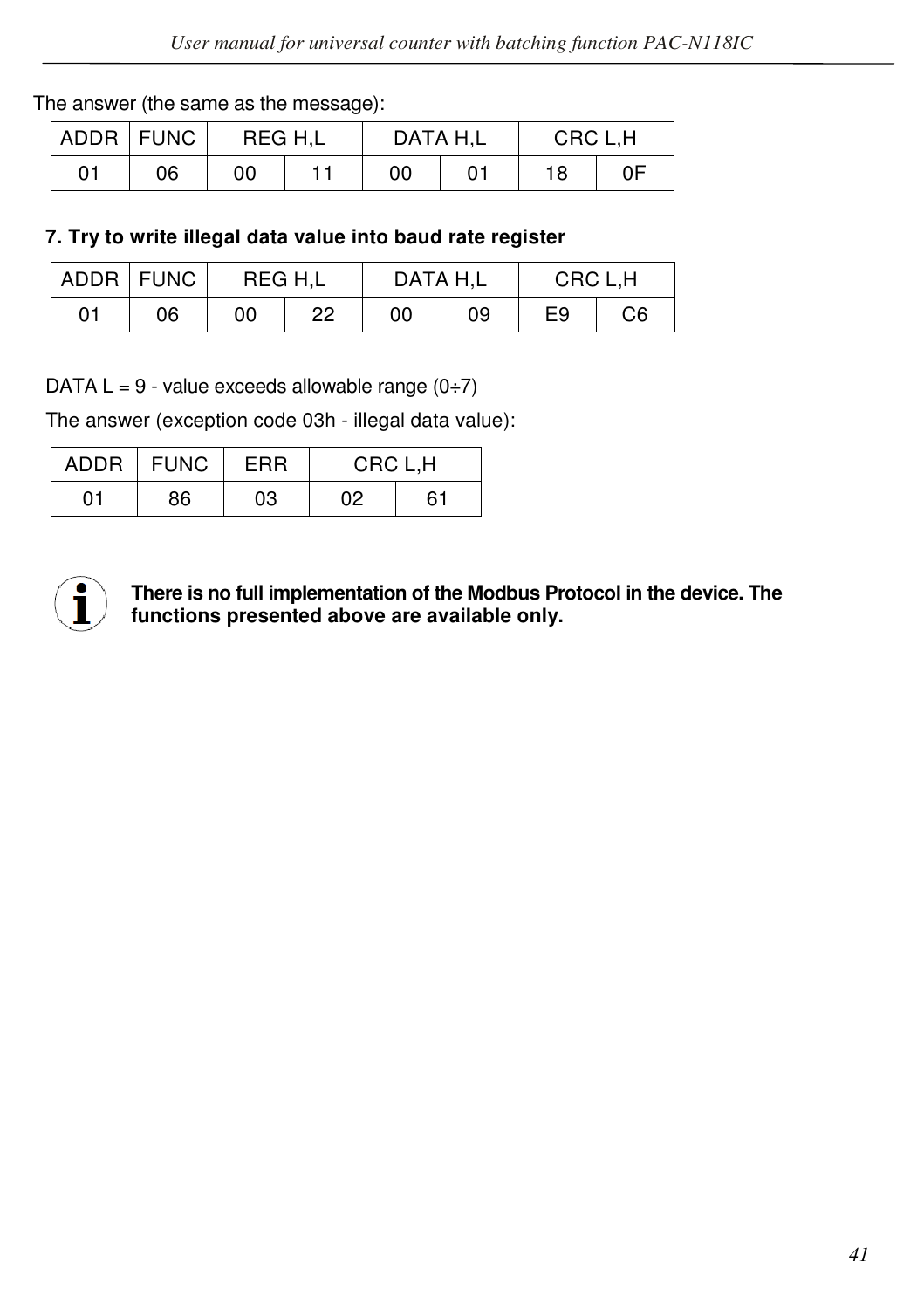# *10. DEFAULT AND USER'S SETTINGS LIST*

| Parameter          | <b>Description</b>                                                                         | Default value | User's value | Desc.<br>page |  |  |  |  |
|--------------------|--------------------------------------------------------------------------------------------|---------------|--------------|---------------|--|--|--|--|
|                    | Parameters of relay R1 operation ("rELAy1" menu)                                           |               |              |               |  |  |  |  |
| SE <sub>tP1</sub>  | Relay threshold                                                                            | 100           |              | 25            |  |  |  |  |
| modE <sub>1</sub>  | Operation mode of relay                                                                    | on            |              | 25            |  |  |  |  |
| tim <sub>E</sub> 1 | The time period of the relay <i>active state</i>                                           | 0.0           |              | 25            |  |  |  |  |
| unit 1             | Unit of "timE" parameter                                                                   | <b>SEC</b>    |              | 25            |  |  |  |  |
|                    | Parameters of relay R2 operation ("rELAy2" menu)                                           |               |              |               |  |  |  |  |
| SEtP <sub>2</sub>  | Relay threshold                                                                            | 500           |              | 25            |  |  |  |  |
| modE <sub>2</sub>  | Operation mode of relay                                                                    | on            |              | 25            |  |  |  |  |
| time 2             | The time period of the relay <i>active state</i>                                           | 0.0           |              | 25            |  |  |  |  |
| unit 2             | Unit of "timE" parameter                                                                   | <b>SEC</b>    |              | 25            |  |  |  |  |
|                    | Settings of programmable input, zeroing, filtering, and counting mode                      |               |              |               |  |  |  |  |
| Pr inP             | Programmable input function                                                                | diSAbL        |              | 25            |  |  |  |  |
| rESEt              | Clearing (zeroing) source of main counter                                                  | <b>ALL</b>    |              | 26            |  |  |  |  |
| ArESEt             | Autoreset function                                                                         | on            |              | 26            |  |  |  |  |
| FiLtEr             | Digital filtration rate                                                                    | 0             |              | 27            |  |  |  |  |
| Funct              | Counting mode                                                                              | quAd-1        |              | 27            |  |  |  |  |
|                    | Prescaler settings (menu "PrESCA")                                                         |               |              |               |  |  |  |  |
| muL                | multiplier                                                                                 | $\mathbf{1}$  |              | 27            |  |  |  |  |
| div                | divider                                                                                    | 1             |              | 27            |  |  |  |  |
| oFFSEt             | Offset - constant value added to the result to move<br>the zero point of the current scale | 0             |              | 27            |  |  |  |  |
| Point              | Decimal point position                                                                     | 0.00          |              | 27            |  |  |  |  |
|                    | RS 485 interface configuration ("rS-485" menu)                                             |               |              |               |  |  |  |  |
| Addr               | Device address                                                                             | 0             |              | 28            |  |  |  |  |
| bAud               | Baud rate                                                                                  | 9600          |              | 28            |  |  |  |  |
| mbAccE             | Permission to changes of configuration registers                                           | on            |              | 28            |  |  |  |  |
| mbtimE             | Maximum delay between received messages                                                    | 0             |              | 28            |  |  |  |  |
| rESP               | Additional delay of answer transmission                                                    | Std           |              | 28            |  |  |  |  |
|                    | Settings of access to the configuration parameters ("SECu" menu)                           |               |              |               |  |  |  |  |
| A rEL1             | Permission to changes of relay R1 threshold without<br>of the user password knowledge      | oFF           |              | 29            |  |  |  |  |
| A rEL <sub>2</sub> | Permission to changes of relay R2 threshold without<br>of the user password knowledge      | oFF           |              | 29            |  |  |  |  |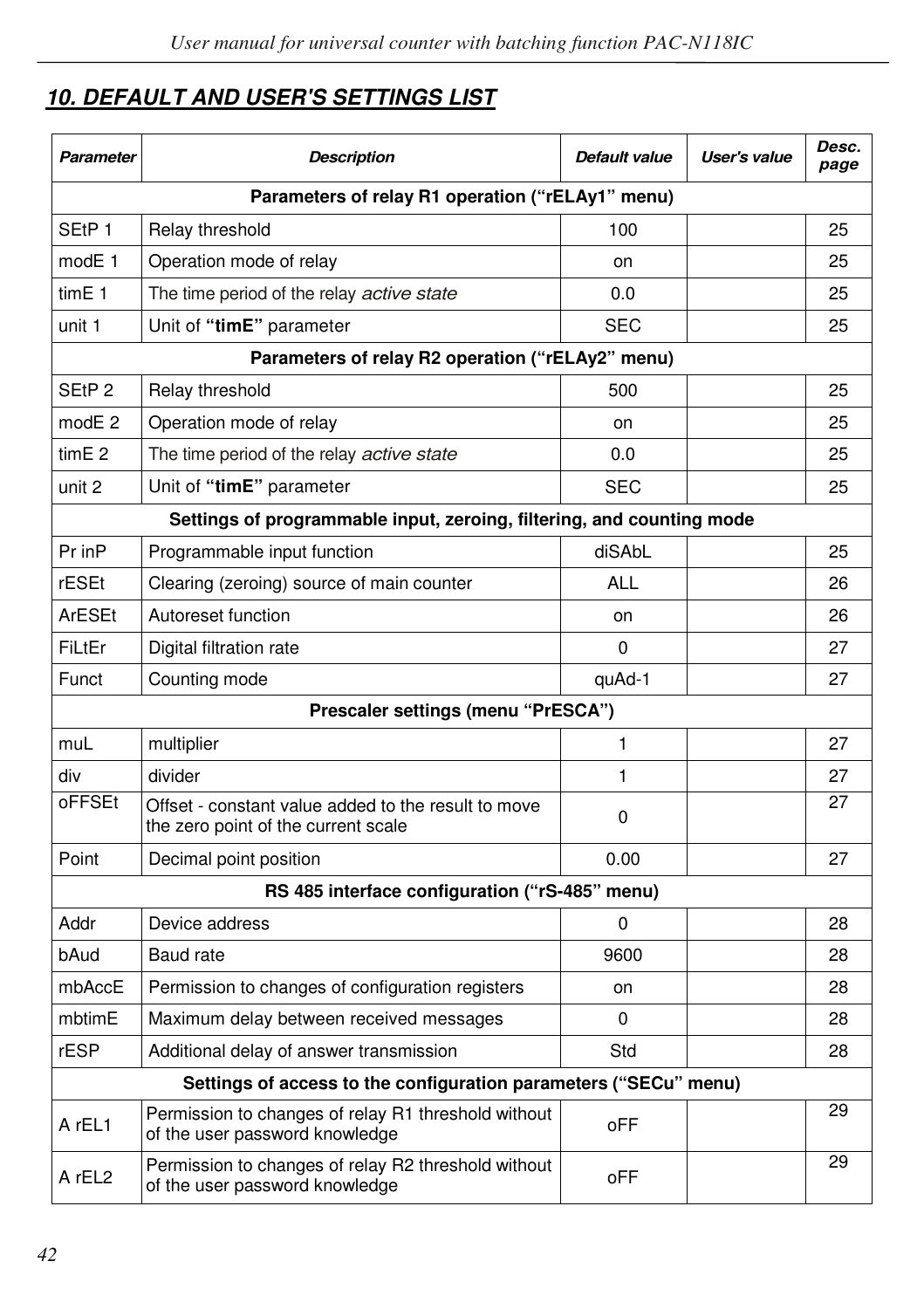| <b>Parameter</b> | <b>Description</b>                            | Default value    | User's value | Desc.<br>page |  |  |  |
|------------------|-----------------------------------------------|------------------|--------------|---------------|--|--|--|
|                  | <b>Display parameters</b>                     |                  |              |               |  |  |  |
| briGHt           | Display brightness                            | bri <sub>6</sub> |              | 31            |  |  |  |
|                  | Configuration of numerical parameters edition |                  |              |               |  |  |  |
| Edit             | Numerical parameters edit mode                | dig              |              | 31            |  |  |  |